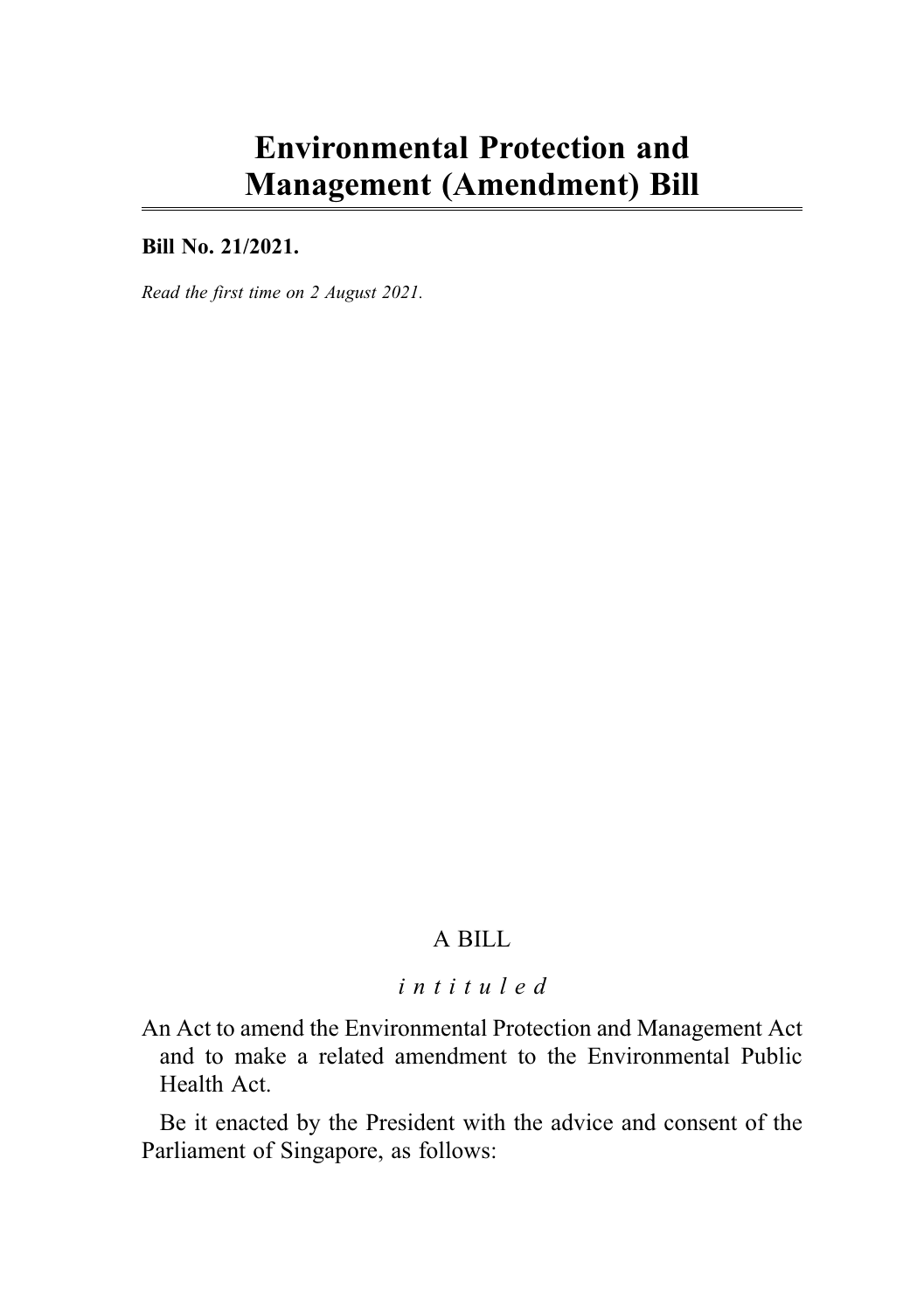# Short title and commencement

1. This Act is the Environmental Protection and Management (Amendment) Act 2021 and comes into operation on a date that the Minister appoints by notification in the Gazette.

# <sup>5</sup> New section 28A

2. The Environmental Protection and Management Act (called in this Act the principal Act) is amended by inserting, immediately after section 28, the following section:

# "Surveillance system

10 **28A.**—(1) Where it appears to the Director-General that —

- (a) any works of any description mentioned in section 28(1) are being carried out on any construction site (called in this section the subject premises); and
- <sup>15</sup> (b) the owner or occupier of the subject premises (called in this section the responsible person) has contravened or is contravening any regulations relating to the days and times when the works may be carried out on the subject premises,
- <sup>20</sup> the Director-General may, by written notice, require the responsible person to install, operate and maintain, at the responsible person's own expense, an electronic video surveillance system (called in this section a surveillance system) for the purpose of monitoring whether and when the <sup>25</sup> works are being carried out on the subject premises.

(2) For the purpose of subsection (1), the written notice may specify —

- (a) the description or type of surveillance system required, and any criteria for the surveillance <sup>30</sup> system, including —
	- (i) the resolution of the images, and the number of frames per second, capable of being recorded using the surveillance system;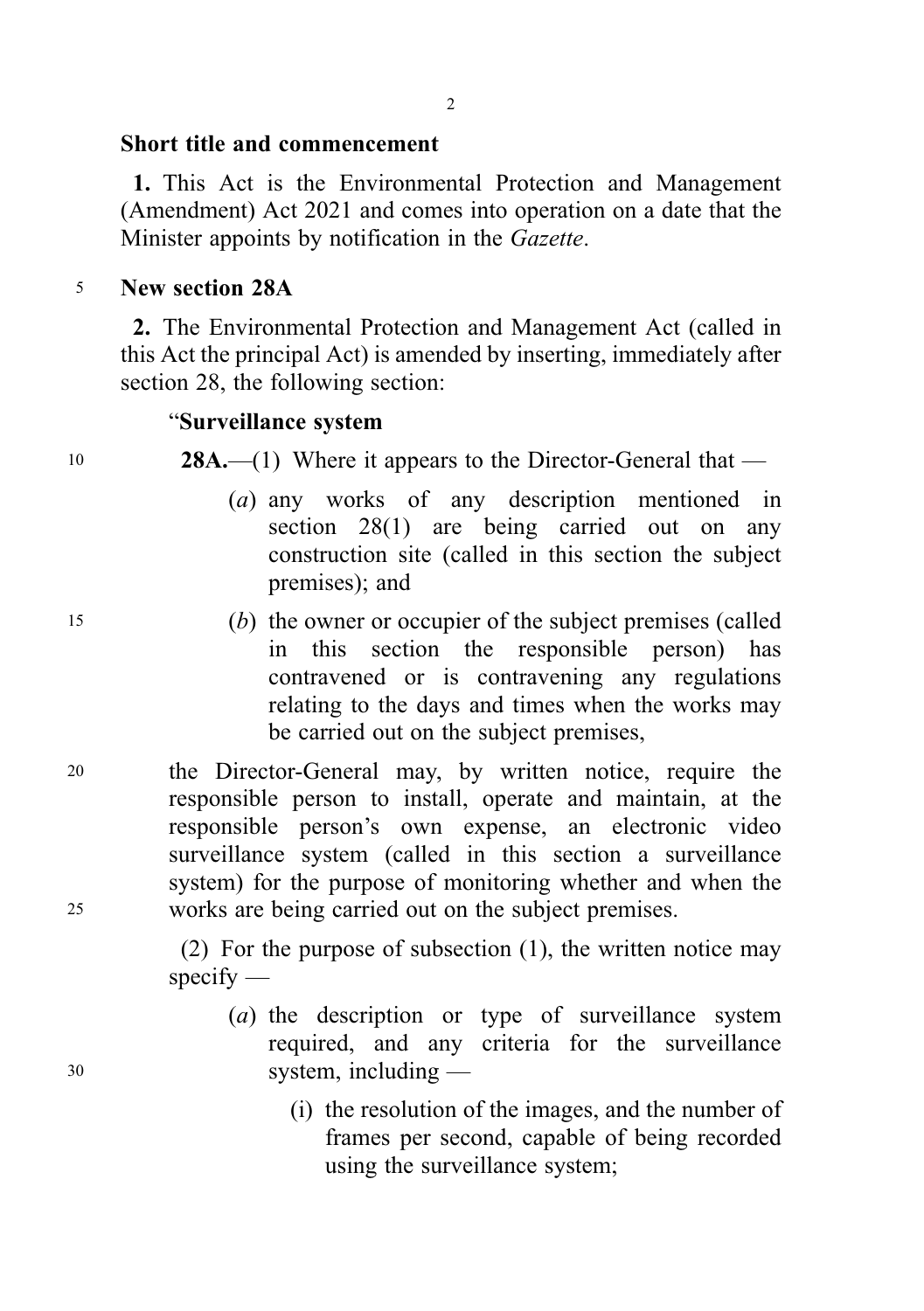- (ii) the ability of the surveillance system to record images under various lighting conditions; and
- (iii) the quality of any sound capable of being recorded using the surveillance system;
- (b) the location or locations in or on the subject premises,  $\frac{5}{5}$ or in or on any premises that are adjacent to the subject premises (called in this section adjacent premises), at which the closed-circuit television cameras or other electronic visual monitoring devices of the surveillance system (whether with or 10 without accompanying audio features) (called in this section monitoring devices) must be installed, the number of such monitoring devices at any such location and the part of the subject premises to be recorded by any such monitoring device; 15
- (c) the time by which the surveillance system must be installed; and
- (d) the period of any day (whether the whole or any part or parts of the day) during which the surveillance system or any part of the surveillance system must be 20 operational.

(3) For the purpose of subsection (2), the written notice may specify different descriptions or types of surveillance systems, and different criteria for the surveillance systems, for different parts of the subject premises or any adjacent premises. 25

(4) The responsible person must —

- (a) keep each recording made using any surveillance system installed under this section, for such period and in accordance with such requirements as may be specified in the written notice; and  $30$
- (b) provide the Director-General or any authorised officer with full and free access to any recording mentioned in paragraph  $(a)$ , or with a copy of any such recording.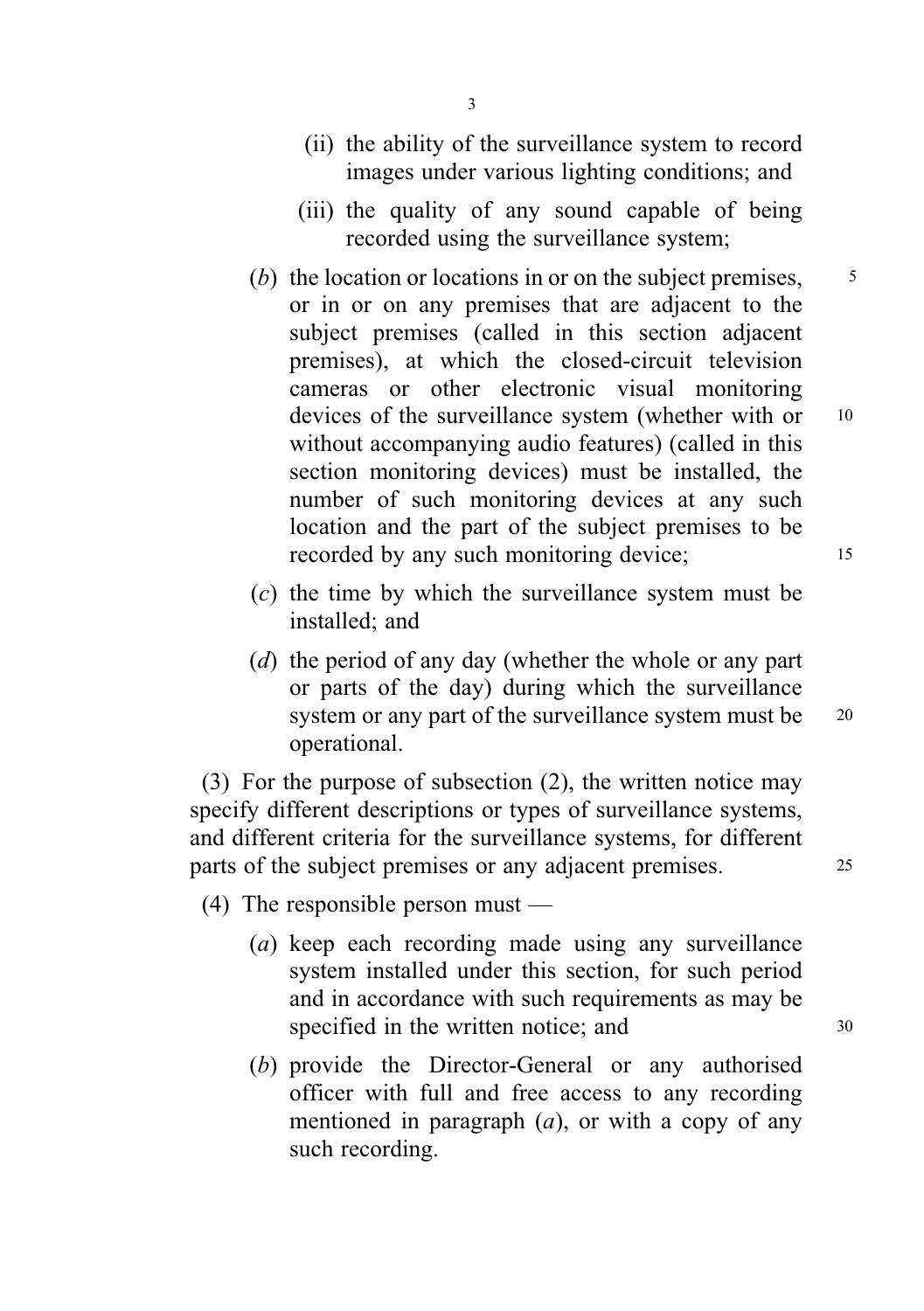(5) Without affecting subsection (7), if a responsible person fails to comply with a written notice given to the responsible person under subsection (1) in respect of the subject premises —

- (a) the Director-General or any authorised officer may <sup>5</sup> install, operate and maintain any surveillance system in or on the subject premises, in accordance with the requirements for the surveillance system set out in the written notice;
- (b) the responsible person must provide the <sup>10</sup> Director-General or authorised officer with any reasonable assistance requested by the Director-General or authorised officer in the exercise of the powers conferred under paragraph  $(a)$ , including granting the <sup>15</sup> Director-General or authorised officer or a contractor appointed by the Director-General or authorised officer access to such cables and wiring as may be necessary or to the surveillance system so installed; and
- <sup>20</sup> (c) any costs and expenses incurred by the Director-General or authorised officer in exercise of the powers conferred under paragraph  $(a)$  are recoverable from the responsible person as a debt due to the Agency.
- <sup>25</sup> (6) A responsible person must take all reasonable steps to ensure that no person —
- (a) in relation to any monitoring device installed under this section, for any part of any period for which the whole or the part of the surveillance system that the <sup>30</sup> monitoring device is a part of, is required to be operational under this section —
	- (i) obscures or in any way obstructs any part of the field of view of the monitoring device; or

4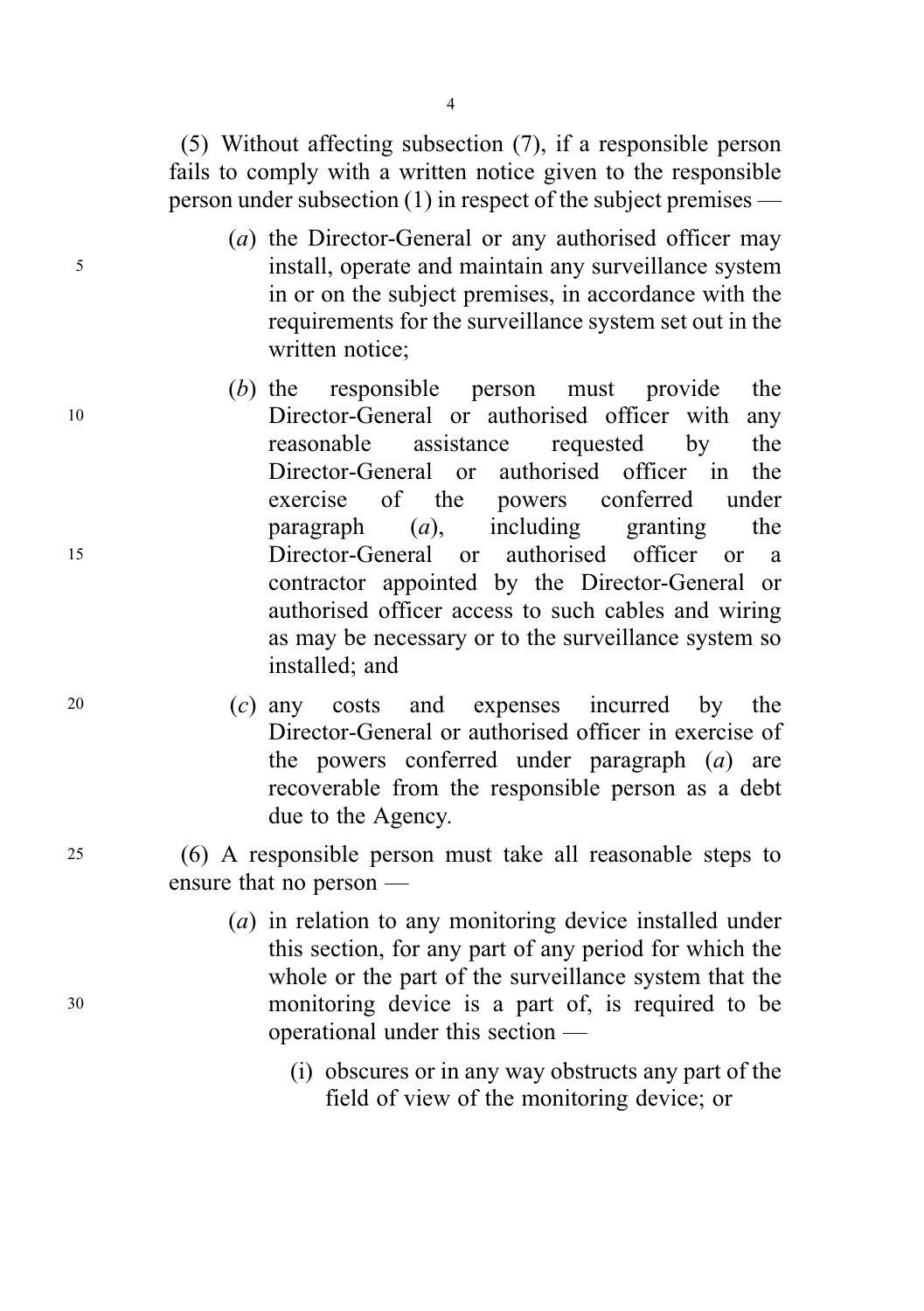- (ii) prevents the monitoring device from receiving or recording any sound that the monitoring device is intended to receive or record; or
- (b) tampers with or does anything to compromise or adversely affect any image, sound or video recorded <sup>5</sup> by, or the proper functioning of, any part of any surveillance system installed under this section.
- (7) A responsible person that, without reasonable excuse  $-$ 
	- (a) fails to comply with a written notice given to the responsible person under subsection (1); or 10
	- (b) contravenes subsection (4),  $(5)(b)$  or (6),

shall be guilty of an offence and shall be liable on conviction to a fine not exceeding \$40,000 and, in the case of a continuing offence, to a further fine not exceeding \$1,000 for every day or part of a day during which the offence continues after 15 conviction.

(8) For the purpose of subsection  $(7)(a)$ , it is a reasonable excuse for a responsible person not to comply with a written notice given to the responsible person under subsection (1) if, and to the extent that  $\frac{1}{20}$ 

- (a) the written notice requires the responsible person to install, operate or maintain any one or more monitoring devices at any location or locations in or on any adjacent premises;
- (b) the responsible person is not the owner or occupier of  $25$ the adjacent premises; and
- (c) the responsible person has taken reasonable steps, but is unable, to obtain the consent of the owner or occupier of the adjacent premises for the responsible person to install, operate or maintain the monitoring <sup>30</sup> devices (as the case may be) in the manner required by the written notice.

(9) Section 41 does not apply to a written notice under this section.".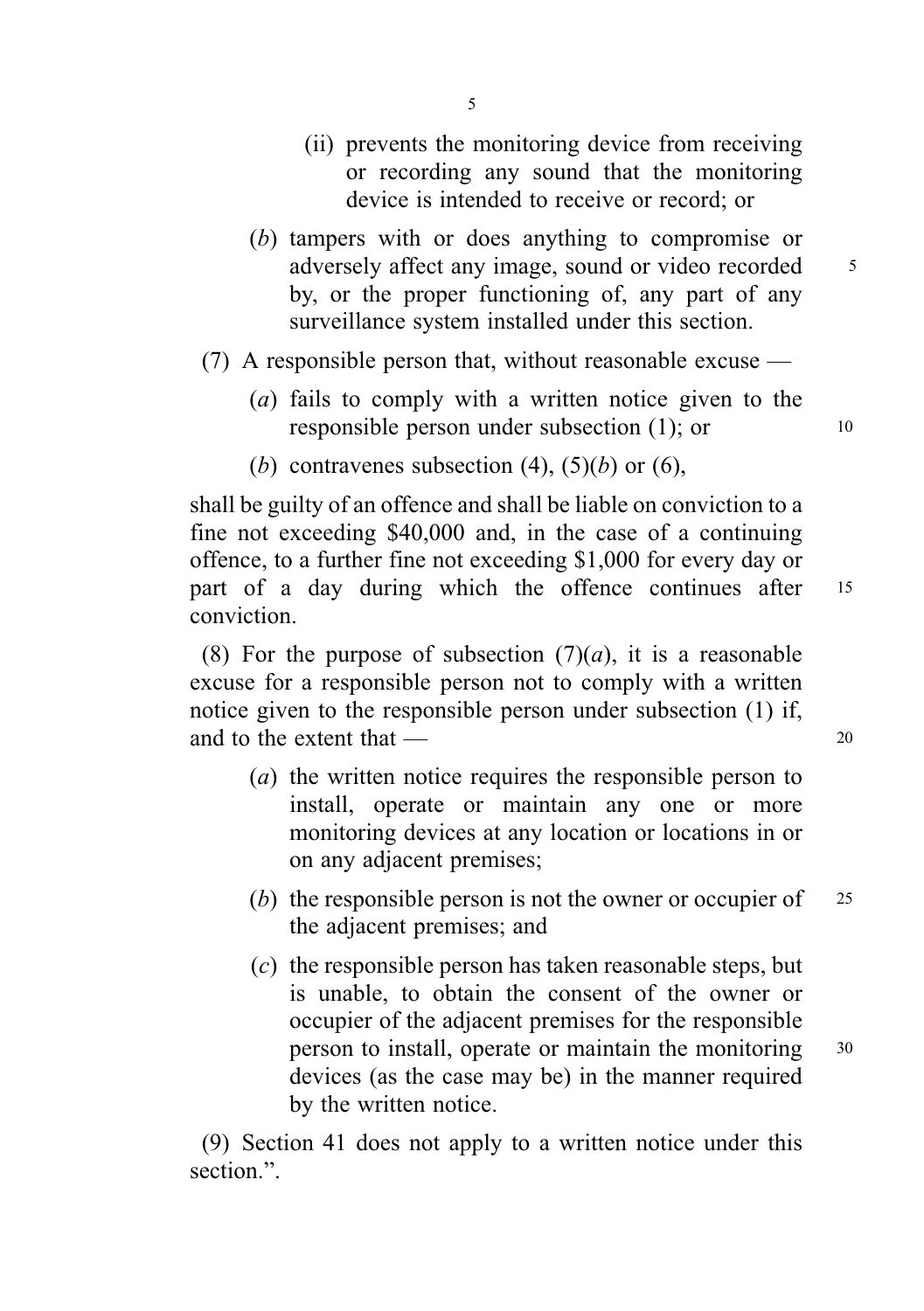### New Part 10A

3. The principal Act is amended by inserting, immediately after section 40, the following Part:

### "PART 10A

# <sup>5</sup> GREENHOUSE GAS CONTROL

# Division 1 — Preliminary

#### Interpretation of this Part

40A. In this Part —

"competent person" means any individual —

- <sup>10</sup> (a) who meets all the requirements that the individual must satisfy to be a competent person, as published and updated from time to time on the Agency's official website; and
- (b) whose name is listed under any registered GHG <sup>15</sup> entity in the register mentioned in section 40O, as a competent person;

"effective date" —

- (a) in relation to any GHG goods of any class, description or type, means the date on which <sup>20</sup> those GHG goods become regulated goods as specified in an order under section 40B; and
- (b) in relation to any GHG works, means the date on which those GHG works become regulated GHG works as specified in an order under <sup>25</sup> section 40K;
- "GHG goods" means any device, appliance, equipment, article or thing that requires any greenhouse gas (whether or not in its gaseous state) for its use or operation, and includes 2 or more such devices, <sup>30</sup> appliances, equipment, articles or things that are interconnected, and interdependent or interacting, so as to form a system carrying out one or more functions;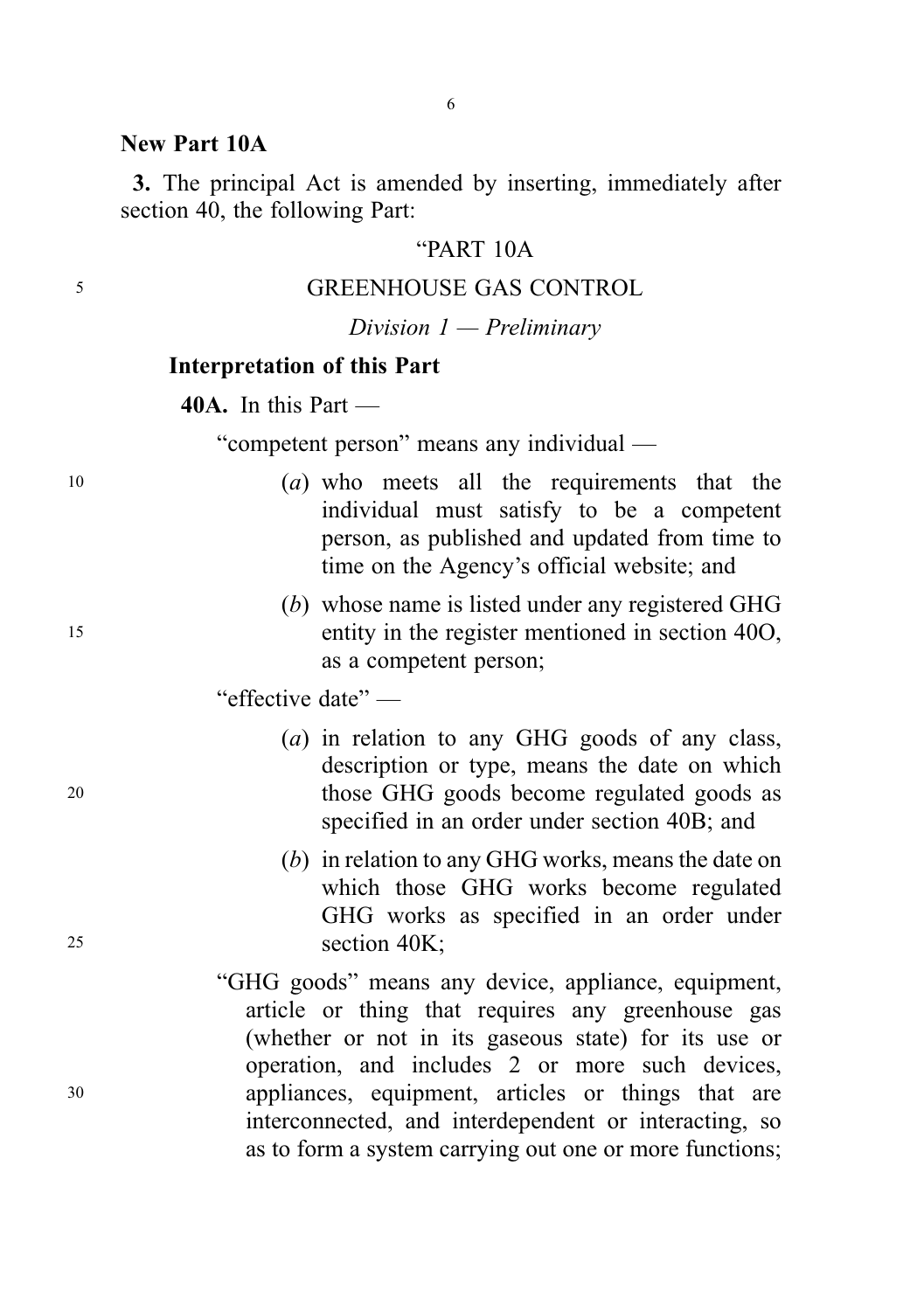- "GHG works" means any activity, or any series of activities (including ancillary activities), that involves the use or handling of any greenhouse gas;
- "global warming potential", in relation to a greenhouse gas or a blend or mixture of greenhouse gases, means the 5 climatic warming potential of the greenhouse gas or the blend or mixture (as the case may be) relative to the climatic warming potential of carbon dioxide (calculated in terms of the 100-year warming potential of one kilogram of the greenhouse gas or the blend or <sup>10</sup> mixture of greenhouse gases (as the case may be) relative to one kilogram of carbon dioxide), as published and updated from time to time on the Agency's official website;
- "global warming potential limit", in relation to any class, 15 description or type of regulated goods, means the prescribed maximum allowable global warming potential of the greenhouse gas or the blend or mixture of greenhouse gases required for the use or operation of that class, description or type of regulated <sup>20</sup> goods;

"greenhouse gas" means any of the following:

- (a) any substance that is specified as a greenhouse gas in the prescribed IPCC Assessment Report issued by the Intergovernmental Panel on <sup>25</sup> Climate Change;
- (b) any other substance that is prescribed as a greenhouse gas for the purposes of this Part;
- "label", in relation to any regulated goods, includes marking or affixing a label to the regulated goods;  $30$
- "manufacture" means to make, fabricate, produce or process any GHG goods and includes —
	- (a) the adapting for sale of any GHG goods; and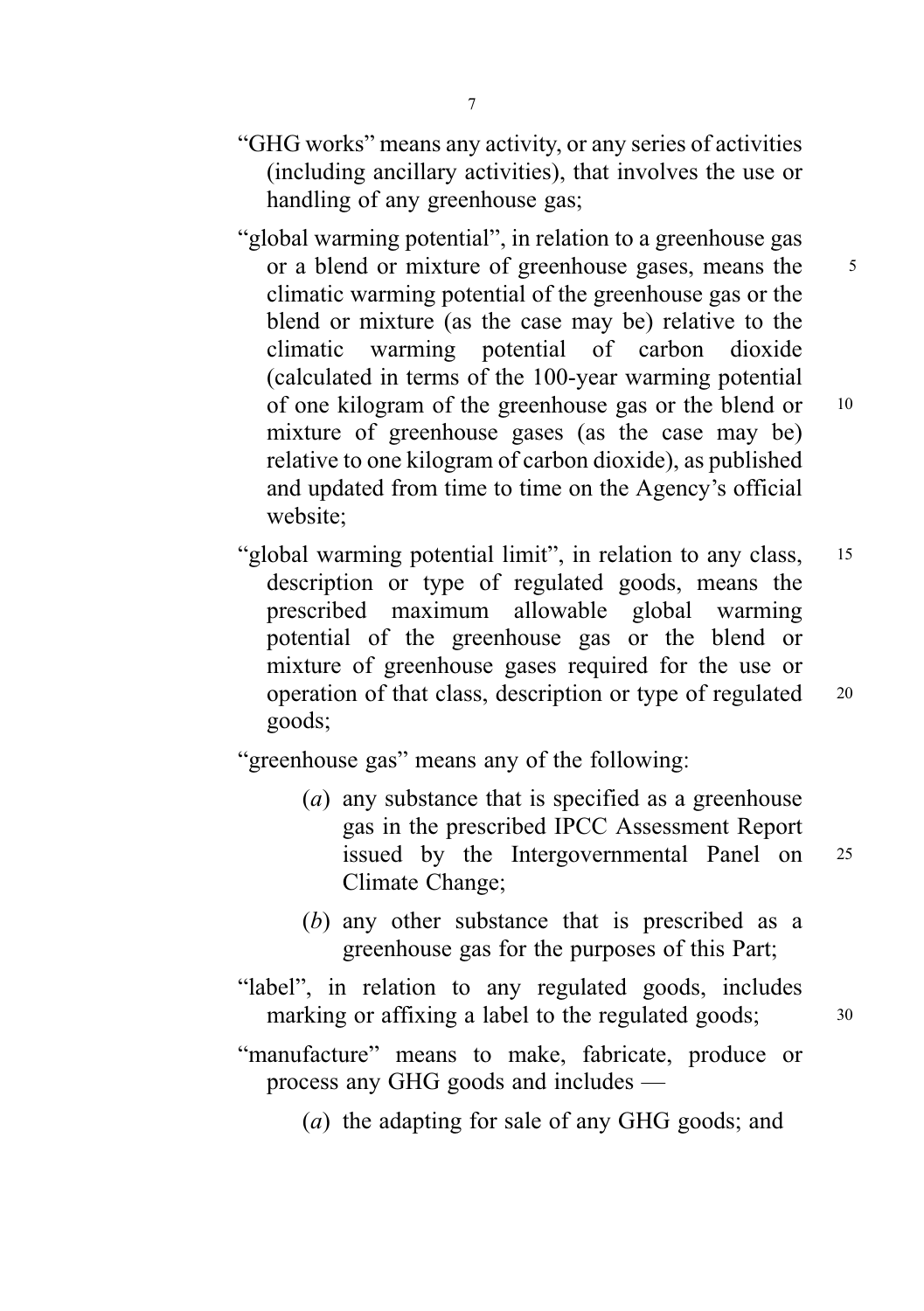|    | $(b)$ the altering, ornamenting or finishing or the<br>assembling or processing in any form of any<br>GHG goods;                     |
|----|--------------------------------------------------------------------------------------------------------------------------------------|
| 5  | "owner", in relation to any GHG goods, includes the<br>$person -$                                                                    |
|    | (a) having control of the GHG goods; or                                                                                              |
|    | (b) receiving or entitled to receive any rent or<br>charge for the use of the GHG goods;                                             |
| 10 | "registered GHG entity" means any person that is<br>registered GHG entity under<br>registered as<br>a<br>section $40M(4)(a)$ ;       |
|    | "registered supplier" means any importer or manufacturer<br>that is registered as a registered supplier under<br>section $40E(5)$ ;  |
| 15 | "regulated GHG works" means any GHG works of a class,<br>description or type prescribed as regulated GHG works<br>under section 40K; |
| 20 | "regulated goods" means any GHG goods of a class,<br>description or type prescribed as regulated goods under<br>section 40B;         |
|    | "supply", in relation to any GHG goods, means -                                                                                      |
|    | (a) the supply of the GHG goods by way of sale,<br>lease, loan, hire or hire-purchase;                                               |
| 25 | $(b)$ the supply of the GHG goods in connection with<br>any agreement; or                                                            |
|    | $(c)$ an offer to supply the GHG goods in accordance<br>with paragraph $(a)$ or $(b)$ .                                              |

8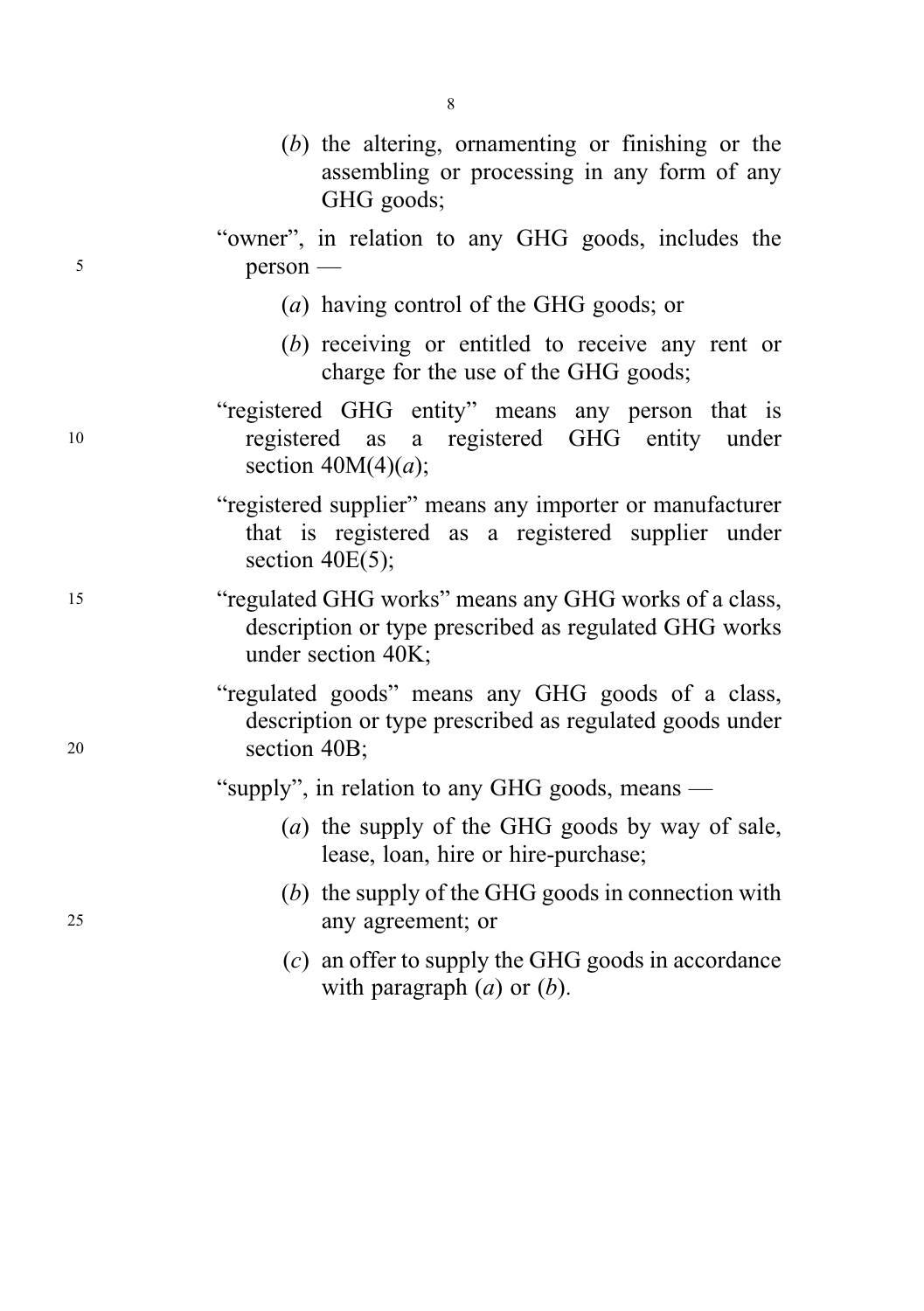# Division  $2$  — Measures relating to GHG goods Subdivision  $(1)$  — Restrictions on supplies of regulated goods

# Regulated goods

40B. The Minister may, after consultation with the Agency, by 5 order in the Gazette, prescribe any class, description or type of GHG goods to be regulated goods for the purposes of this Part from and including the date specified in the order, and may prescribe —

- (a) any class, description or type of GHG goods to be  $10$ regulated goods only under prescribed circumstances;
- (b) any class, description or type of GHG goods to be regulated goods under different prescribed circumstances for different provisions of this Part; and 15
- (c) different classes, descriptions and types of GHG goods to be regulated goods for different provisions of this Part.

#### Restriction on importers and manufacturers

 $40C$ .—(1) Without affecting section 40D, a person that 20 imports or manufactures any GHG goods (called in this Part an importer or a manufacturer, respectively) must not supply those GHG goods in Singapore on or after the effective date on which those GHG goods become regulated goods, unless the importer or manufacturer is a registered supplier for those 25 regulated goods.

(2) A person that contravenes subsection (1) shall be guilty of an offence and shall be liable on conviction to a fine not exceeding \$10,000.

#### Restrictions on supplies and imports of regulated goods  $30$

40D.—(1) Subject to this section, on or after the effective date on which GHG goods of a particular class, description or type become regulated goods, a person must not —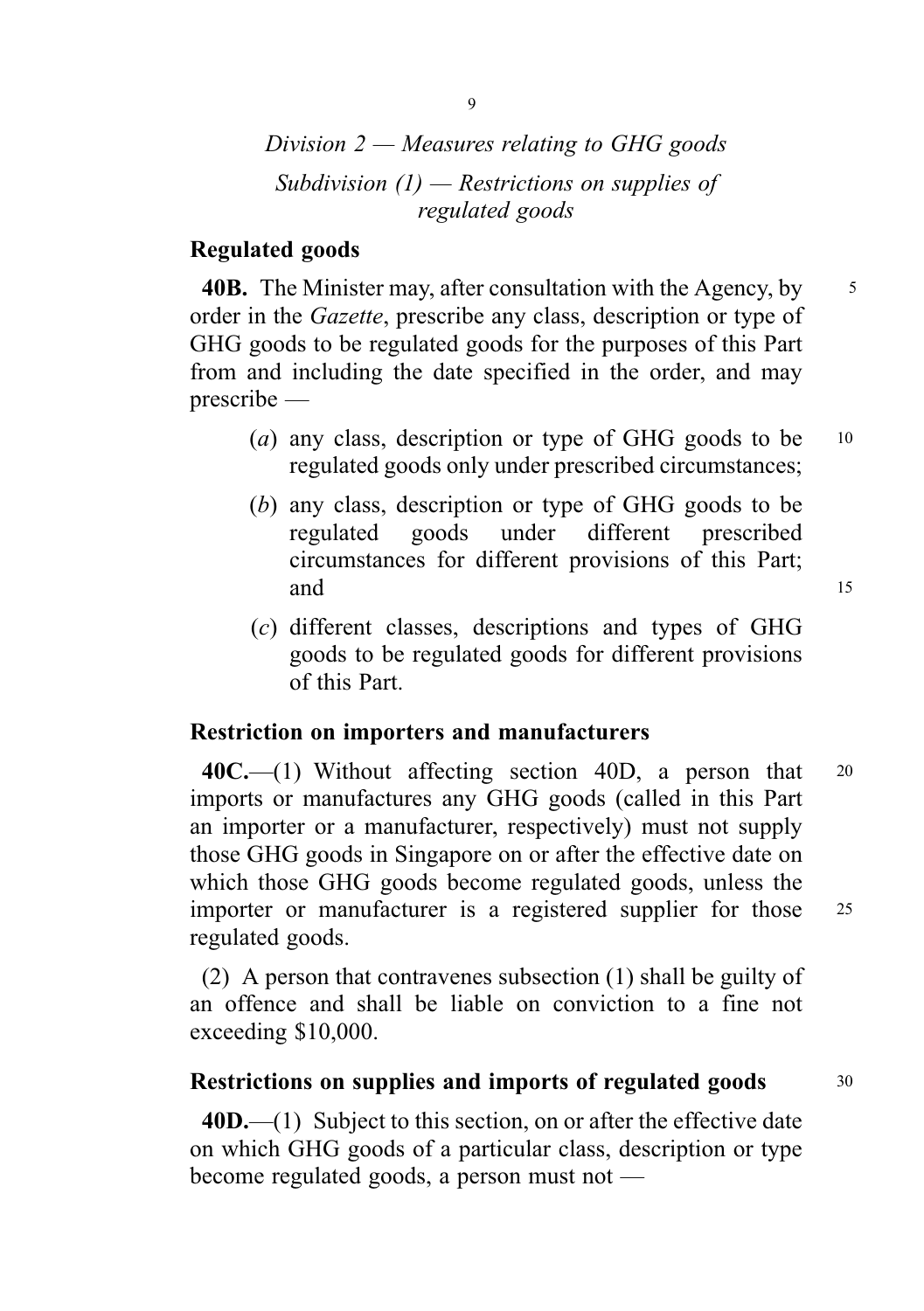- (a) supply in Singapore any GHG goods that are such regulated goods (whether the GHG goods were imported into Singapore or manufactured in Singapore by the person or another person), if  $-$
- <sup>5</sup> (i) the GHG goods do not comply with one or more of the requirements mentioned in subsection (4) which are prescribed as being applicable to such regulated goods and not waived under section 40Y for those GHG goods; and

# 10 (ii) the supply is made —

- (A) by the person to another person in the course or furtherance of the firstmentioned person's trade or business; or
- <sup>15</sup> (B) by the person to another person in furtherance of the second-mentioned person's trade or business; or
- (b) import for the person's own use any GHG goods that are such regulated goods, where the GHG goods do <sup>20</sup> not comply with one or more of the requirements mentioned in subsection (4) which are prescribed as being applicable to such regulated goods and not waived under section 40Y for those GHG goods.

(2) Without limiting subsection  $(1)(a)$  and  $(b)$ , a person is <sup>25</sup> regarded as making a supply of, or importing for the person's own use, GHG goods (but only to the extent of those goods), even where those GHG goods are combined with other goods or systems and supplied or imported (as the case may be) together with the other goods or systems as a whole.

<sup>30</sup> (3) A person that contravenes subsection (1) shall be guilty of an offence and shall be liable on conviction to a fine not exceeding \$10,000.

(4) For the purpose of subsection (1), the requirements that may be prescribed as applicable to any regulated goods are as <sup>35</sup> follows: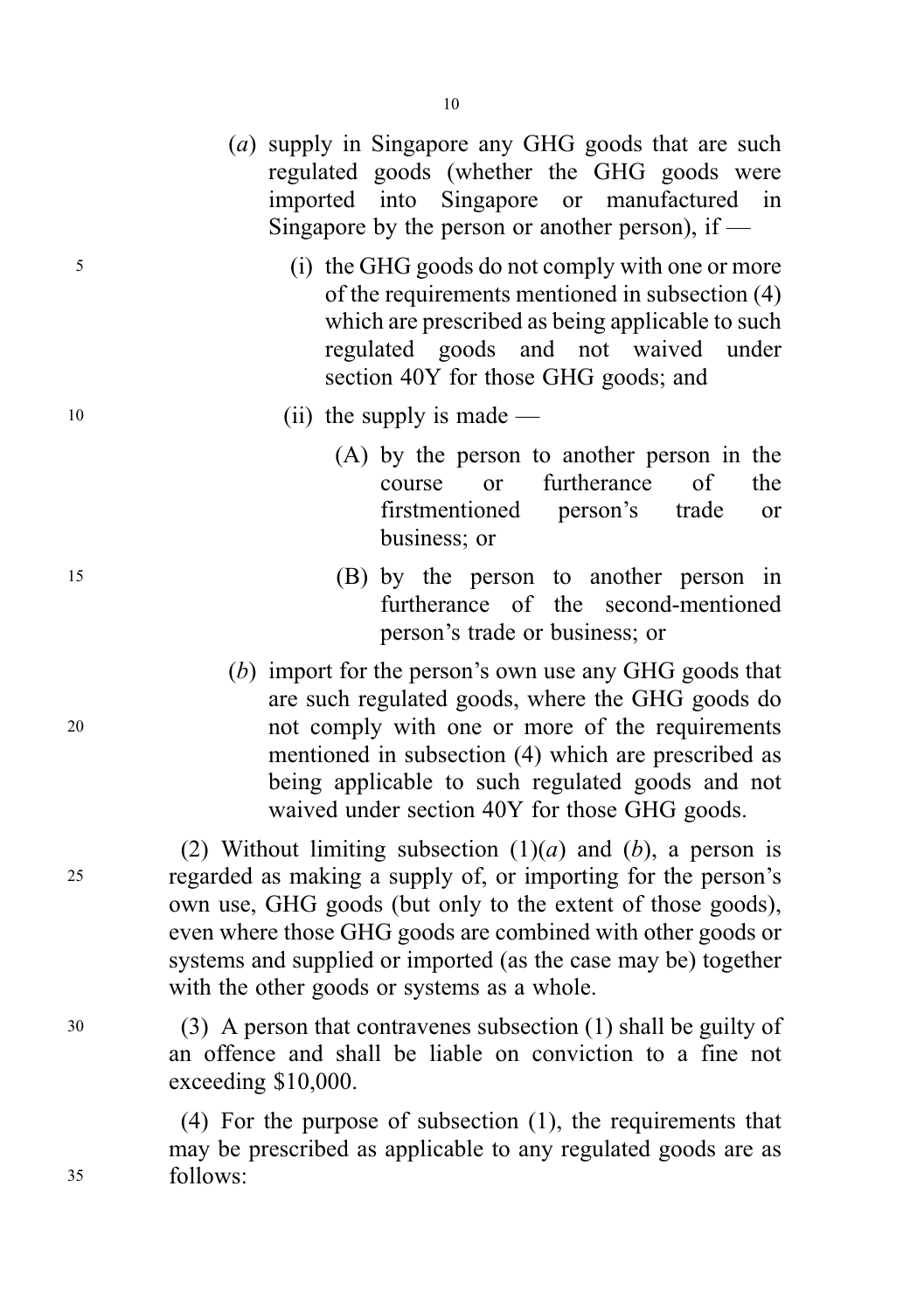- (*a*) the regulated goods must be registered;
- (b) the regulated goods must conform to either or both of the following:
	- (i) the global warming potential of the greenhouse gas or the blend or mixture of greenhouse gases  $\frac{5}{5}$ required for the use or operation of the regulated goods must not exceed the global warming potential limit for such regulated goods;
	- (ii) any other requirement prescribed for the regulated goods relating to environmental <sup>10</sup> protection and management;
- (c) the regulated goods must be labelled with the information prescribed for such regulated goods, in the manner prescribed, or allowed by the Director-General in any particular case; 15
- (d) the regulated goods must be accompanied by the information prescribed for such regulated goods relating to their environmental impact (including the type, amount and global warming potential of the greenhouse gas or the blend or mixture of greenhouse <sup>20</sup> gases required for the use or operation of the regulated goods), and to the environmental protection and management measures adopted in relation to the regulated goods, in the manner prescribed, or allowed by the Director-General in any particular case; 25
- (e) information prescribed for the regulated goods relating to their environmental impact (including the type, amount and global warming potential of the greenhouse gas or the blend or mixture of greenhouse gases required for the use or operation of the regulated  $30$ goods), and to the environmental protection and management measures adopted in relation to the regulated goods, must be disseminated in the manner prescribed, or allowed by the Director-General in any particular case. 35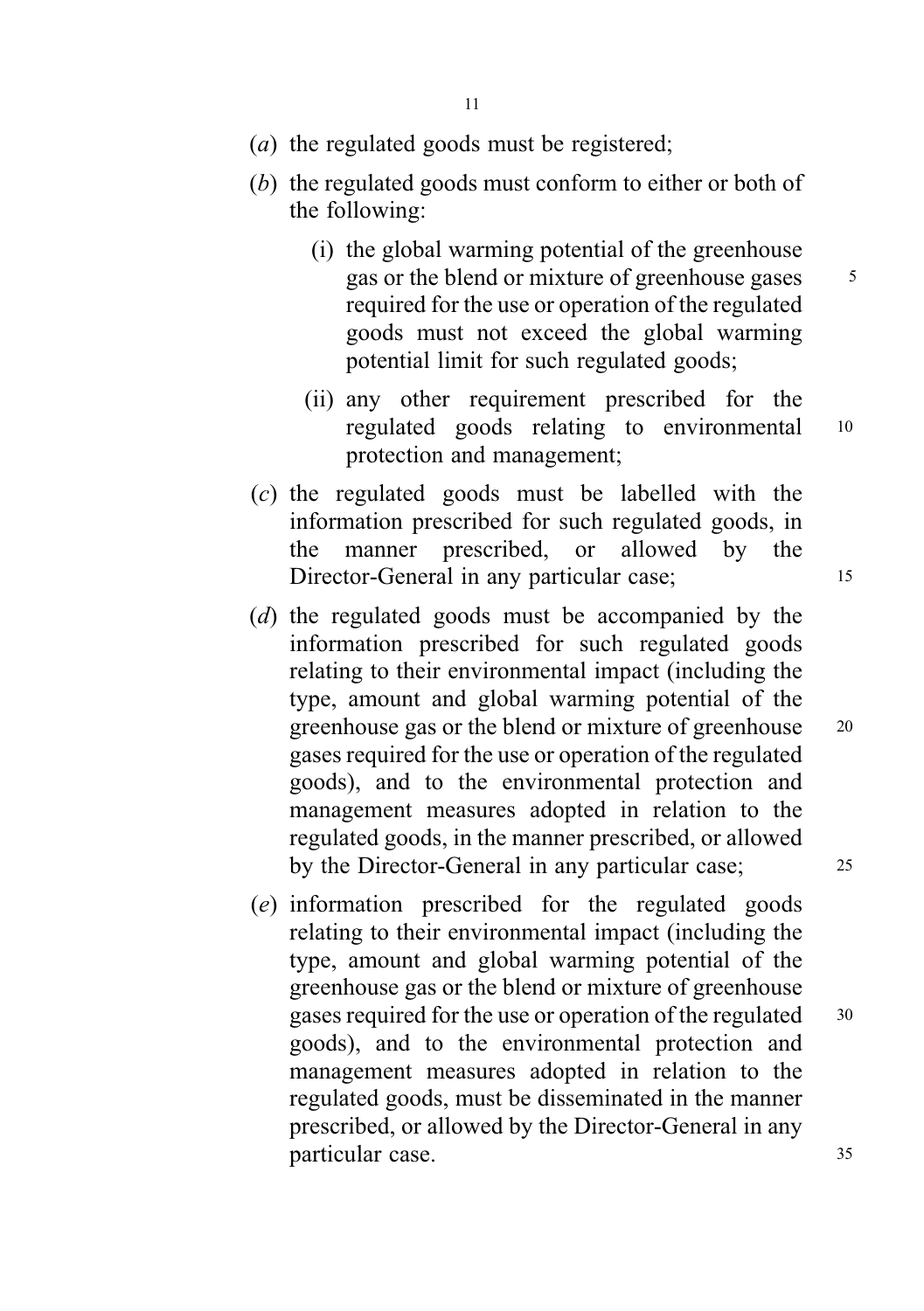(5) Without affecting section 75, subsection  $(1)(a)$  does not apply to a supply of any GHG goods that are regulated goods in any of the following circumstances:

- (a) the GHG goods are supplied as part of any premises <sup>5</sup> by the developer of the premises, if —
	- (i) the developer did not import or manufacture the GHG goods; and
- (ii) the GHG goods comply with the requirements under subsection (4) applicable to such <sup>10</sup> regulated goods at the time the agreement for the supply of the GHG goods to the developer was entered into;
- (b) the GHG goods are supplied by a participant in the supply chain for the supply of the GHG goods by the <sup>15</sup> developer mentioned in paragraph (a), if the GHG goods comply with the requirements under subsection (4) applicable to such regulated goods at the time the agreement for the supply of the GHG goods was entered into.

<sup>20</sup> (6) Without affecting subsection (5) or section 75, subsection  $(1)(a)$  does not apply to a supply of any GHG goods that are regulated goods prescribed for the purposes of this subsection if —

- (a) the supply is by a participant in the supply chain for <sup>25</sup> the supply of the GHG goods to a person (other than a person acting in the capacity of a developer) that intends to construct or is constructing, or is causing to be constructed, any premises;
	- (b) the GHG goods are to be used in the premises;
- <sup>30</sup> (c) the premises are to be occupied by the person mentioned in paragraph  $(a)$ :
	- (d) the person did not import or manufacture the GHG goods; and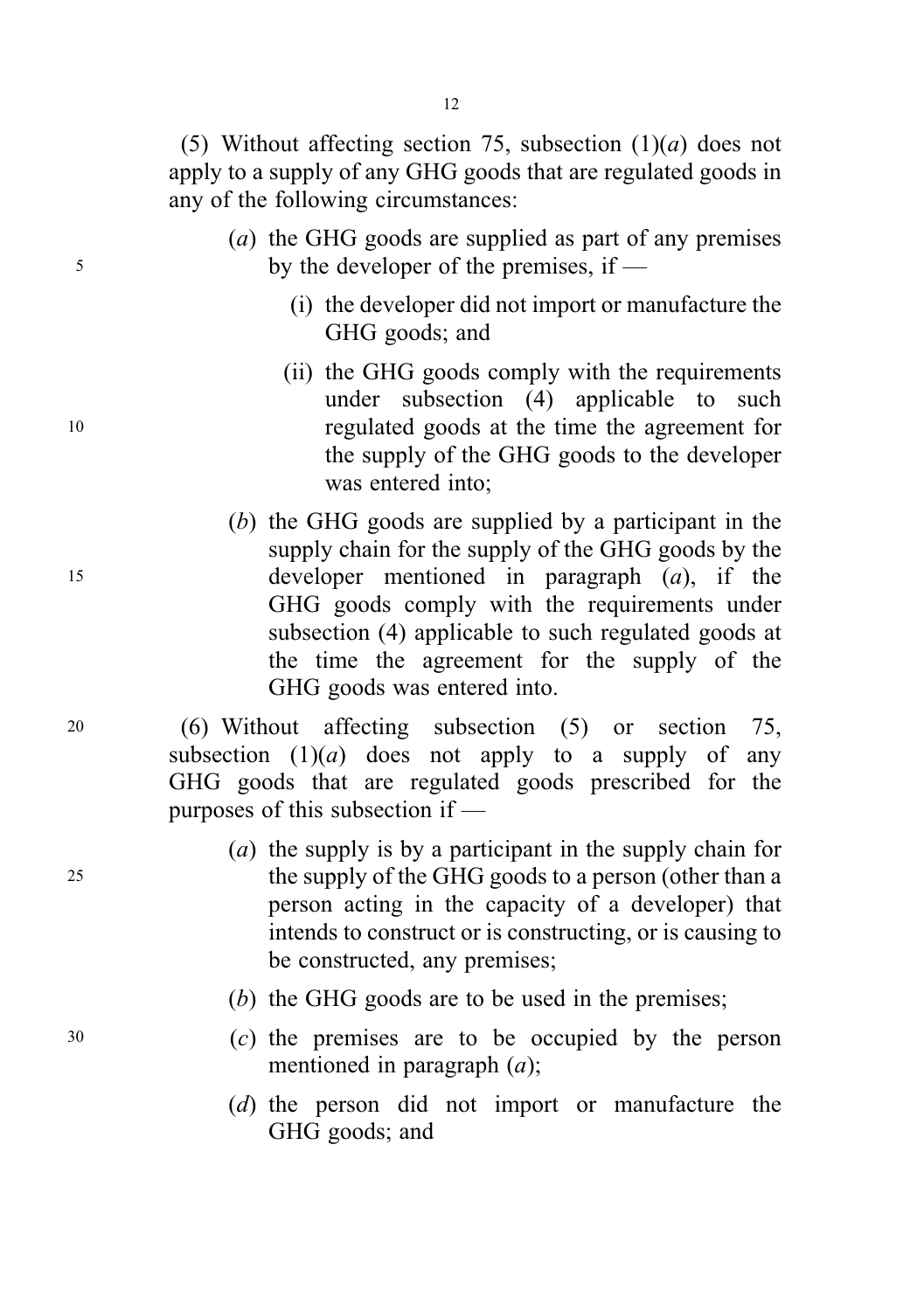(e) the GHG goods comply with the requirements under subsection (4) applicable to such regulated goods at the time the agreement for the supply of the GHG goods was entered into.

(7) In this section, "developer" means a person that carries on  $5$ the business of constructing or causing to be constructed any premises for sale or lease.

# Subdivision  $(2)$  — Registration of suppliers and regulated goods

# Registration of suppliers and regulated goods 10

40E.—(1) Any importer or manufacturer that wishes to be registered as a registered supplier for the purposes of section 40C must apply to the Director-General under subsection (4) to be registered as such.

(2) Any importer or manufacturer that wishes to register any <sup>15</sup> regulated goods for the purposes of section 40D(1) (read with section  $40D(4)(a)$  must apply to the Director-General under subsection (4) for such registration.

(3) For the purpose of subsection  $(2)$  —

- (*a*) an importer or a manufacturer that intends to import  $20$ into Singapore for its own use, or for supply in Singapore, any GHG goods that are regulated goods required to be registered under section 40D, must register such regulated goods even if another importer or manufacturer has already registered such regulated 25 goods; and
- (b) if the firstmentioned importer or manufacturer in paragraph  $(a)$  fails to so register such regulated goods, then the regulated goods are not regarded as registered in relation to the firstmentioned importer <sup>30</sup> or manufacturer, despite the registration by the second-mentioned importer or manufacturer.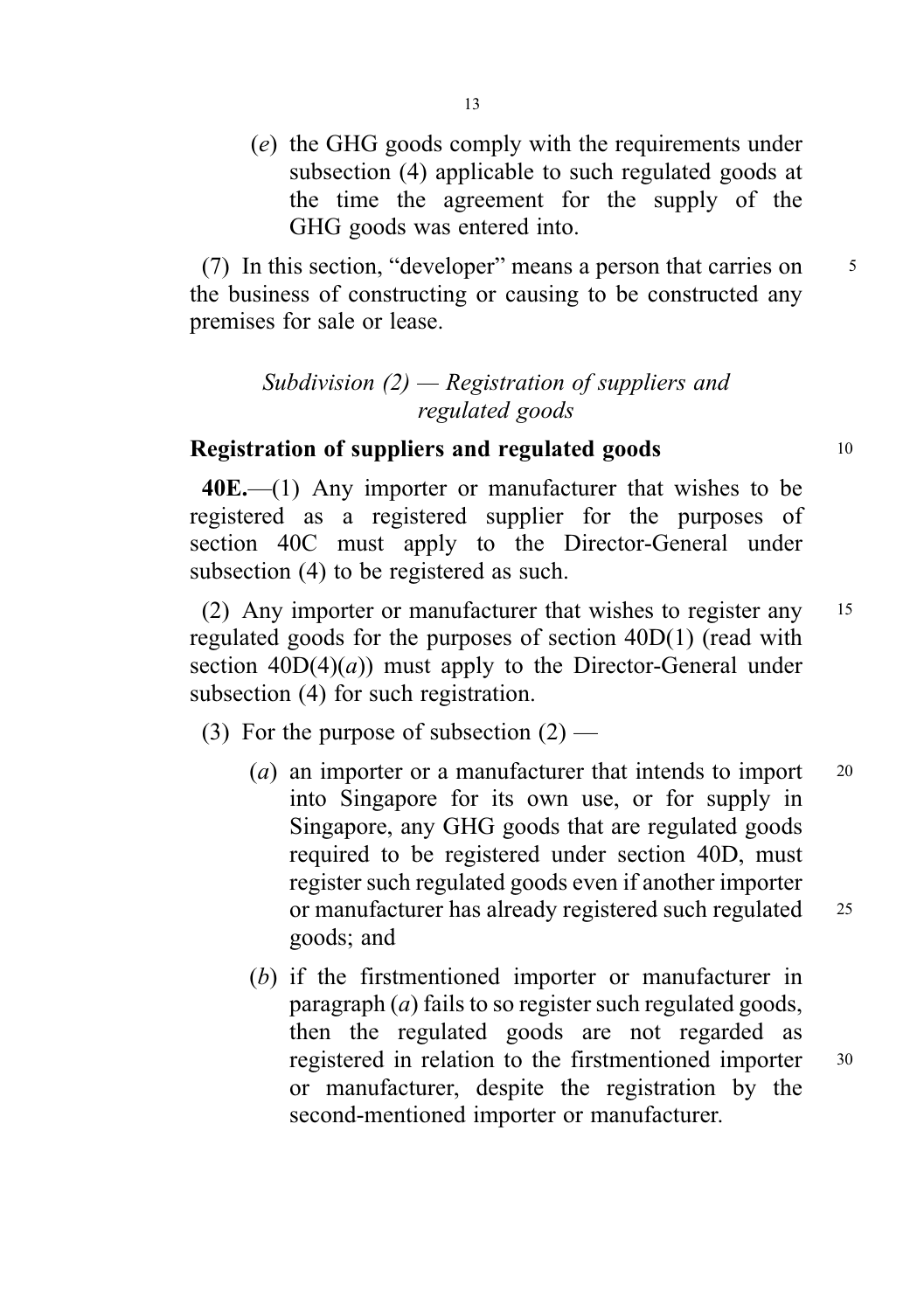- (4) Every application under this section must
	- (a) be made in the form and manner that the Director-General requires; and
	- (b) be accompanied by  $-$
- <sup>5</sup> (i) the prescribed fee, if any; and
	- (ii) any documents and information that the Director-General requires to decide on the application.

(5) The Director-General may register, subject to any <sup>10</sup> conditions that the Director-General thinks fit to impose, or refuse to register —

- (a) any applicant as a registered supplier; or
- (b) any class, description or type of regulated goods that the applicant intends to supply in Singapore or import <sup>15</sup> into Singapore for the applicant's own use.

(6) The Director-General may, at any time, impose any condition, or modify or revoke any condition imposed, on a registration.

(7) The Director-General must, before imposing or modifying <sup>20</sup> any condition under subsection (6), give written notice to the holder of the registration —

- (a) stating the proposed condition or modification, as the case may be; and
- (b) specifying the time within which the holder of the <sup>25</sup> registration may make written representations to the Director-General with respect to the proposed condition or modification.

(8) Where the holder of the registration makes any written representations under subsection  $(7)(b)$ , the Director-General <sup>30</sup> must consider the written representations and the Director-General's decision must be given to the holder of the registration in writing.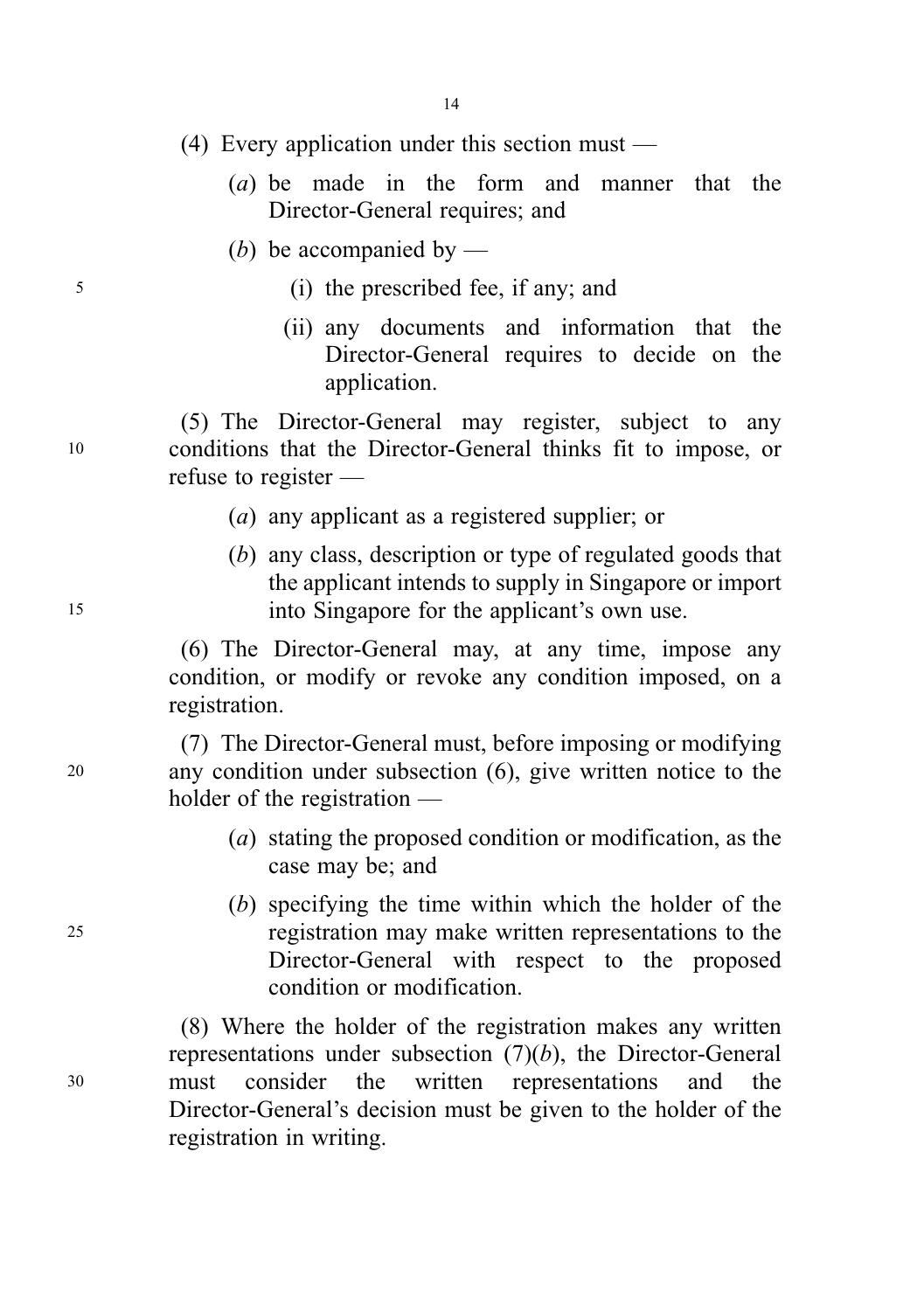(9) The registration of any registered supplier or any class, description or type of regulated goods is not transferable without the Director-General's written approval.

# Duration and renewal of registration

 $40F$ .—(1) The registration of any registered supplier remains  $55$ valid unless withdrawn or revoked under section 40G.

(2) The registration of any regulated goods, including any renewal of such registration, is valid for 3 years unless earlier withdrawn or revoked under section 40G.

(3) An application to renew the registration of any regulated <sup>10</sup> goods must be made before the expiry of the registration and  $must -$ 

- (a) be made in the form and manner that the Director-General requires; and
- (b) be accompanied by  $-$  15
	- (i) the prescribed fee, if any; and
	- (ii) any documents and information that the Director-General requires to decide on the application.

(4) The Director-General may renew the registration of any <sup>20</sup> regulated goods subject to any conditions that the Director-General thinks fit to impose, or refuse to renew such registration.

(5) The Director-General may, at any time, impose any condition, or modify or revoke any condition imposed, on a 25 renewal of registration.

(6) The Director-General must, before imposing or modifying any condition under subsection (5), give written notice to the holder of the registration —

(*a*) stating the proposed condition or modification, as the  $30$ case may be; and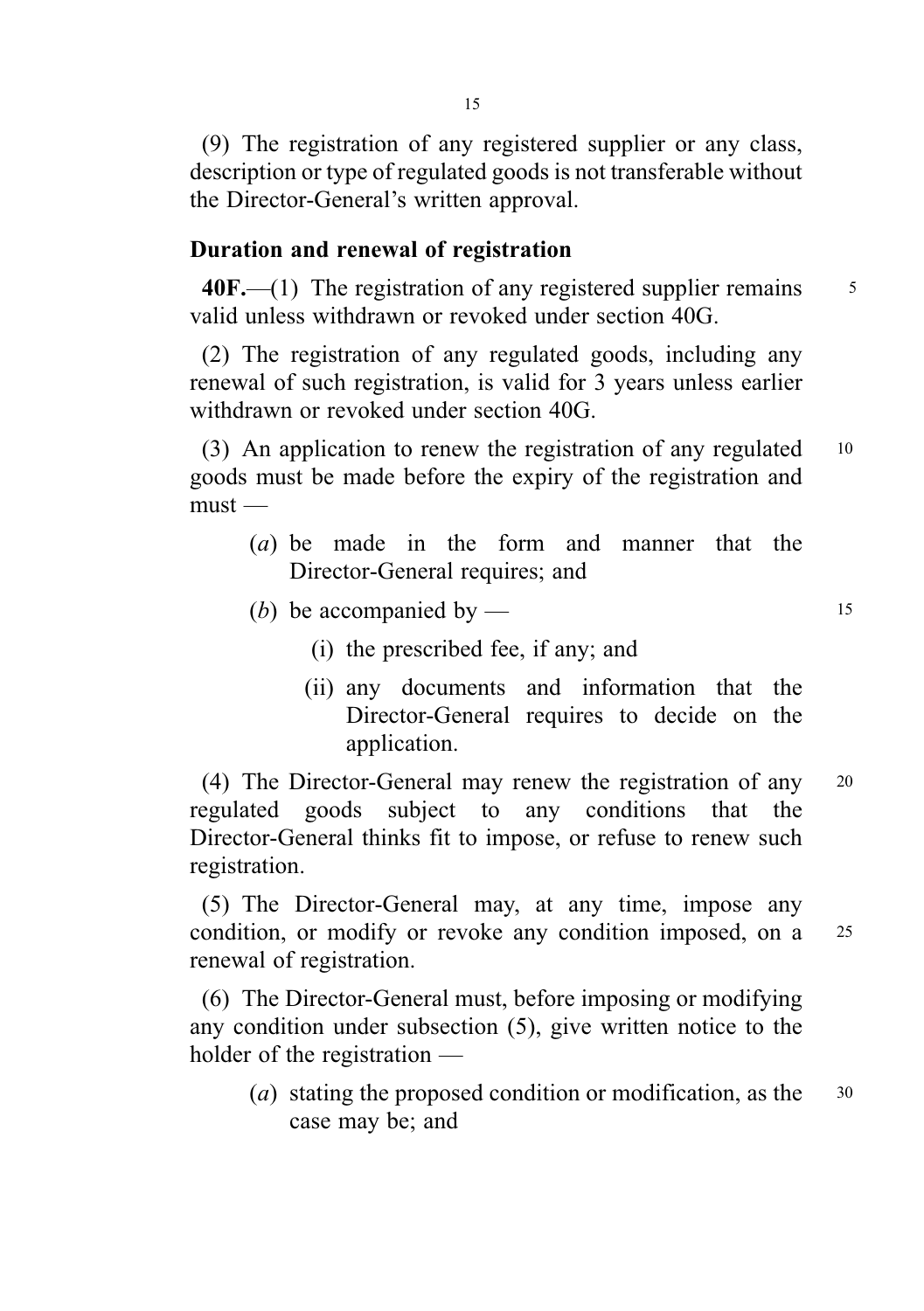(b) specifying the time within which the holder of the registration may make written representations to the Director-General with respect to the proposed condition or modification.

<sup>5</sup> (7) Where the holder of the registration makes any written representations under subsection  $(6)(b)$ , the Director-General must consider the written representations and the Director-General's decision must be given to the holder of the registration in writing.

### <sup>10</sup> Withdrawal or revocation of registration

40G.—(1) The Director-General may withdraw the registration —

- (a) of any registered supplier where the registered supplier applies to the Director-General to withdraw <sup>15</sup> the registered supplier's registration as such; or
- (b) of any regulated goods obtained by a registered supplier or a person that imports GHG goods that are such regulated goods for the person's own use, where the registered supplier or person applies to the <sup>20</sup> Director-General to withdraw such registration.

(2) The Director-General may revoke the registration of any registered supplier after giving written notice to the registered supplier and after any inquiry that the Director-General thinks  $fit$  —

- <sup>25</sup> (a) if the Director-General is satisfied that the registered supplier procured the registration by providing any particulars, information or document, or by making any statement or representation, to the Director-General which is false or misleading in <sup>30</sup> any material particular;
	- (b) if the Director-General is satisfied that the registered supplier has contravened, is contravening or is likely to contravene any condition of the registration;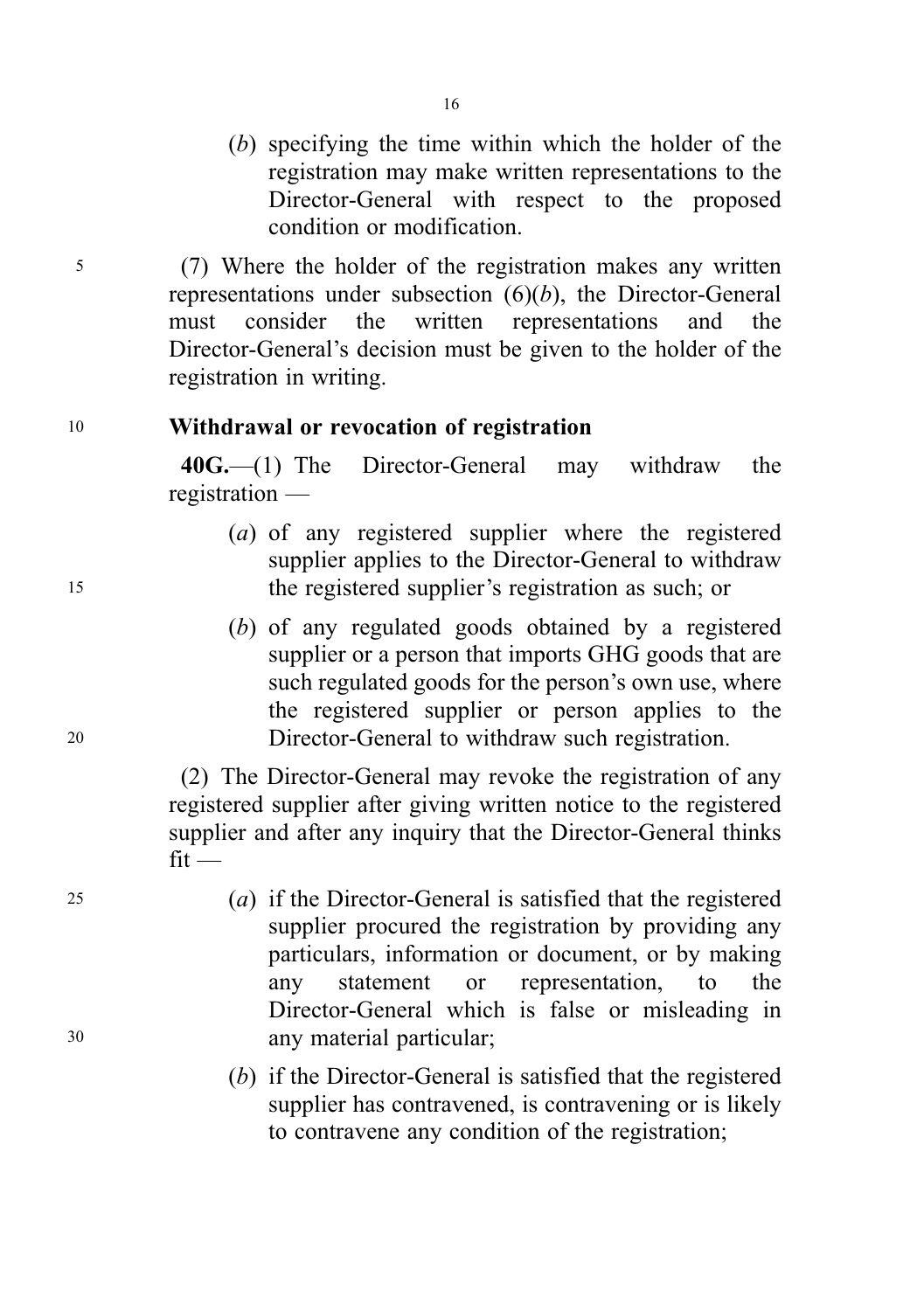- (c) if the registered supplier has been convicted of an offence under section 40D(3) of supplying regulated goods that do not meet any requirement under section  $40D(4)(b)$  applicable to the regulated goods;  $\sigma$  5
- (d) in the event of such other occurrence or in such other circumstances as may be prescribed.

(3) The Director-General may revoke the registration of any regulated goods obtained by a registered supplier or a person importing GHG goods that are such regulated goods for the <sup>10</sup> person's own use (as the case may be), after giving written notice to the registered supplier or person, and after any inquiry that the Director-General thinks fit, if the Director-General is satisfied that —

- (a) any GHG goods supplied by the registered supplier or  $15$ imported by the person that are such regulated goods do not conform with the results of any test or examination provided by the registered supplier or person to the Director-General under this Part in respect of such regulated goods; 20
- (b) any GHG goods supplied by the registered supplier or imported by the person that are such regulated goods do not meet any requirement under section 40D(4) applicable to such regulated goods and not waived under section 40Y for those GHG goods supplied or 25 imported;
- (c) a modification to any GHG goods that are such regulated goods has resulted in a change that affects the global warming potential of the greenhouse gas or the blend or mixture of greenhouse gases required for 30 the use or operation of such regulated goods;
- (d) the registered supplier or person procured the registration of such regulated goods by providing any particulars, information or document, or by making any statement or representation, to the <sup>35</sup>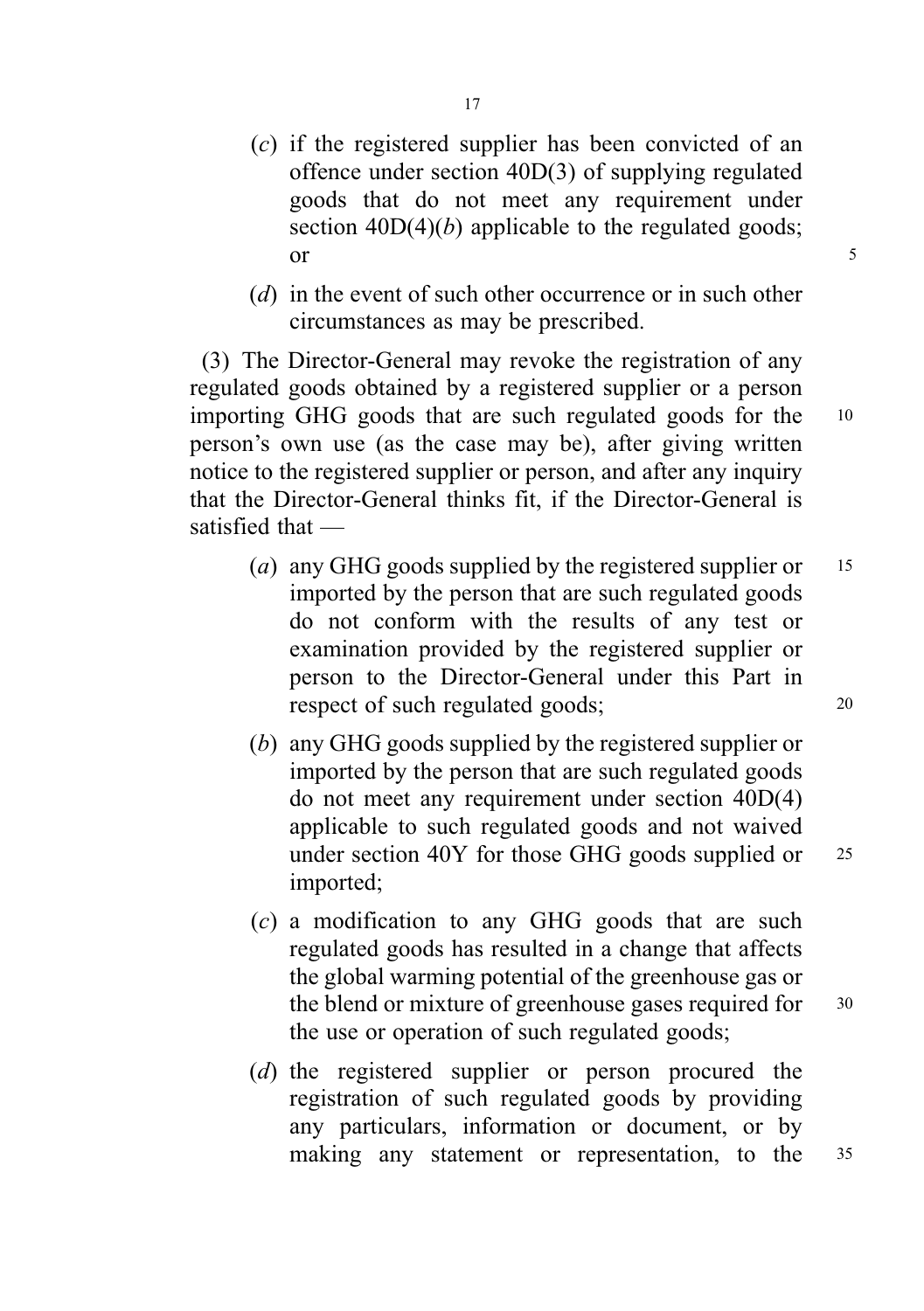Director-General which is false or misleading in any material particular;

- (e) the registered supplier or person has contravened, is contravening or is likely to contravene any condition <sup>5</sup> of the registration of such regulated goods; or
	- (f) the registered supplier or person has contravened, is contravening or is likely to contravene any provision of this Act, or any regulations made under section 77, in relation to such regulated goods.

<sup>10</sup> (4) The Director-General's decision must be given to the registered supplier or person (as the case may be) in writing and, where the registration is revoked, together with the grounds for the revocation.

(5) Where the registration of any regulated goods obtained by 15 a registered supplier has been withdrawn under subsection  $(1)(b)$ or revoked under subsection (3), the Director-General may at any time direct the registered supplier to notify every person —

- (a) to whom the registered supplier has supplied any GHG goods that are such regulated goods; and
- $20$  (b) who (in the course of any trade or business) supplies any GHG goods that are such regulated goods in Singapore,

of the withdrawal or revocation of the registration.

(6) A registered supplier or person that, without reasonable <sup>25</sup> excuse, fails to comply with a direction under subsection (5) shall be guilty of an offence and shall be liable on conviction to a fine not exceeding \$2,000.

# Register of registered suppliers and regulated goods

40H.—(1) The Director-General must establish and maintain <sup>30</sup> a register in which is entered such particulars of registered suppliers and the classes, descriptions or types of GHG goods that are regulated goods registered under section 40E, as the Director-General determines.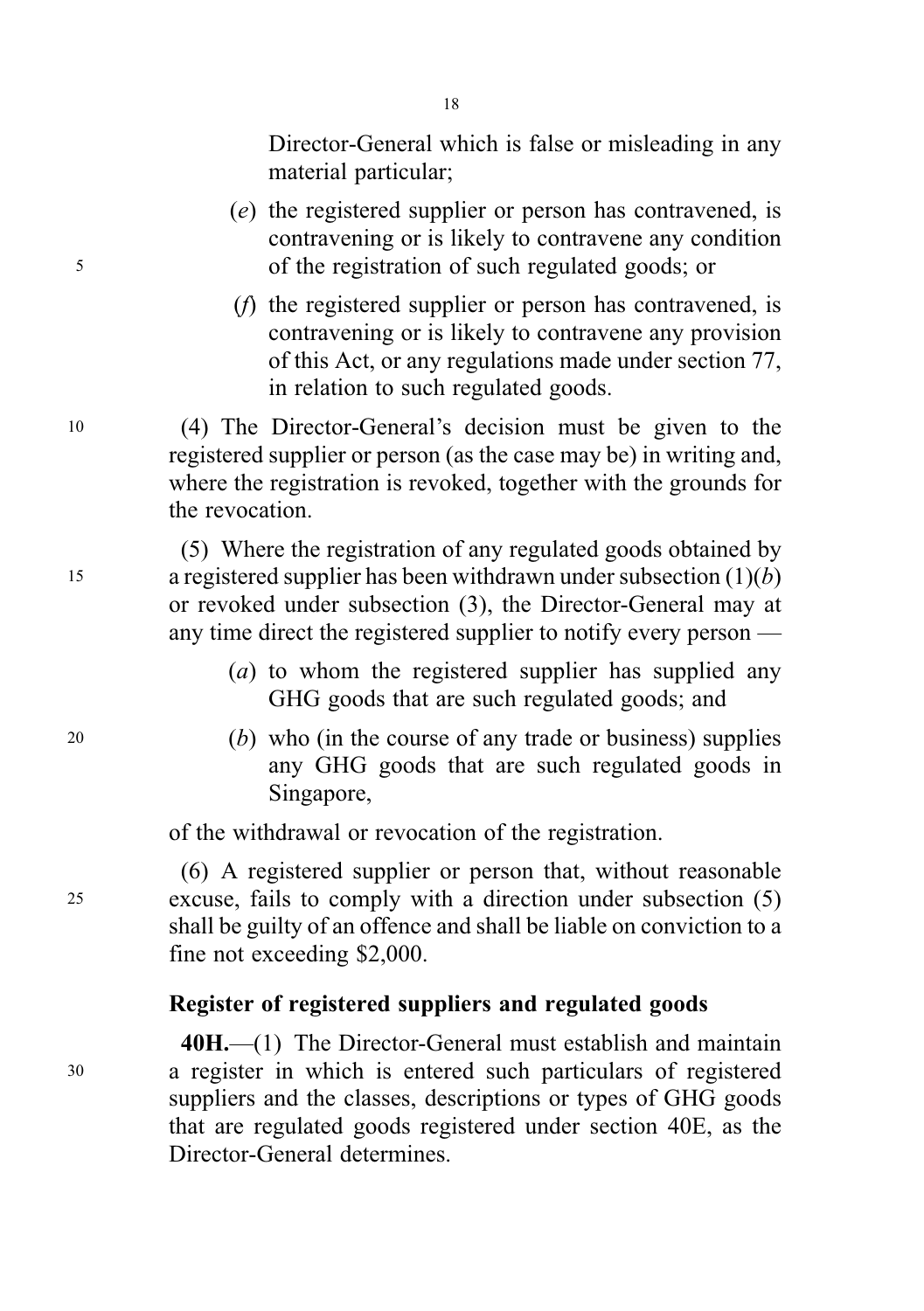(2) Where the registration of any registered supplier or of any regulated goods has been withdrawn or revoked or has expired (as the case may be), or the Director-General is satisfied that any registered supplier has been wound up or dissolved or has otherwise ceased to exist or ceased to supply any GHG goods <sup>5</sup> that are regulated goods, the Director-General may —

- (a) remove the particulars of the registered supplier or the regulated goods from the register; or
- (b) indicate the fact of the withdrawal, revocation, expiry or cessation (as the case may be) against the <sup>10</sup> particulars of the registered supplier or the regulated goods in the register, as the case may be.

(3) The Director-General may, upon an application by any person accompanied by the prescribed fee (if any), provide a certified copy of an entry in the register to that person. 15

(4) Where the Director-General considers it necessary or expedient in the interest of the public, the Director-General may publish a list of the names and addresses of registered suppliers and a list of the regulated goods registered under each registered supplier on the Agency's official website. 20

# Maintenance of records

40I.—(1) A registered supplier, and a person importing any GHG goods that are regulated goods for the person's own use, must keep and maintain complete and accurate records containing such information, and in accordance with such <sup>25</sup> requirements, as may be prescribed in regulations made under section 77.

(2) The registered supplier or person mentioned in subsection (1) must —

- (*a*) retain the records mentioned in that subsection for at  $30$ least the prescribed period;
- (b) during the prescribed period, make available for inspection by the Director-General or any authorised officer, the records mentioned in that subsection when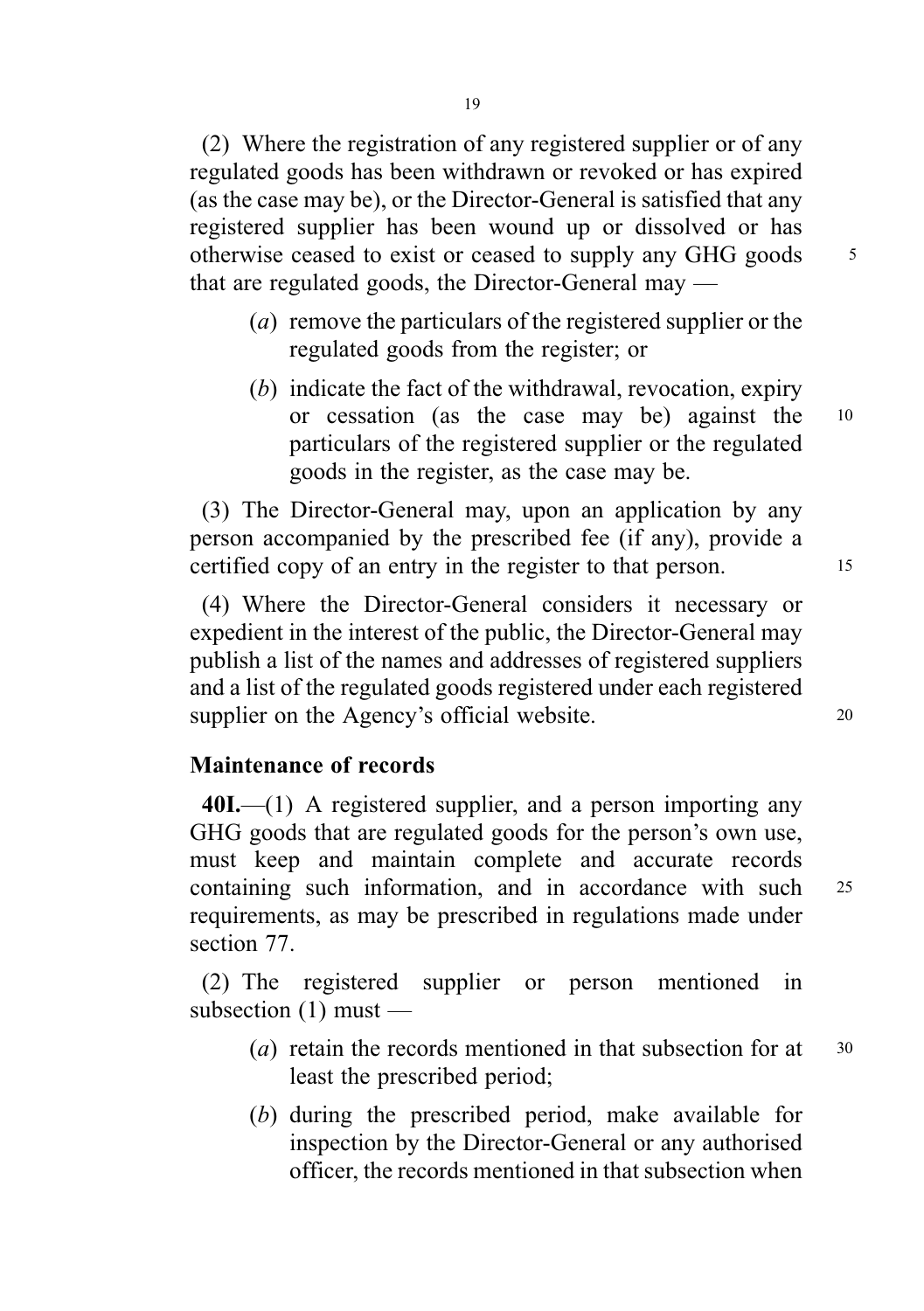so requested by the Director-General or any authorised officer; and

(c) submit to the Director-General or any authorised officer the records mentioned in that subsection in the <sup>5</sup> time specified by the Director-General or authorised officer.

> (3) A registered supplier or person that contravenes subsection (1) or (2) shall be guilty of an offence and shall be liable on conviction to a fine not exceeding \$2,000.

# <sup>10</sup> Subdivision (3) — Appeals

# Appeal against decisions made under sections 40E, 40F, 40G and 40U

40J.—(1) Any person that is aggrieved by a decision of the Director-General (called in this section a relevant decision) —

- <sup>15</sup> (a) to refuse to register the person as a registered supplier, or to refuse to register any regulated goods, under section 40E(5);
	- (b) to refuse to renew the registration of any regulated goods under section 40F(4);
- <sup>20</sup> (c) to impose or modify any condition on the person's registration as a registered supplier, or the registration of any regulated goods, under section 40E(6) or the renewal of the registration of any regulated goods under section 40F(5);
- <sup>25</sup> (d) to revoke the registration of any registered supplier under section  $40G(2)$  or the registration of any regulated goods under section 40G(3); or
	- (e) to give a direction to the person under section  $40G(5)$ or 40U,
- <sup>30</sup> may, within 14 days after the person receives the relevant decision, apply to the Director-General (by giving a written notice for reconsideration that states precisely the grounds of the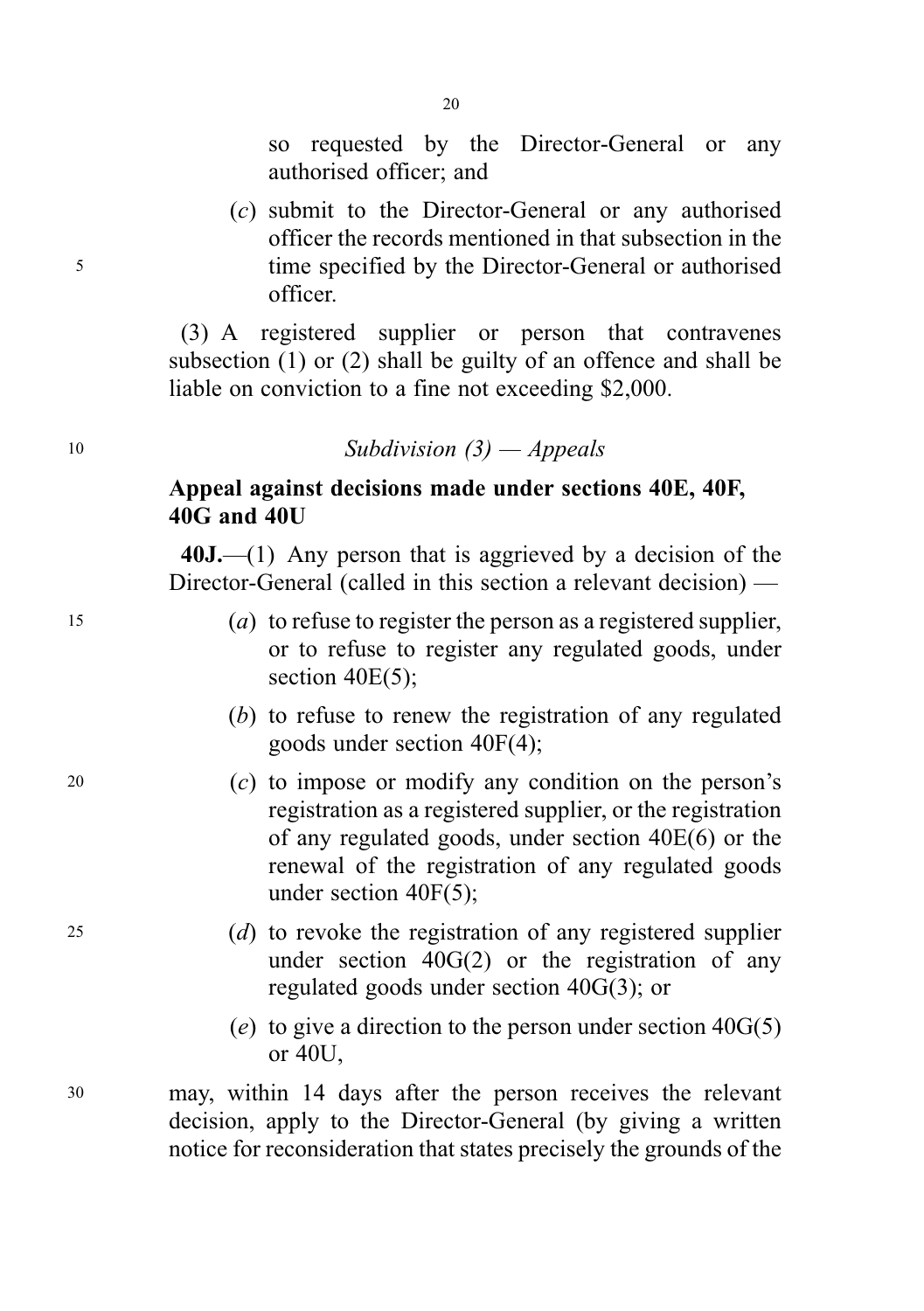person's objections to the relevant decision) to reconsider the relevant decision.

(2) After considering the written notice for reconsideration, the Director-General may —

- (*a*) confirm the relevant decision;  $\frac{5}{5}$
- (b) rescind the relevant decision; or
- (c) substitute or vary the relevant decision, and make any decision which the Director-General is competent to make under section  $40E(5)$  or  $(6)$ ,  $40F(4)$  or  $(5)$  or  $40G(2)$  or (3), or give any direction which the  $10$ Director-General is competent to give under section 40G(5) or 40U, as the case may be,

(called in this section the reconsidered decision).

(3) The Director-General's reconsidered decision must be given in writing to the person that requested the reconsideration. <sup>15</sup>

(4) If the person remains aggrieved by the reconsidered decision, the person may, within 14 days after the person receives the reconsidered decision, appeal in writing to the Minister.

(5) After considering the appeal, the Minister may  $\sim$  20

- (a) confirm the reconsidered decision:
- (b) rescind the reconsidered decision; or
- (c) substitute or vary the reconsidered decision, and make any decision which the Director-General is competent to make under section 40E(5) or (6), 40F(4) or (5) or  $25$ 40G(2) or (3), or give any direction which the Director-General is competent to give under section 40G(5) or 40U, as the case may be.
- (6) The Minister's decision on the appeal is final.

(7) The Minister's decision on the appeal must be given to the <sup>30</sup> appellant in writing.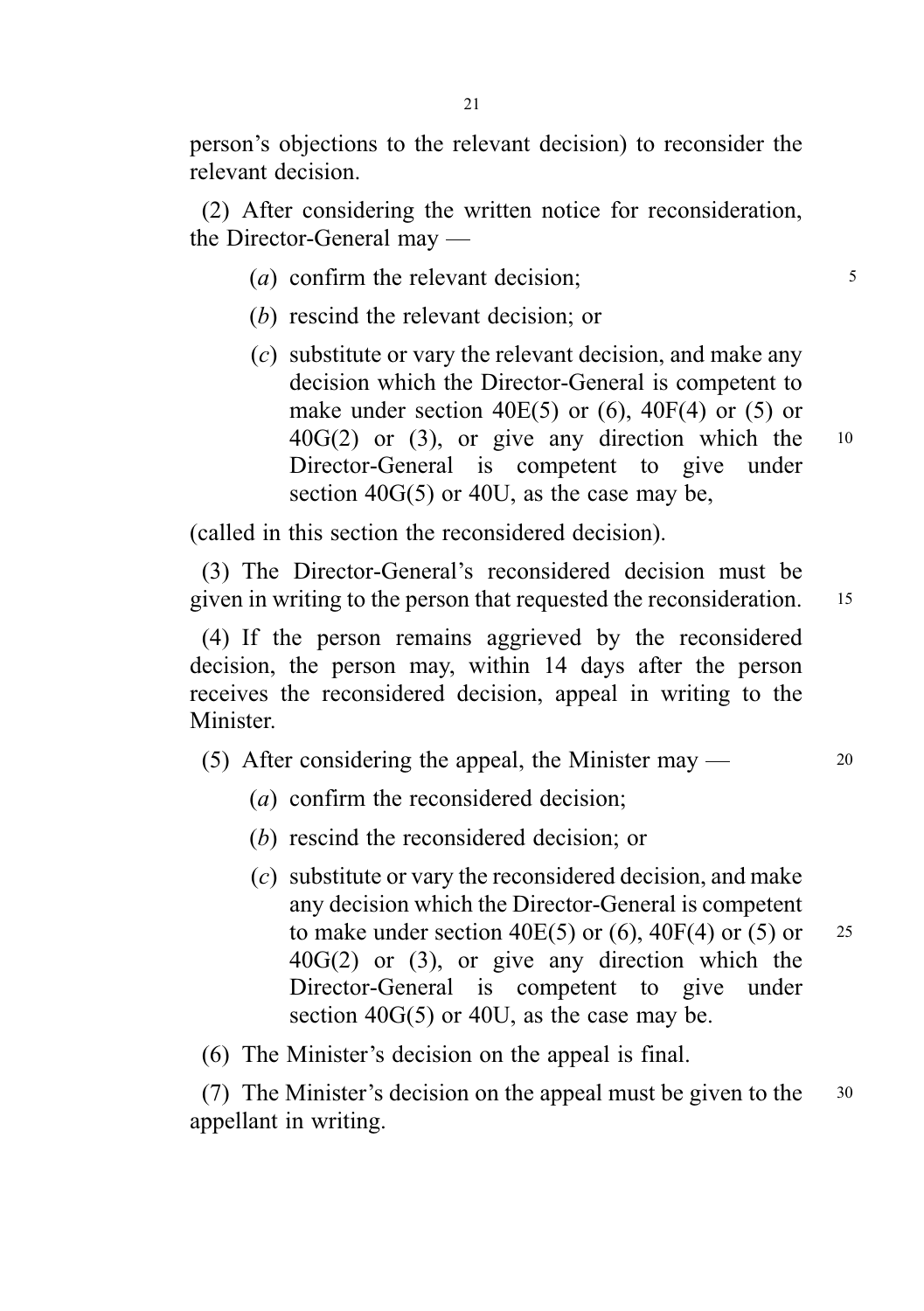(8) A relevant decision takes effect despite any request for a reconsideration of the relevant decision, unless the Director-General otherwise directs, and a reconsidered decision takes effect despite an appeal against the <sup>5</sup> reconsidered decision under subsection (4), unless the Minister otherwise directs.

(9) A person that, without reasonable excuse, fails to comply with a direction given to the person by the Minister under subsection  $(5)(c)$  shall be guilty of an offence and shall be liable <sup>10</sup> on conviction to —

- (a) in the case where the direction is a direction which the Director-General is competent to give under section  $40G(5)$  — a fine not exceeding \$2,000; and
- (b) in the case where the direction is a direction which the <sup>15</sup> Director-General is competent to give under section  $40U - a$  fine not exceeding \$100,000 or to imprisonment for a term not exceeding 3 months or to both and, in the case of a continuing offence, to a further fine not exceeding \$2,000 for every day or part <sup>20</sup> of a day during which the offence continues after conviction.

Division  $3$  — Measures relating to regulated GHG works Subdivision  $(1)$  — Restrictions relating to regulated GHG works

# <sup>25</sup> Regulated GHG works

40K. The Minister may, after consultation with the Agency, by order in the Gazette, prescribe any class, description or type of GHG works to be regulated GHG works for the purposes of this Part from and including the date specified in the order.

# <sup>30</sup> Restrictions relating to regulated GHG works

 $40L$ —(1) A person must not —

(a) carry on the business of carrying out any regulated GHG works; or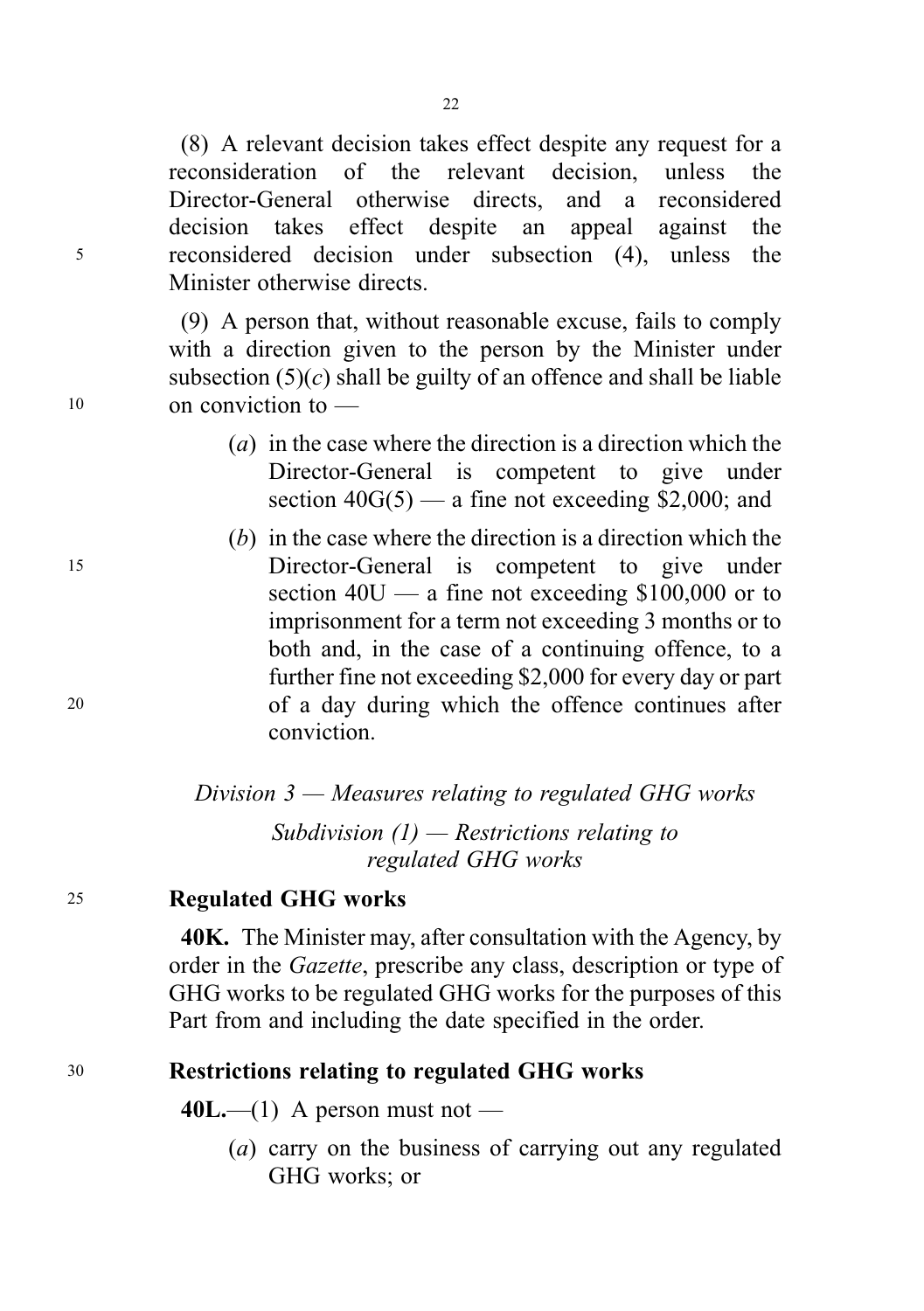(b) hold the person out (whether by an advertisement or any other means) as authorised under this Act to carry out any regulated GHG works,

unless the person —

- $(c)$  is a registered GHG entity for such regulated  $5$ GHG works; and
- (d) has, except where the person is granted a waiver under section 40Y —
	- (i) no fewer than the number of competent persons prescribed for the carrying out of such regulated 10 GHG works; or
	- (ii) one or more individuals that are under the direct supervision of no fewer than the number of competent persons prescribed for the carrying out of such regulated GHG works. 15

(2) Unless granted a waiver under section 40Y, a person that wishes to have any regulated GHG works carried out must engage a registered GHG entity to carry out those works.

(3) To avoid doubt, subsection (2) applies even if the person mentioned in that subsection is a competent person. 20

(4) A person that contravenes subsection (1) or (2) shall be guilty of an offence and shall be liable on conviction to a fine not exceeding \$10,000 or to imprisonment for a term not exceeding 3 months or to both.

### Subdivision  $(2)$  — Registration of GHG entities 25

### Registration of GHG entities

40M.—(1) Any person that wishes to be registered as a registered GHG entity in relation to any regulated GHG works for the purposes of section 40L must apply to the Director-General under subsection (2) to be registered as such. 30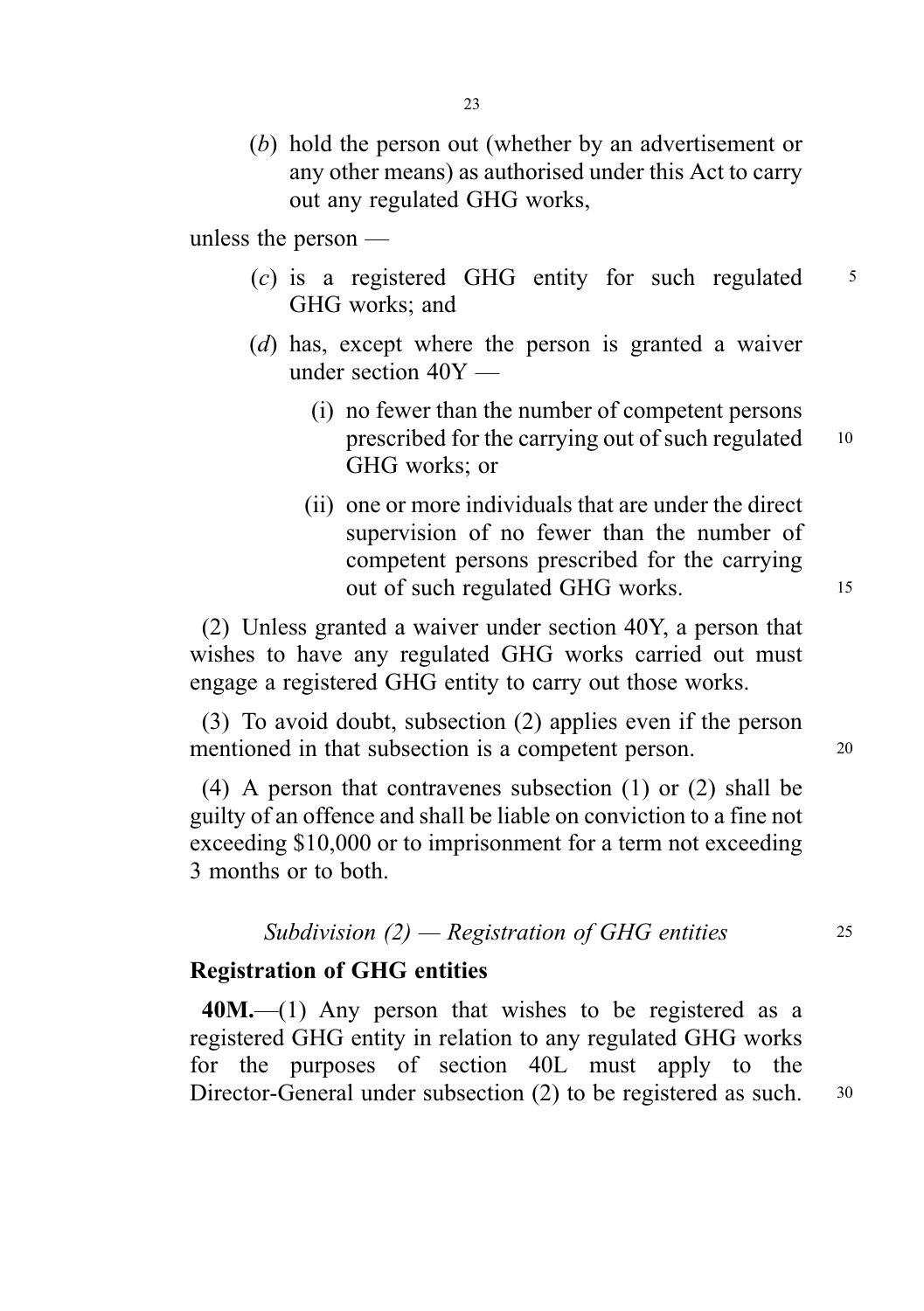- (2) Every application under subsection  $(1)$  must
	- (a) be made in the form and manner that the Director-General requires; and
	- (b) be accompanied by —
- <sup>5</sup> (i) the prescribed fee, if any; and
	- (ii) any documents and information that the Director-General requires to decide on the application.

(3) The Director-General must not register any person as a <sup>10</sup> registered GHG entity unless —

- (*a*) the person —
- (i) has a Unique Entity Number issued by the Accounting and Corporate Regulatory Authority established by section 3 of the <sup>15</sup> Accounting and Corporate Regulatory Authority Act; or
	- (ii) is, or belongs to a class of persons, prescribed by the Minister for the purpose of this subsection; and
- <sup>20</sup> (b) except where the person is granted a waiver under section 40Y, the person has at least the prescribed number of competent persons to carry out or to directly supervise the carrying out of the regulated GHG works, being —
- <sup>25</sup> (i) any of the following where the person is an individual carrying on business as a sole proprietor:
	- (A) the individual;
	- (B) any employee of the individual;
- <sup>30</sup> (ii) any of the following where the person is an unincorporated partnership:
	- (A) any partner in the partnership;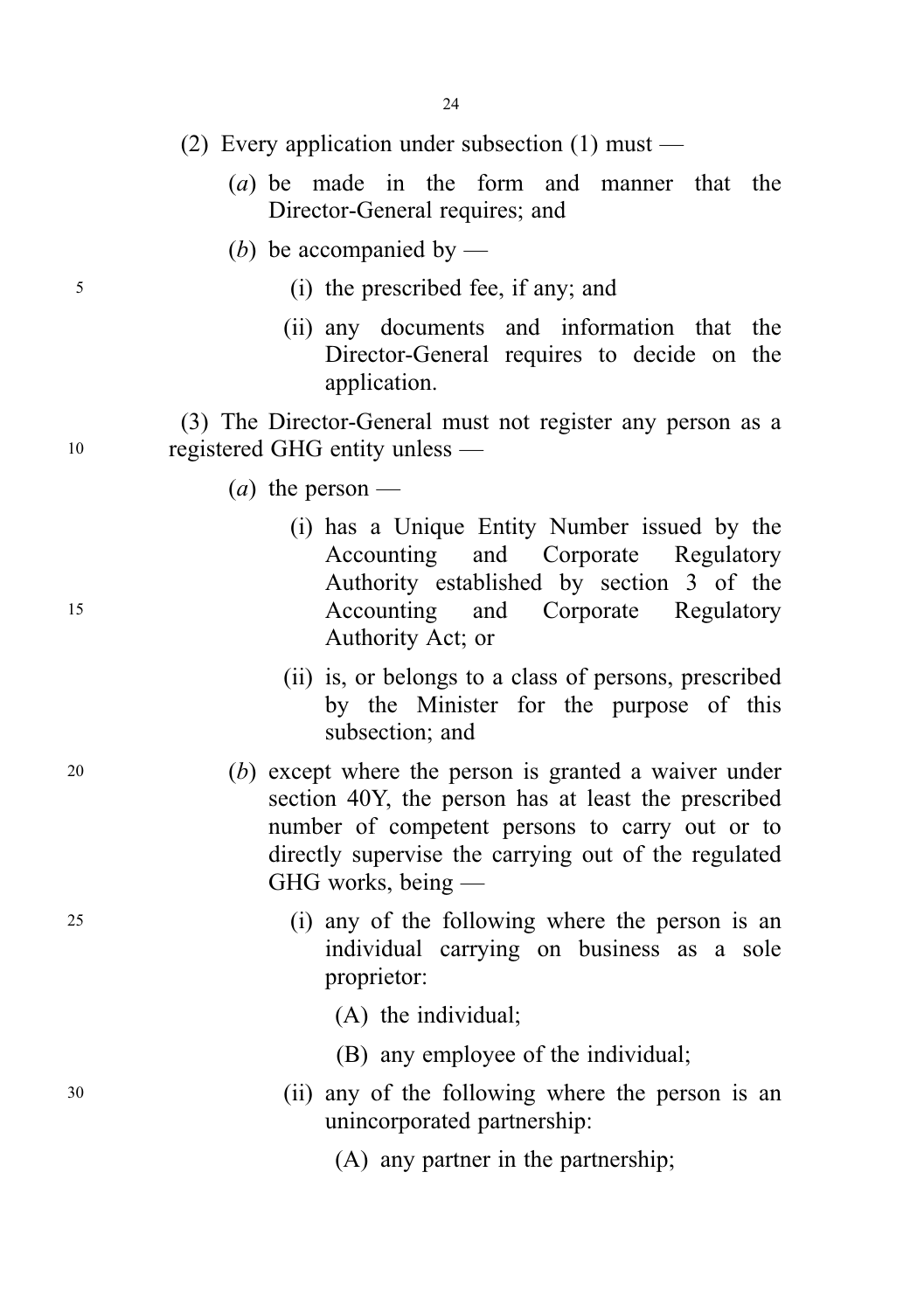# (B) any employee of the partnership; or

(iii) any employee of the person in any other case.

- (4) The Director-General may
	- (a) subject to any conditions that the Director-General thinks fit to impose, register any applicant as a 5 registered GHG entity; or
	- (b) refuse to register any applicant as a registered GHG entity.
- (5) The registration of a registered GHG entity
	- (*a*) is valid until it is withdrawn or revoked under  $10$ section 40N; and
	- (b) is not transferable without the Director-General's written approval.

(6) The Director-General may, at any time, impose any condition, or modify or revoke any condition imposed, on a 15 registration.

(7) The Director-General must, before imposing or modifying any condition under subsection (6), give written notice to the holder of the registration —

- (*a*) stating the proposed condition or modification, as the  $20$ case may be; and
- (b) specifying the time within which the holder of the registration may make written representations to the Director-General with respect to the proposed condition or modification. 25

(8) Where the holder of the registration makes any written representations under subsection  $(7)(b)$ , the Director-General must consider the written representations and the Director-General's decision must be given to the holder of the registration in writing.  $30$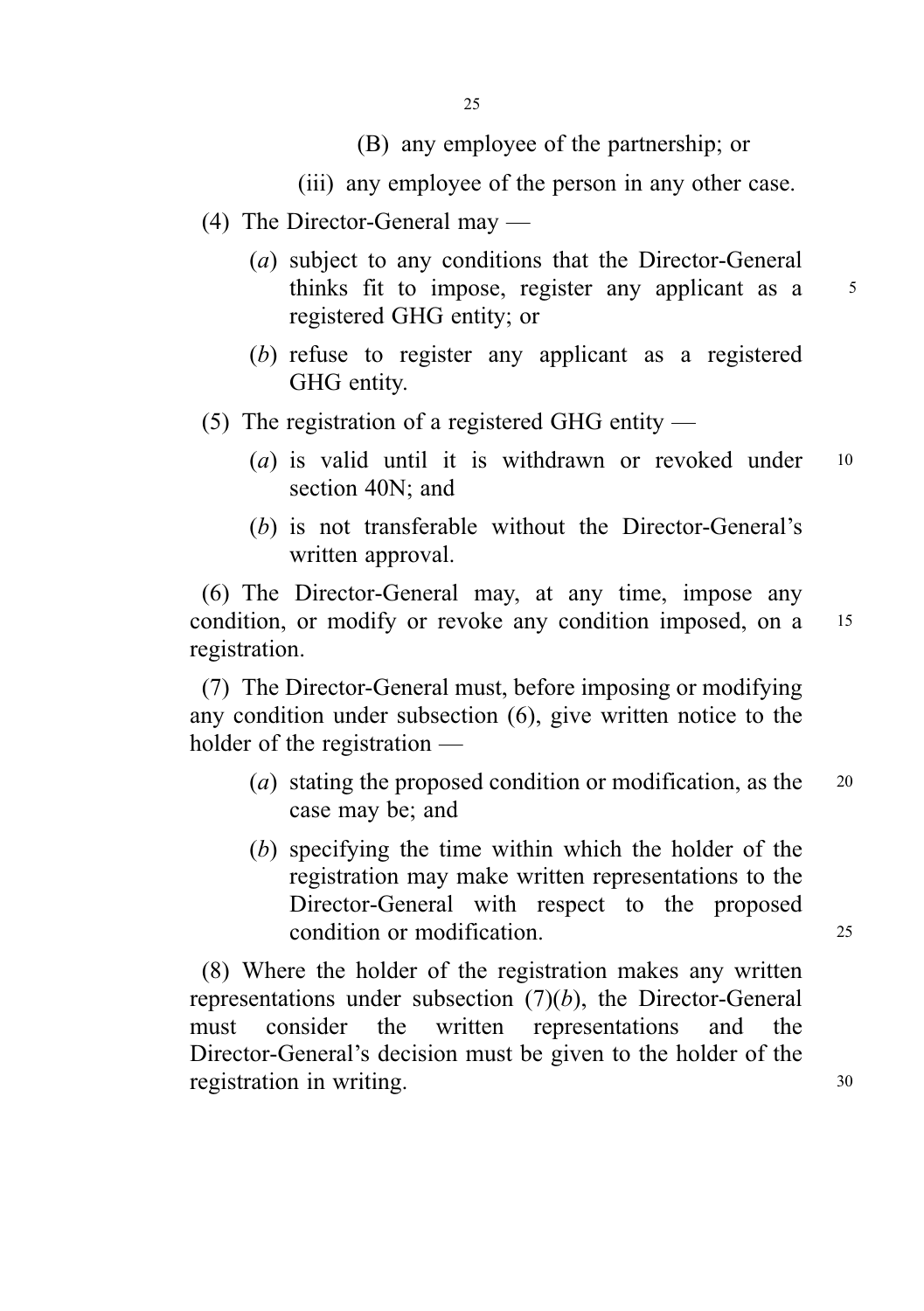#### Withdrawal or revocation of registration

40N.—(1) The Director-General may withdraw the registration of any registered GHG entity if the registered GHG entity applies to the Director-General to withdraw its <sup>5</sup> registration as such.

> (2) The Director-General may revoke the registration of any registered GHG entity after giving written notice to the registered GHG entity and after any inquiry that the Director-General thinks fit —

- <sup>10</sup> (a) if the Director-General is satisfied that the registered GHG entity procured the registration by providing any particulars, information or document, or by making any statement or representation, to the Director-General which is false or misleading in <sup>15</sup> any material particular;
	- (b) if the registered GHG entity no longer satisfies any of the requirements in section 40M(3);
- (c) if the Director-General is satisfied that the registered GHG entity has contravened, is contravening or is 20 likely to contravene —
	- (i) any provision of this Act;
	- (ii) any regulations made under section 77 in relation to this Division;
	- (iii) any condition of the registration; or
- <sup>25</sup> (iv) any requirements imposed under any written law in relation to the use or handling of any greenhouse gas (whether or not in its gaseous state); or
- (*d*) in the event of such other occurrence or in such other <sup>30</sup> circumstances as may be prescribed.

(3) The Director-General's decision must be given to the GHG entity in writing and, where the registration is revoked, together with the grounds for the revocation.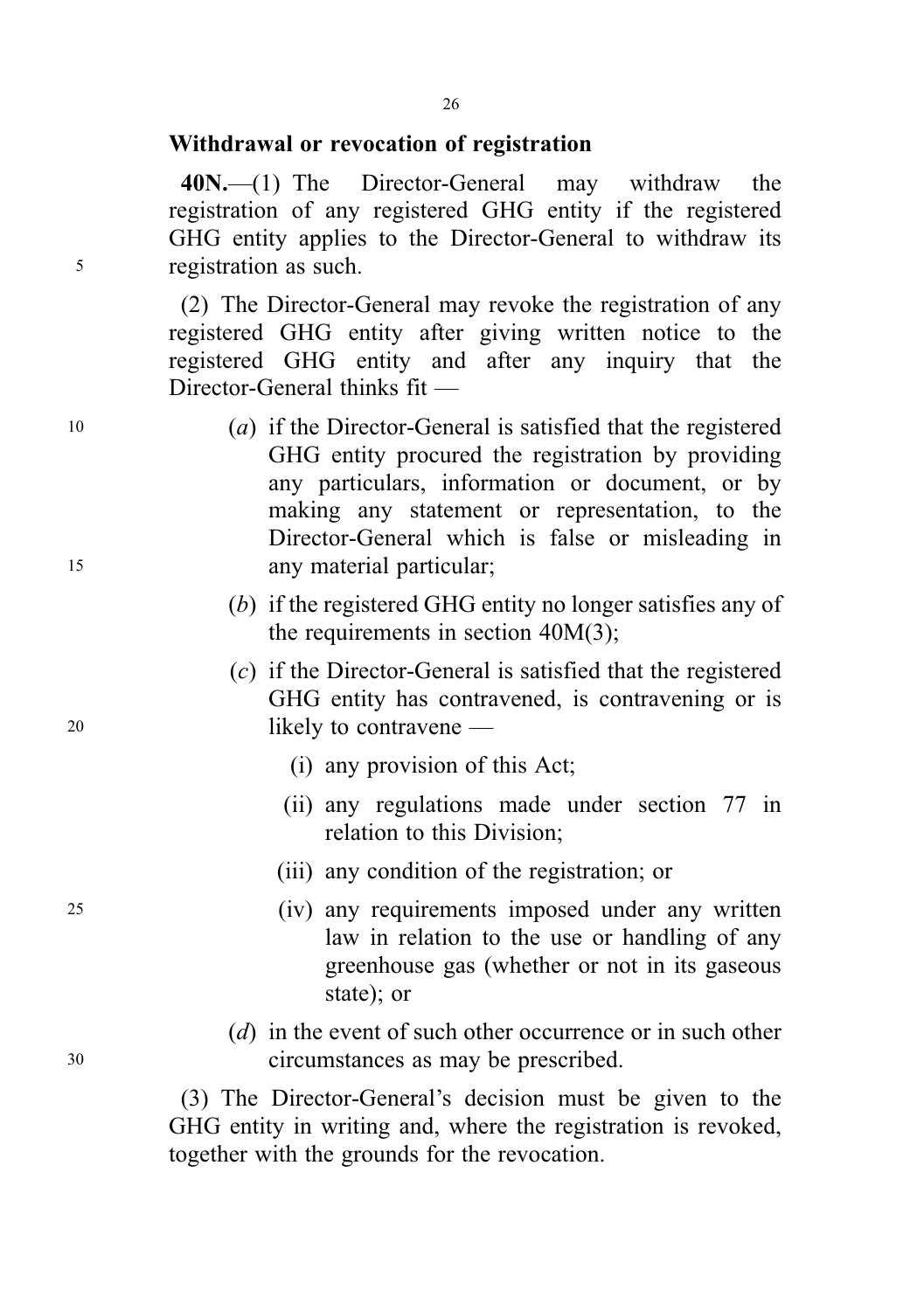(4) Where the registration of a person as a registered GHG entity has been withdrawn under subsection (1) or revoked under subsection (2), the Director-General may at any time direct the person to notify every other person for whom the person is carrying out or is intending to carry out any regulated  $\frac{5}{10}$ GHG works, of the withdrawal or revocation of the registration.

(5) A person that, without reasonable excuse, fails to comply with a direction given to the person under subsection (4) shall be guilty of an offence and shall be liable on conviction to a fine not  $e$ xceeding \$2,000. 10

# Register of registered GHG entities

40O.—(1) The Director-General must establish and maintain a register in which is entered such particulars of registered GHG entities as the Director-General determines, including —

- (a) the name and business address of each registered 15 GHG entity;
- (b) the regulated GHG works that the registered GHG entity may carry out; and
- (c) in respect of any regulated GHG works mentioned in paragraph  $(b)$ , the names and details of the competent  $20$ persons who may carry out such regulated GHG works or under whose direct supervision such regulated GHG works may be carried out.

(2) A registered GHG entity must, within the prescribed period, inform the Director-General of any individual listed in <sup>25</sup> the register under the registered GHG entity as a competent person, who —

(a) has ceased to be the sole proprietor, a partner or an employee (as the case may be) of the registered GHG entity; or 30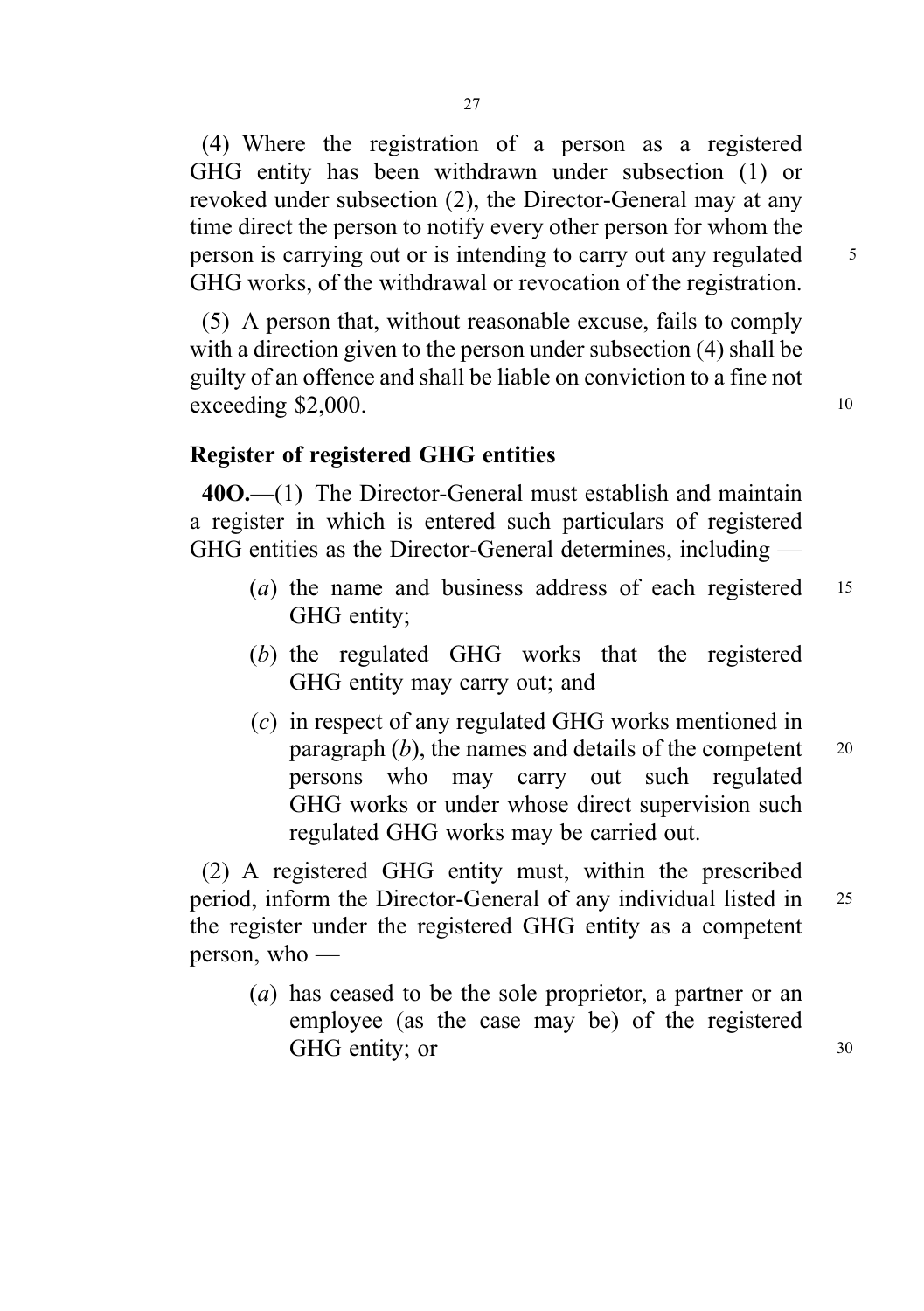(b) has ceased to satisfy the requirements mentioned in paragraph (a) of the definition of "competent person" in section 40A, or does not satisfy any requirement that has been changed or any new requirement <sup>5</sup> included for the purpose of that paragraph of that definition.

> (3) A registered GHG entity that contravenes subsection (2) shall be guilty of an offence and shall be liable on conviction —

- (a) for a first offence, to a fine not exceeding \$10,000; <sup>10</sup> and
	- (b) for a second or subsequent offence, to a fine not exceeding \$20,000.

(4) Where the registration of any registered GHG entity has been withdrawn or revoked, or the Director-General is satisfied <sup>15</sup> that any registered GHG entity has been wound up or dissolved or has otherwise ceased to exist or ceased to carry out any regulated GHG works, the Director-General may —

- (a) remove the particulars of the registered GHG entity from the register; or
- <sup>20</sup> (b) indicate the fact of the withdrawal, revocation or cessation (as the case may be) against the particulars of the registered GHG entity in the register.

(5) Where any individual listed in the register under a registered GHG entity as a competent person has ceased to be <sup>25</sup> the sole proprietor, a partner or an employee (as the case may be) of the registered GHG entity, or the Director-General is satisfied that any such individual has ceased to or does not satisfy the requirements mentioned in paragraph (a) of the definition of "competent person" in section 40A, the Director-General <sup>30</sup> may —

> (a) remove the particulars of the individual from the register; or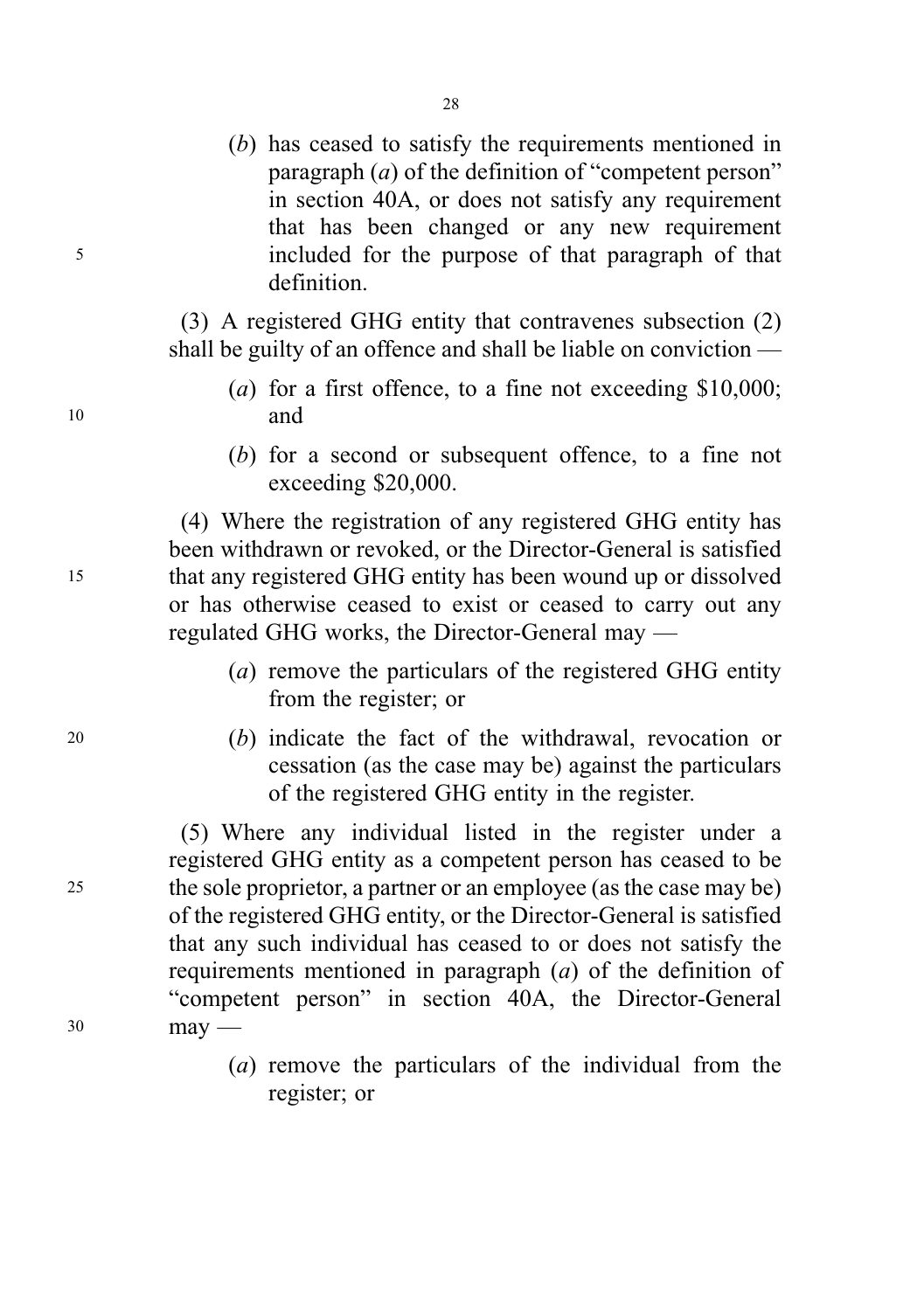(b) indicate the fact of the cessation or non-satisfaction (as the case may be) against the particulars of the individual in the register.

(6) The Director-General may, upon an application by any person accompanied by the prescribed fee (if any), provide a 5 certified copy of an entry in the register to that person.

(7) Where the Director-General considers it necessary or expedient in the interest of the public, the Director-General may publish a list of the names and addresses of registered GHG entities, and the names of the competent persons listed 10 under any registered GHG entity, on the Agency's official website.

# Subdivision  $(3)$  — Obligations of registered GHG entities and competent persons

# **Obligations of registered GHG entity** 15

40P.—(1) Unless granted a waiver under section 40Y, a registered GHG entity must, in relation to any regulated GHG works that the registered GHG entity is registered to carry out —

- (*a*) carry out the regulated GHG works through  $\frac{1}{20}$ 
	- (i) no fewer than the number of competent persons prescribed for such regulated GHG works; or
	- (ii) one or more individuals that are under the direct supervision of no fewer than the number of competent persons prescribed for such <sup>25</sup> regulated GHG works;
- (b) establish and maintain policies, procedures and processes for the regulated GHG works to be carried out safely and in the prescribed manner, and ensure that the regulated GHG works are carried out 30 safely and in the prescribed manner;
- (c) ensure that the competent persons and individuals mentioned in paragraph  $(a)(i)$  and  $(ii)$  are provided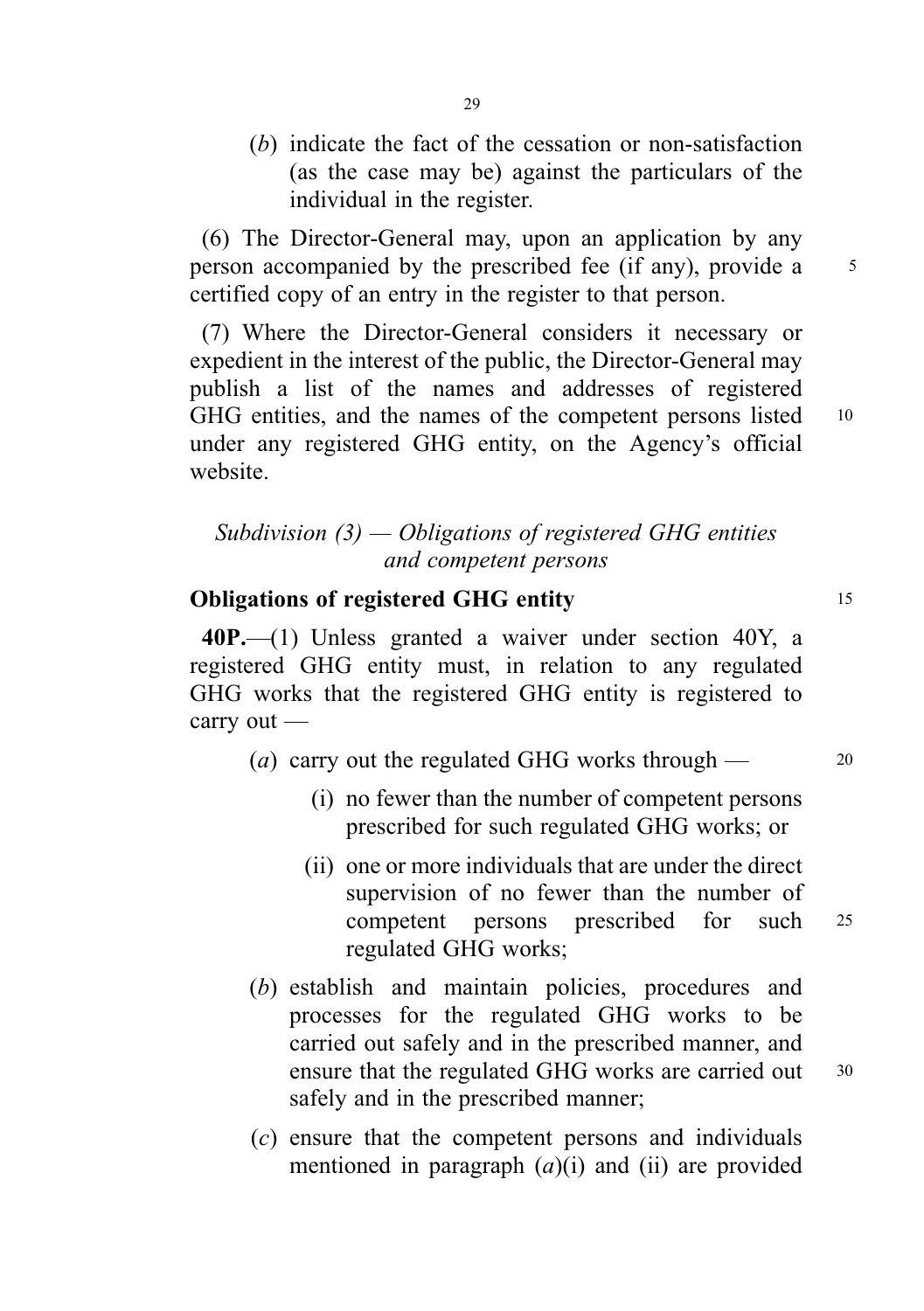with adequate and properly maintained equipment for carrying out the regulated GHG works;

- (d) keep and maintain complete and accurate records containing such information concerning the regulated <sup>5</sup> GHG works and the individuals carrying out or supervising those works, in accordance with such requirements as may be prescribed in regulations made under section 77, and keep those records for at least the prescribed period;
- <sup>10</sup> (e) during the prescribed period mentioned in paragraph  $(d)$ , make available for inspection by the Director-General or any authorised officer, the records mentioned in that paragraph when so requested by the Director-General or any authorised <sup>15</sup> officer; and
	- (f) submit to the Director-General or any authorised officer the records mentioned in paragraph  $(d)$  in the time specified by the Director-General or authorised officer.

<sup>20</sup> (2) A registered GHG entity that contravenes subsection (1) shall be guilty of an offence.

# Obligations of competent person

40Q.—(1) Unless granted a waiver under section 40Y, a competent person carrying out or supervising the carrying out of <sup>25</sup> any regulated GHG works must —

- (a) comply with any policies, procedures and processes mentioned in section  $40P(1)(b)$  in relation to the regulated GHG works; and
- (b) ensure that the regulated GHG works are carried out <sup>30</sup> safely and in the prescribed manner.

(2) A competent person who contravenes subsection (1) shall be guilty of an offence and shall be liable on conviction —

(a) for a first offence, to a fine not exceeding \$10,000; and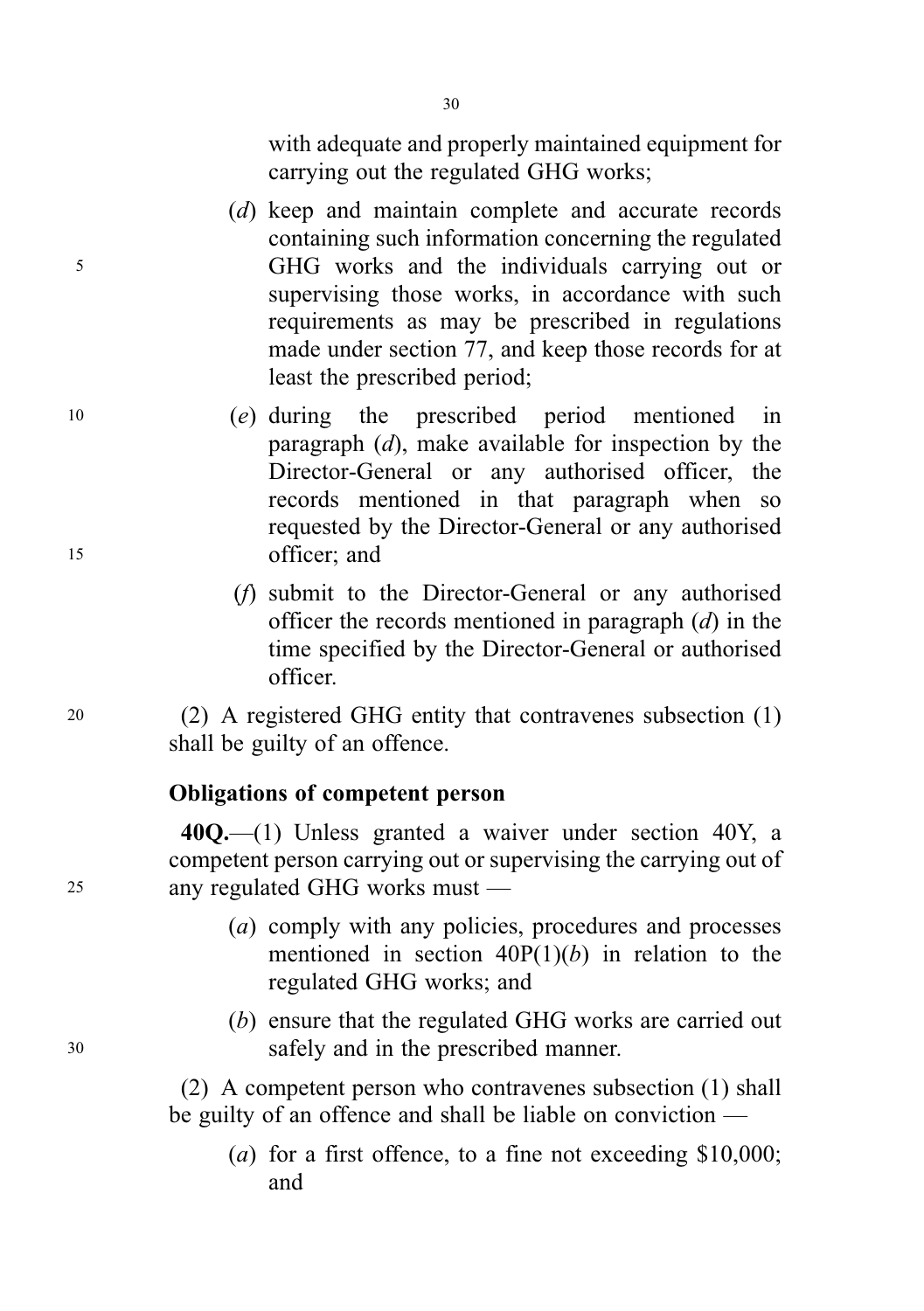(b) for a second or subsequent offence, to a fine not exceeding \$20,000 and, in the case of a continuing offence, to a further fine not exceeding \$1,000 for every day or part of a day during which the offence continues after conviction.

# Subdivision  $(4)$  – Appeals

# Appeal against decisions made under sections 40M and 40N

 $40R$ .—(1) Any person that is aggrieved by a decision of the Director-General (called in this section a relevant decision) — 10

- (a) to refuse to register the person as a registered GHG entity under section  $40M(4)(b)$ ;
- (b) to impose or modify any condition on the person's registration as a registered GHG entity under section  $40M(6)$ ; 15
- (c) to revoke the registration of any registered GHG entity under section 40N(2); or
- (d) to give a direction to the person under section  $40N(4)$ ,

may, within 14 days after the person receives the relevant decision, apply to the Director-General (by giving a written 20 notice for reconsideration that states precisely the grounds of the person's objections to the relevant decision) to reconsider the relevant decision.

(2) After considering the written notice for reconsideration, the Director-General may — 25

- (a) confirm the relevant decision;
- (b) rescind the relevant decision; or
- (c) substitute or vary the relevant decision, and make any decision which the Director-General is competent to make under section  $40M(4)$  or  $(6)$  or  $40N(2)$  or  $(4)$ , as  $30$ the case may be,

(called in this section the reconsidered decision).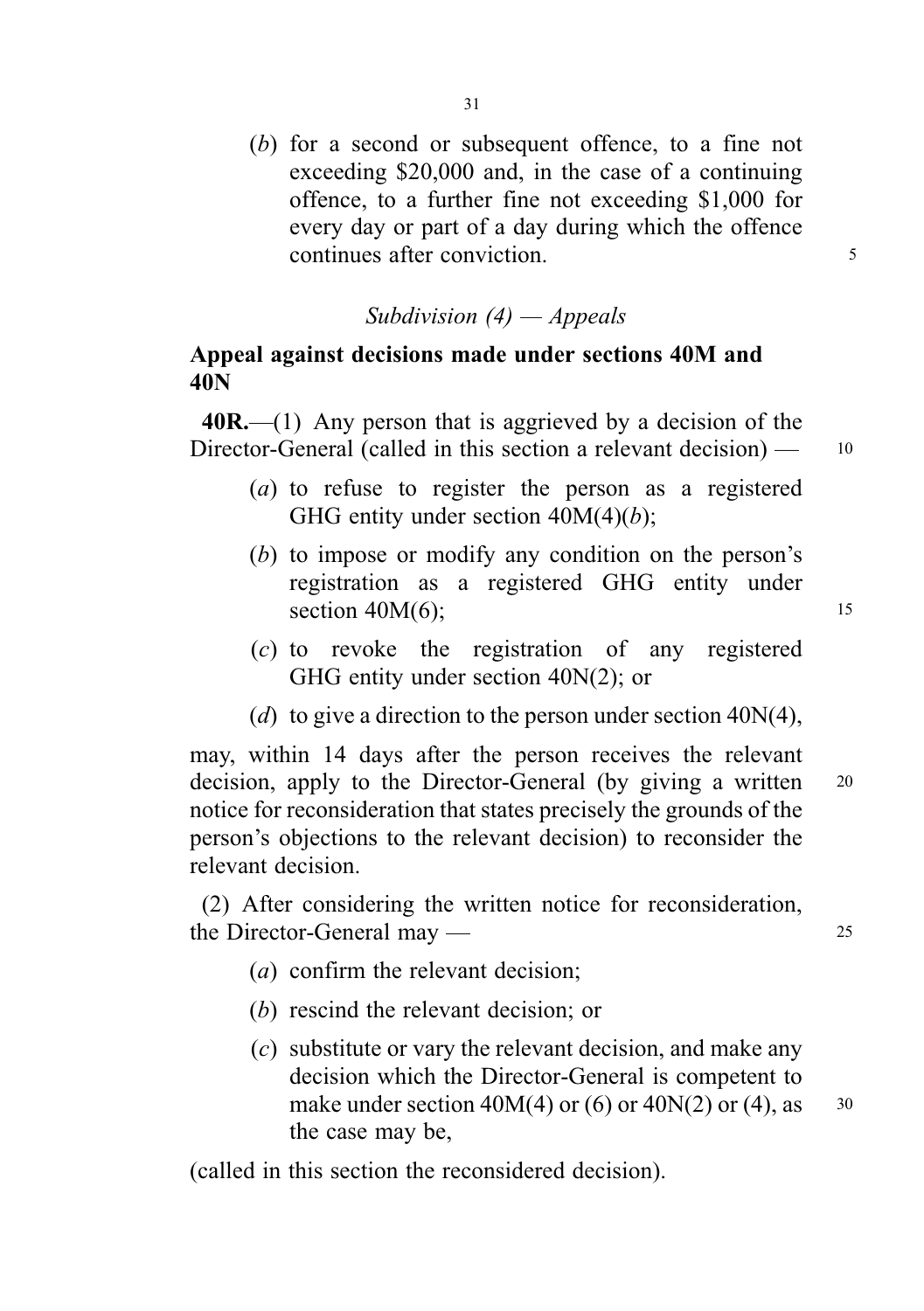(3) The Director-General's reconsidered decision must be given in writing to the person that requested the reconsideration.

(4) If the person remains aggrieved by the reconsidered decision, the person may, within 14 days after the person <sup>5</sup> receives the reconsidered decision, appeal in writing to the **Minister** 

(5) After considering the appeal, the Minister may —

(a) confirm the reconsidered decision;

(b) rescind the reconsidered decision; or

- 10  $\qquad$  (c) substitute or vary the reconsidered decision, and make any decision which the Director-General is competent to make under section  $40M(4)$  or  $(6)$  or  $40N(2)$  or  $(4)$ , as the case may be.
	- (6) The Minister's decision on the appeal is final.

<sup>15</sup> (7) The Minister's decision on the appeal must be given to the appellant in writing.

(8) A relevant decision takes effect despite any request for a reconsideration of the relevant decision, unless the Director-General otherwise directs, and a reconsidered <sup>20</sup> decision takes effect despite an appeal against the reconsidered decision under subsection (4), unless the Minister otherwise directs.

(9) A person that, without reasonable excuse, fails to comply with a direction given to the person by the Minister under 25 subsection  $(5)(c)$  shall be guilty of an offence and shall be liable on conviction to a fine not exceeding \$2,000.

Division  $4$  – Surveys, etc.

# Environment impact surveys and investigations

40S.—(1) The Director-General may, from time to time, <sup>30</sup> undertake investigations or surveys relating to the use of greenhouse gases and levels of greenhouse gas emissions for the purposes of —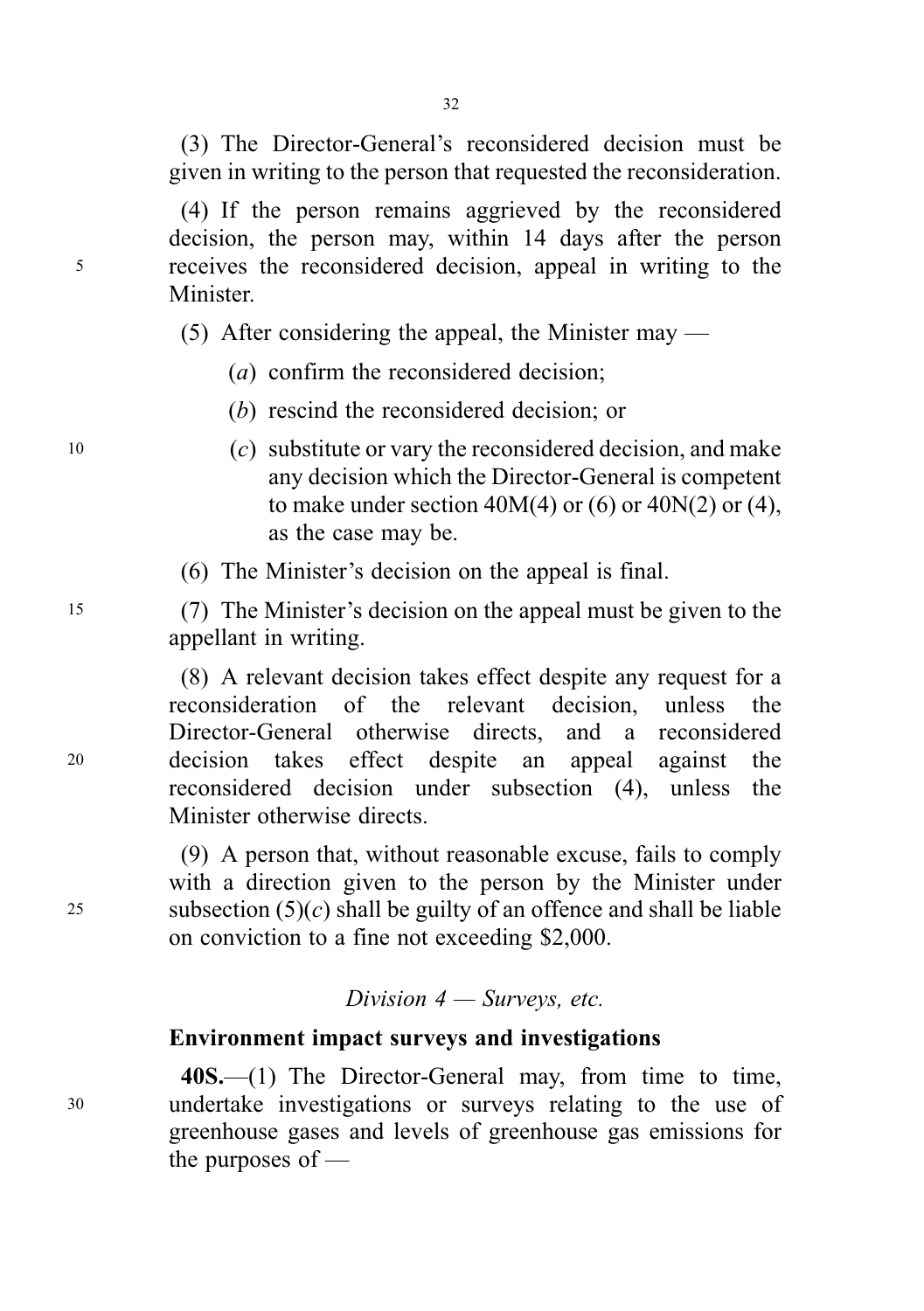- (a) assessing the environmental impact of certain goods, industries or activities; or
- (b) advising the Minister or other public bodies concerning environmental policies.

(2) For the purpose of any investigation or survey under  $\frac{5}{5}$ subsection (1), the Director-General may, by written notice, require any person to provide (within the period and in the form and manner specified in the written notice) any information relating to the use of greenhouse gases by, and the greenhouse gas emissions of, that person as the Director-General may <sup>10</sup> require.

(3) A person that, without reasonable excuse, fails to comply with any written notice under subsection (2) shall be guilty of an offence and shall be liable on conviction to a fine not exceeding  $$2,000.$  15

### Division 5 — Enforcement of this Part

# Monitoring powers for purposes of this Part

40T.—(1) Without affecting Part 11, the Director-General or any authorised officer may, for the purpose of administering or enforcing this Part, exercise all or any of the following powers in <sup>20</sup> relation to any premises:

- (a) search the premises for any thing that may relate to compliance with this Part;
- (b) examine any activity conducted on the premises that may relate to compliance with this Part; 25
- (c) examine any thing on the premises that may relate to compliance with this Part;
- (d) take photographs or make video or audio recordings or sketches on the premises of any activity or thing mentioned in paragraph  $(b)$  or  $(c)$ ;  $\hspace{1.5cm}$  30
- (e) carry out any tests or inspections that may relate to compliance with this Part;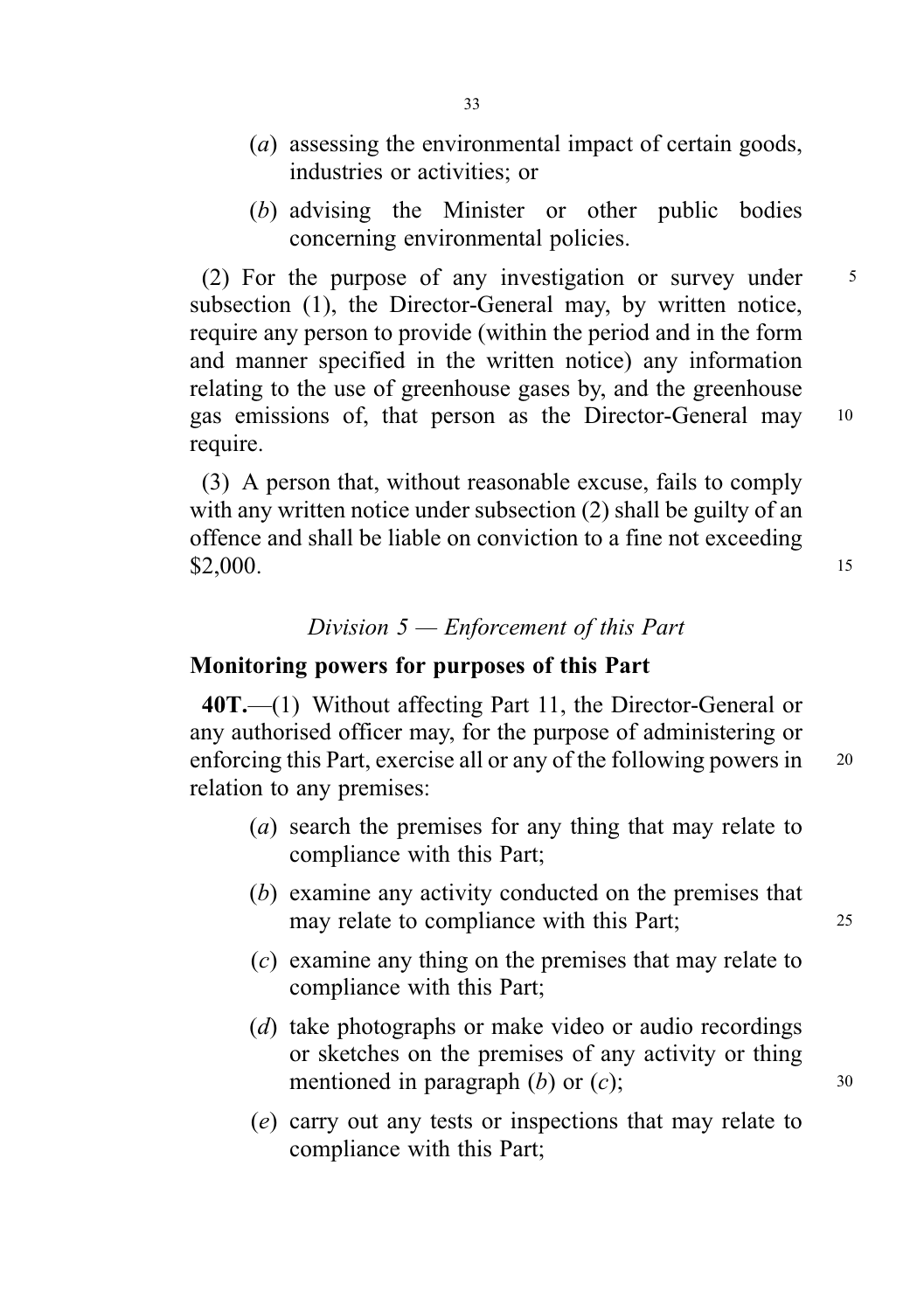- (f) affix or bring onto the premises, with any assistants and workmen that may be necessary, any meter or instrument and take readings from the meter or instrument, or take readings from any meter or <sup>5</sup> instrument on the premises;
	- (g) inspect any document on the premises that may relate to compliance with this Part, and (without payment) take extracts from, or make copies of, any such document;
- <sup>10</sup> (h) take onto the premises any equipment and materials that the Director-General or authorised officer requires for the purpose of exercising powers in relation to the premises;
- (i) seize any thing found during the exercise of <sup>15</sup> monitoring powers on the premises which the Director-General or authorised officer believes on reasonable grounds affords evidence of a contravention of this Part.

(2) The Director-General or any authorised officer may, in <sup>20</sup> addition to the powers in subsection (1) —

- (a) compel any person who is able to operate any equipment at the premises to do so for the purpose of enabling the Director-General or authorised officer to ascertain whether the equipment, or a disk, tape or <sup>25</sup> other storage device that can be used or associated with the equipment, contains information that is relevant to assessing compliance with this Part; and
- (b) if any information that is relevant to assessing compliance with this Part is found in the exercise of  $30$  the power conferred under paragraph  $(a)$  —
	- (i) produce, or compel the production of, the information in documentary form, and keep or copy the documents so produced; or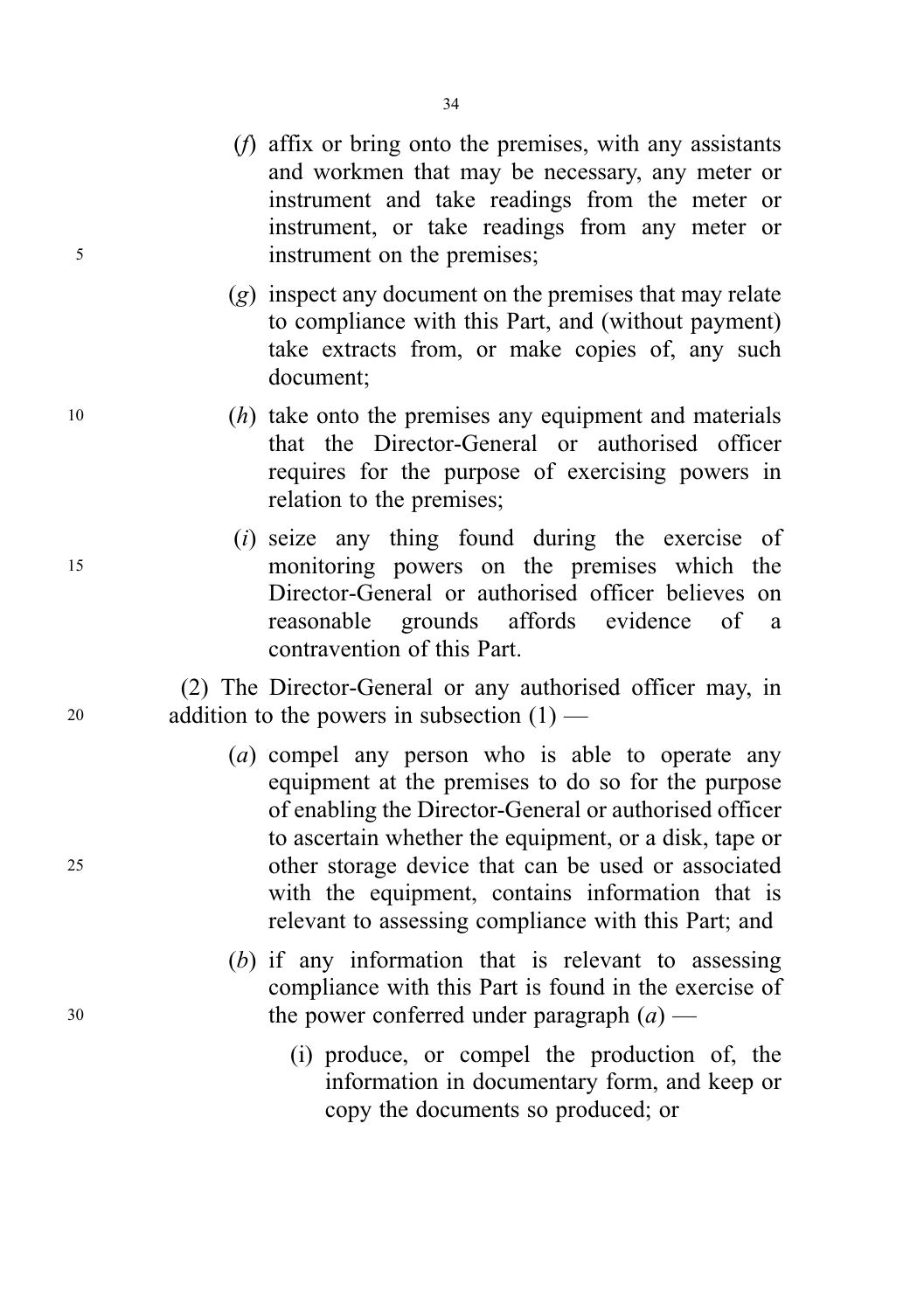(ii) transfer, or compel the transfer of, the information to a disk, tape or other storage device, and remove it from the premises.

### Power to give directions

 $40U$ ,  $-$ (1) Where any GHG goods that are regulated goods are  $5$ supplied, or imported for a person's own use, in contravention of section 40D, the Director-General may give a direction mentioned in subsection (2) in respect of those GHG goods (in such form and manner that the Director-General thinks fit)  $\text{to}$  — 10

- (a) any person that supplied or so imported the GHG goods; or
- (b) any person that is the owner of the GHG goods,

and the person must comply with the direction.

(2) A direction under subsection (1) may require the person to  $15$ do all or any of the following (at the person's own expense) within the period specified in the direction (or such longer time as the Director-General may allow in the particular case):

- (a) cease the supply or import of any GHG goods that are such regulated goods, or the use of any such 20 GHG goods, as the case may be;
- (b) take specified steps (which may include the carrying out of works specified in the direction) to ensure that —
	- (i) the GHG goods conform to either or both of the  $25$ following:
		- (A) the global warming potential limit for the class, description or type of regulated goods to which the GHG goods belong;
		- (B) any other requirement prescribed for the <sup>30</sup> class, description or type of regulated goods to which the GHG goods belong,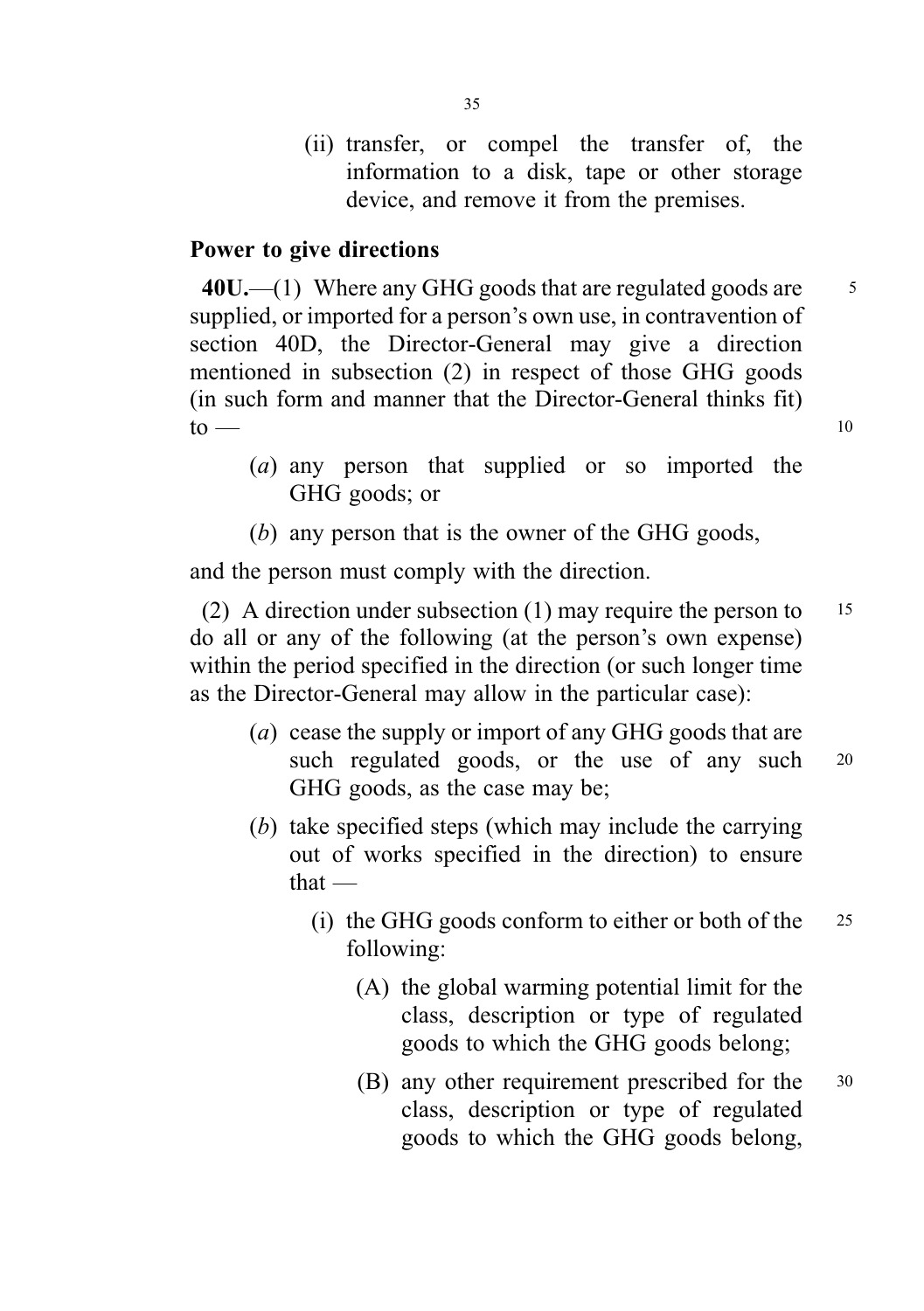relating to environmental protection and management; or

(ii) the impact of the GHG goods on the environment is monitored or mitigated.

<sup>5</sup> (3) Where the person fails to comply with any specified steps in the direction, the Director-General may give a further direction to the person for the person to cease the supply or import of any GHG goods that are such regulated goods or the use of any such GHG goods (as the case may be) in the time <sup>10</sup> specified in the direction, and the person must comply with the further direction.

> (4) The further direction under subsection (3) does not prevent subsection (5) from applying to the failure mentioned in subsection  $(3)$ .

<sup>15</sup> (5) A person that, without reasonable excuse, fails to comply with a direction given to the person under subsection (1) or a further direction given to the person under subsection (3) shall be guilty of an offence and shall be liable on conviction to a fine not exceeding \$100,000 or to imprisonment for a term not <sup>20</sup> exceeding 3 months or to both and, in the case of a continuing offence, to a further fine not exceeding \$2,000 for every day or part of a day during which the offence continues after conviction.

# Power to require samples

<sup>25</sup> 40V.—(1) The Director-General or any authorised officer may, by written notice, require any person that supplies any GHG goods or imports any GHG goods for the person's own use to provide (free of charge), within the period and in the form and manner specified in the written notice, samples of the GHG <sup>30</sup> goods, or of any greenhouse gas or blend or mixture of greenhouse gases used or contained in the GHG goods, for the purpose of testing or analysis.

> (2) The power to require a person to provide any samples under subsection (1) includes the power to require the extraction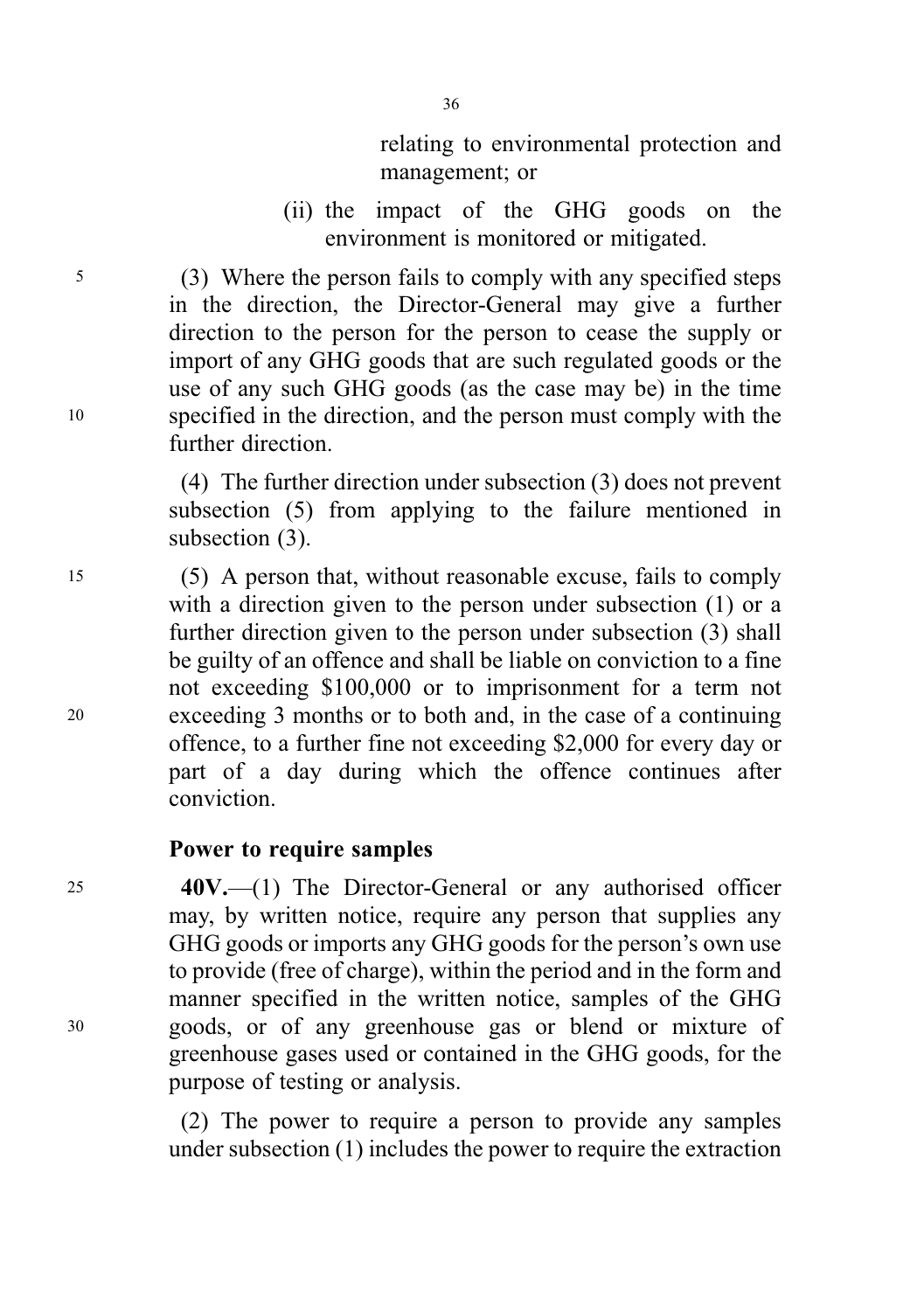of the samples to be carried out in the presence of the Director-General or any authorised officer.

(3) The Director-General or any authorised officer is entitled, without payment, to retain any samples provided to the Director-General or authorised officer under subsection (1). 5

(4) A person that, without reasonable excuse, fails to do anything required of the person by a written notice under subsection (1) shall be guilty of an offence and shall be liable on conviction to a fine not exceeding \$5,000.

# Power to require tests or examinations 10

40W.—(1) The Director-General or any authorised officer may, for the purpose of ascertaining whether any person has complied with section 40D, 40P or 40Q, by written notice require the person to —

- (a) carry out any test or examination specified in the  $15$ written notice; and
- (b) provide any report, document or information specified in the written notice concerning the test or examination.

(2) A person that, without reasonable excuse, fails to comply <sup>20</sup> with any written notice under subsection (1) shall be guilty of an offence and shall be liable on conviction to a fine not exceeding \$2,000.

# Data not to be falsified, etc.

**40X.** Any person that —  $25$ 

- (a) makes any statement or declaration, or provides any document or information, to the Director-General or an authorised officer under this Part, knowing it to be false or misleading;
- (b) falsifies any information or data required to be  $30$ submitted to the Director-General or an authorised officer under this Part; or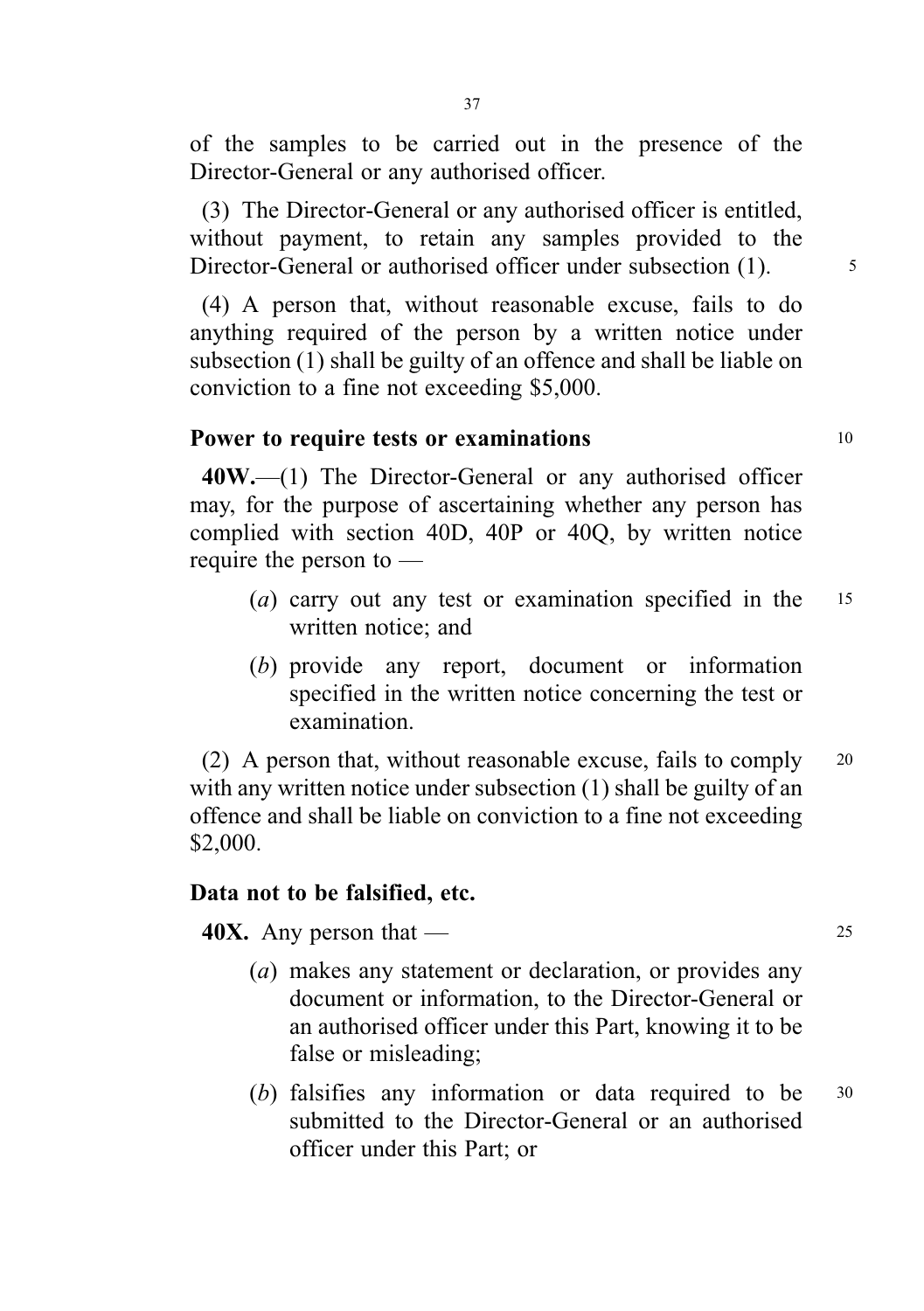(c) makes or causes to be made any entry or omission in any record, register or other document required to be kept under this Part, knowing it to be false or misleading, or makes any record containing a <sup>5</sup> statement knowing it to be false or misleading,

> shall be guilty of an offence and shall be liable on conviction to a fine not exceeding \$5,000 or to imprisonment for a term not exceeding 3 months or to both.

### Power of Director-General to waive requirements

 $10$  40Y. A person that, in any particular case, is unable to comply with any requirement in section 40D,  $40L(1)(d)$  or (2),  $40M(3)(b)$ ,  $40P(1)$  or  $40Q(1)$  may apply in writing to the Director-General for a waiver and the Director-General may, upon being satisfied that there are good reasons to do so, waive <sup>15</sup> that requirement in relation to that person —

- (a) in whole or in part; and
- (b) generally or for a specified period of time.".

### Amendment of section 42

4. Section 42(1) of the principal Act is amended by deleting the <sup>20</sup> words "section 41(1) is served" and substituting the words "section  $28A(1)$  or  $41(1)$  is served".

# Amendment of section 44A

(a) by deleting the words "relating to any matter which the <sup>25</sup> Agency considers necessary to carry out the functions or duties of or assigned to the Agency by or under any provision of this Act," in subsection (1) and substituting the words "which relate to any matter that the Director-General or authorised officer considers <sup>30</sup> necessary for the purposes of administering, enforcing or monitoring compliance with any provision of this Act, and";

<sup>5.</sup> Section 44A of the principal Act is amended —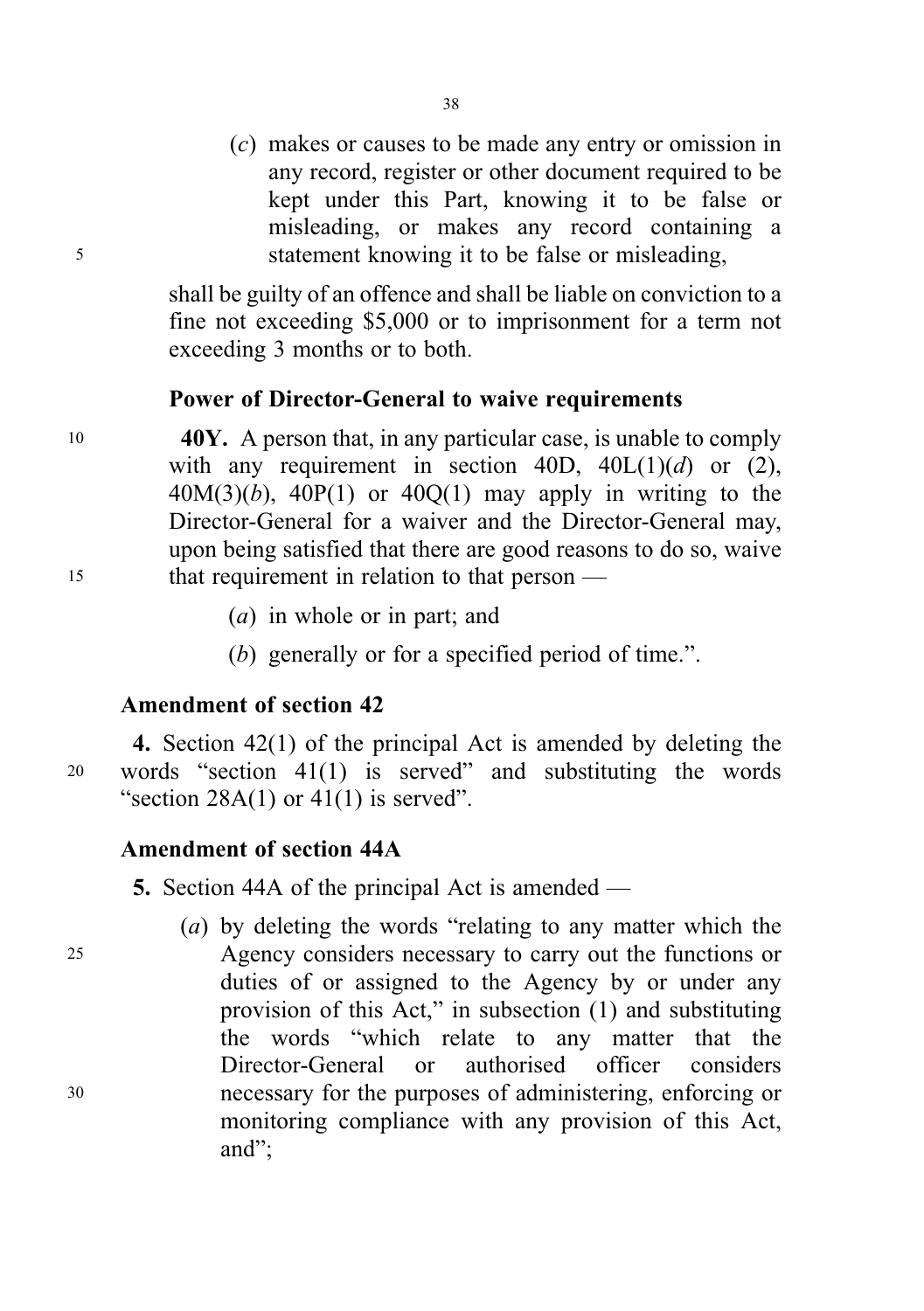- (b) by deleting the words "the Agency" in subsection  $(2)(c)$ and substituting the words "the Director-General or any authorised officer";
- (c) by deleting the words "the Agency" in subsection (5) and substituting the words "the Director-General";  $\frac{5}{5}$
- (d) by deleting the words "the Agency through an authorised officer" in subsection (6) and substituting the words "the Director-General or any authorised officer";
- (e) by deleting the words "the Agency has reason" in subsection (6) and substituting the words "the 10 Director-General or authorised officer has reason";
- (f) by deleting the words "The Agency" in subsection (7) and substituting the words "The Director-General or any authorised officer"; and
- (g) by deleting the words "to it" in subsection  $(7)$ .

# Amendment of section 47

6. Section 47(1) of the principal Act is amended by inserting, immediately after the words "authorised by this Act", the words "or exercising any power under section 40T".

#### Amendment of section 66 20 20

- 7. Section 66 of the principal Act is amended
	- (a) by deleting the word "or" at the end of subsection  $(1)(a)(iv)$ ;
	- (b) by inserting the word "or" at the end of sub-paragraph  $(v)$ of subsection  $(1)(a)$ , and by inserting immediately 25 thereafter the following sub-paragraph:
		- "(vi) by sending it by email to the individual's last email address;";
	- (c) by deleting the word "or" at the end of subsection  $(1)(b)(ii)$ ; 30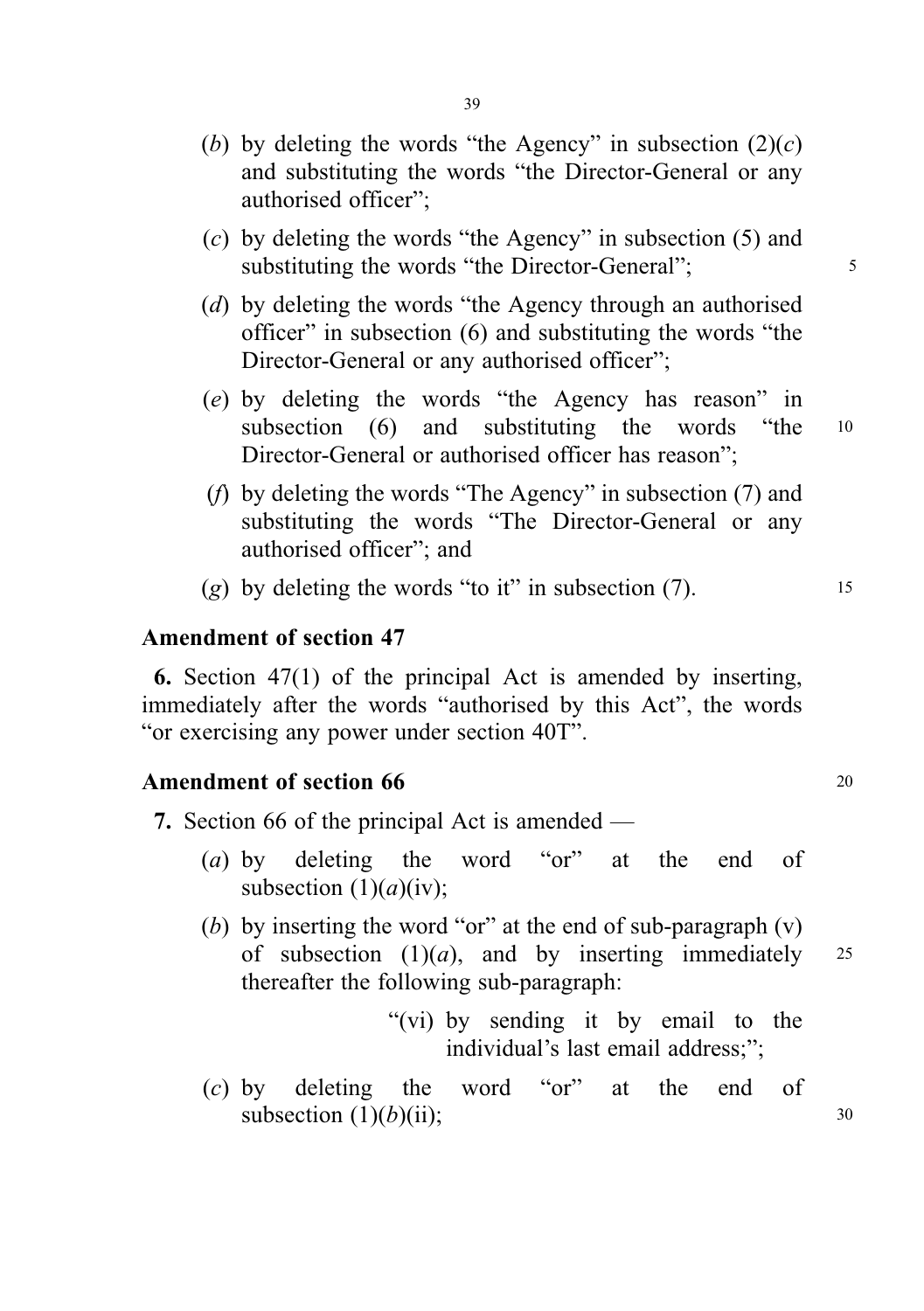- (d) by deleting the word "and" at the end of sub-paragraph (iii) of subsection  $(1)(b)$  and substituting the word "or", and by inserting immediately thereafter the following sub-paragraph:
- <sup>5</sup> "(iv) by sending it by email to the partnership's last email address; and";
	- (e) by deleting paragraph  $(c)$  of subsection (1) and substituting the following paragraph:
- $(10$  " $(0)$  in the case of any body corporate (including a limited liability partnership) or an unincorporated association —
- (i) by delivering it to the secretary or other similar officer of the body <sup>15</sup> corporate or unincorporated association or the limited liability partnership's manager;
- (ii) by leaving it at, or by sending it by prepaid registered post to, the <sup>20</sup> registered office or principal office in Singapore of the body corporate or unincorporated association;
- (iii) by sending it by fax to the fax number operated at the registered office or <sup>25</sup> principal office in Singapore of the body corporate or unincorporated association; or
- (iv) by sending it by email to the last email address of the body corporate <sup>30</sup> or unincorporated association.";
	- (f) by deleting subsection (2) and substituting the following subsection:

"(2) Service of a notice, an order or other document under this section takes effect —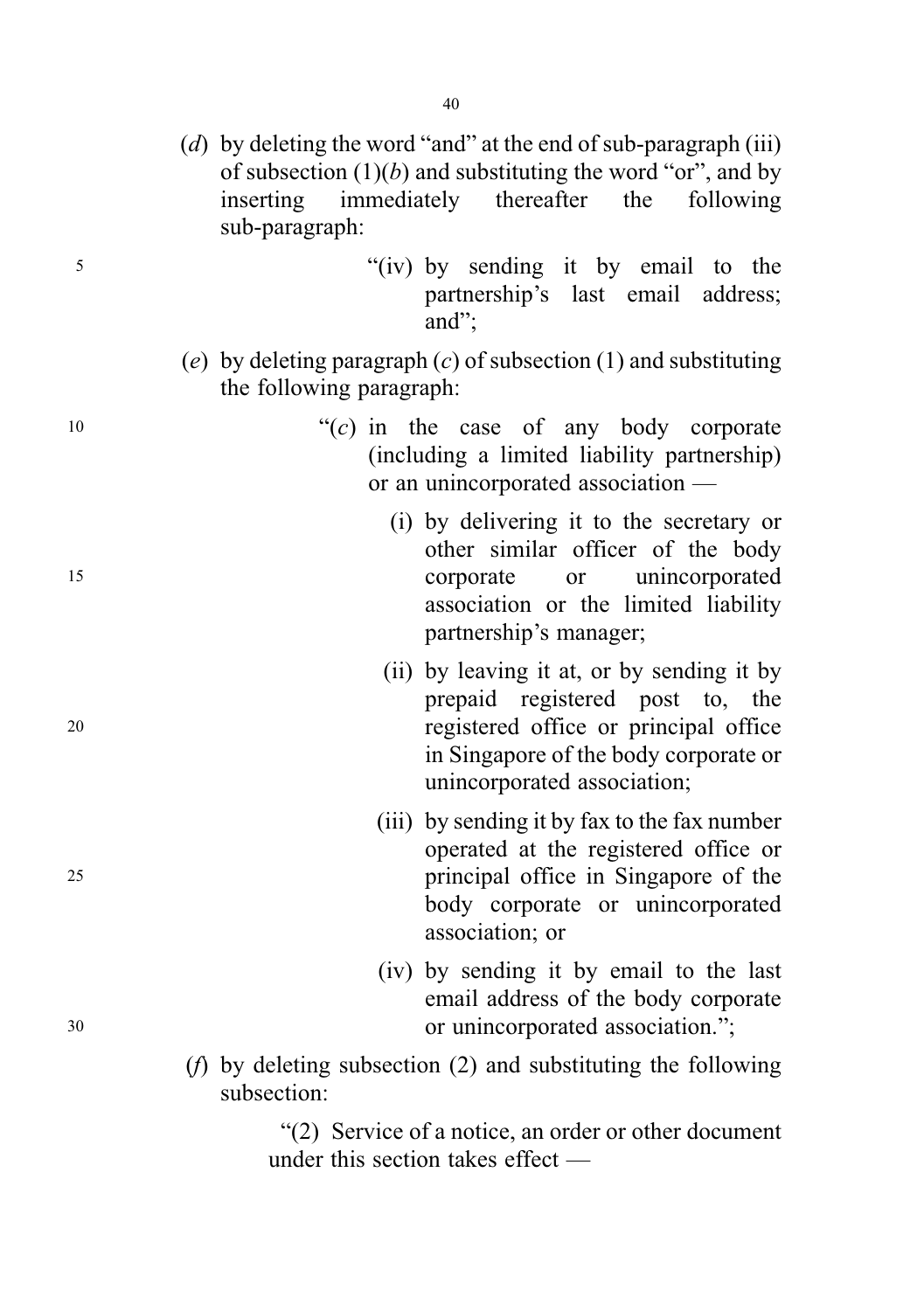- 41
- (a) if the notice, order or other document is sent by fax and a notification of successful transmission is received, on the day of transmission;
- (b) if the notice, order or other document is  $5<sup>5</sup>$ sent by email, at the time that the email becomes capable of being retrieved by the person to whom it is sent; and
- (c) if the notice, order or other document is sent by prepaid registered post,  $2$  days after  $10$ the day the notice, order or other document was posted (even if it is returned undelivered).";
- $(g)$  by inserting, immediately after subsection  $(4)$ , the following subsection: 15

"(4A) A notice, an order or other document may be served on a person under this Act by email only with that person's prior written consent."; and

(h) by inserting, immediately after subsection (5), the following subsection: 20

> "(6) In this section, "last email address" means the last email address given by the addressee concerned to the person giving or serving the notice, order or other document as the email address for the service of documents under this Act.".

# Amendment of section 75

8. Section 75 of the principal Act is amended by inserting, immediately after the words "thinks fit,", the words "by order in the Gazette,".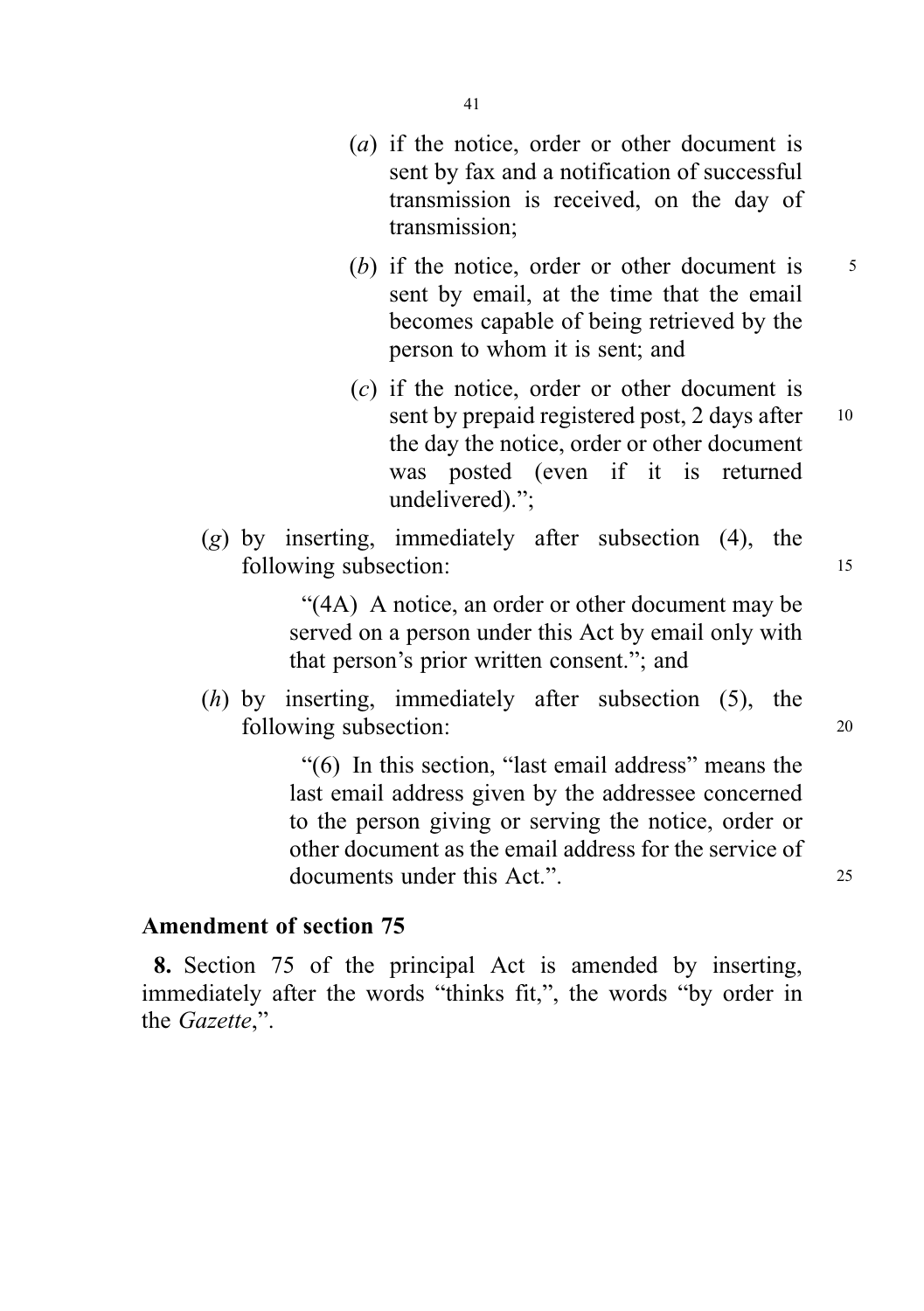# Amendment of section 77

9. Section 77 of the principal Act is amended by inserting, immediately after subsection (1), the following subsection:

"(1A) Regulations made under this section may make <sup>5</sup> different provision for different classes, descriptions or types of goods, persons, premises or works.".

# Amendment of Third Schedule

10. The Third Schedule to the principal Act is amended by deleting paragraphs 23A and 23B and substituting the following paragraphs:

<sup>10</sup> "23A. The prescribing of greenhouse gases for the purposes of Part 10A.

23B. The prescribing of the IPCC Assessment Report for the purposes of Part 10A.

23C. The registration and regulation of regulated goods and the import or supply of regulated goods, including matters relating to the following:

#### 15 (a) global warming potential limits for regulated goods;

- (b) requirements for regulated goods relating to environmental protection and management;
- (c) requirements relating to the labelling of regulated goods.

23D. The registration and regulation of suppliers of regulated goods, 20 including their duties and obligations.

> 23E. The registration and regulation of registered GHG entities, including their duties and obligations.

> 23F. The regulation of competent persons, including matters relating to their duties and obligations.

25 23G. The regulation of regulated GHG works, including the manner in which regulated GHG works must be carried out.".

# Related amendment to Environmental Public Health Act

11. Section 2 of the Environmental Public Health Act is amended by inserting, immediately after the word "produced" in the definition <sup>30</sup> of "industrial waste", the words ", or removed or recovered,".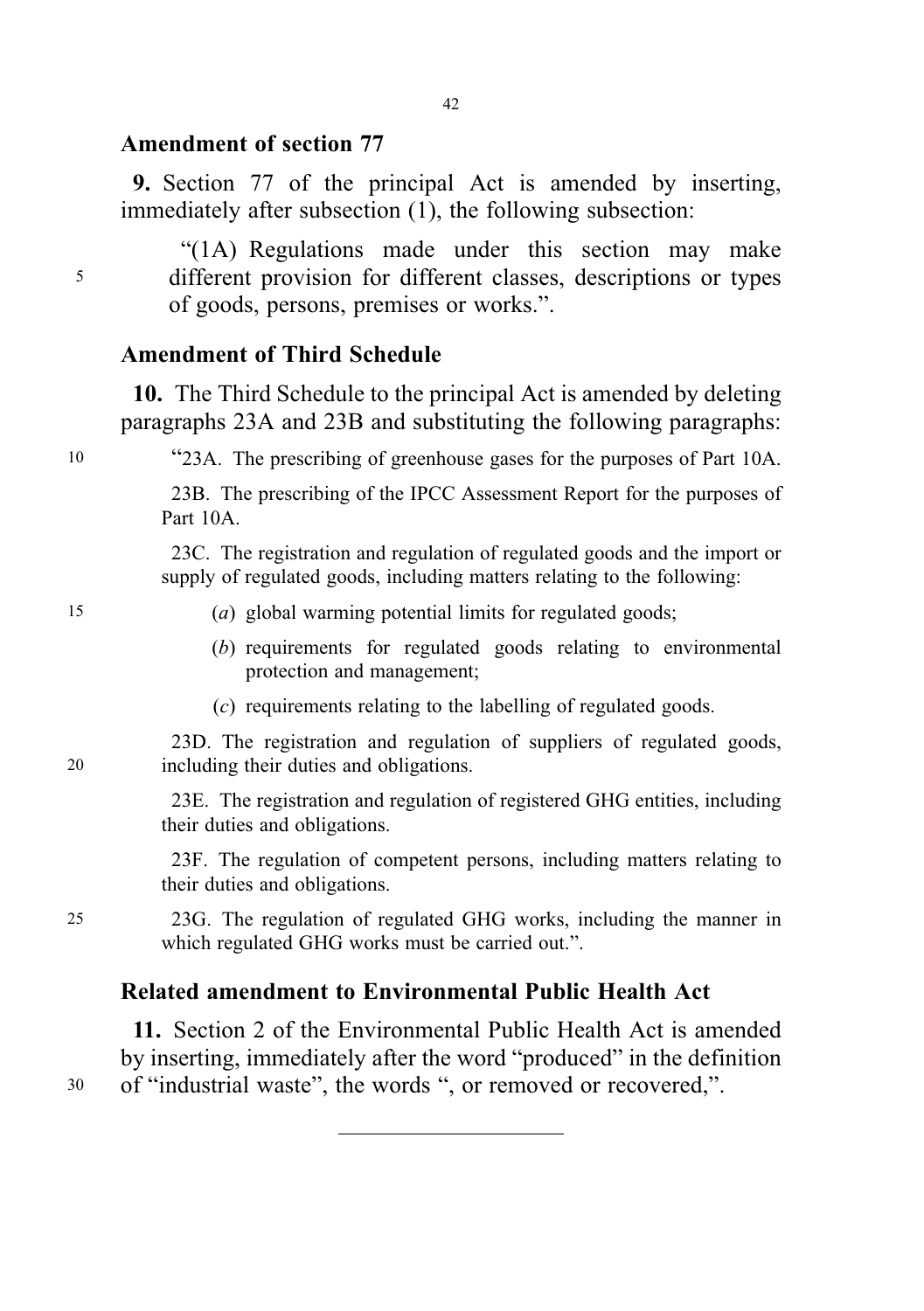## EXPLANATORY STATEMENT

This Bill seeks to amend the Environmental Protection and Management Act.

The Bill also makes a related amendment to the Environmental Public Health Act.

Clause 1 relates to the short title and commencement.

Clause 2 inserts a new section 28A. The new section 28A empowers the Director-General of Environmental Protection (DG) to give a written notice where it appears to the DG that —

- (a) any works of any description mentioned in section 28(1) are being carried out on any construction site (subject premises); and
- (b) the owner or occupier of the subject premises (the responsible person) has contravened or is contravening any regulations relating to the days and times when the works may be carried out on the subject premises,

requiring the responsible person to install, operate and maintain (at the responsible person's expense) an electronic video surveillance system (surveillance system) for the purpose of monitoring whether and when any such works are being carried out on the subject premises.

A written notice under the new section 28A may specify —

- (a) the description or type of surveillance system required for different parts of the subject premises or any premises that are adjacent to the subject premises (adjacent premises), and any criteria for the surveillance system;
- (b) the location or locations in or on the subject premises, or in or on any adjacent premises, at which the electronic visual monitoring devices of the surveillance system (monitoring devices) must be installed, the number of monitoring devices at any such location and the part of the subject premises to be recorded by any such monitoring device;
- (c) the time by which the surveillance system must be installed; and
- (d) the period of any day during which the surveillance system or any part of the surveillance system must be operational.

A responsible person must take all reasonable steps to ensure that no person —

- (a) obscures or obstructs any part of the field of view of any monitoring device installed under the new section 28A;
- (b) prevents any monitoring device installed under the new section 28A from receiving or recording any sound that the monitoring device is intended to receive or record; or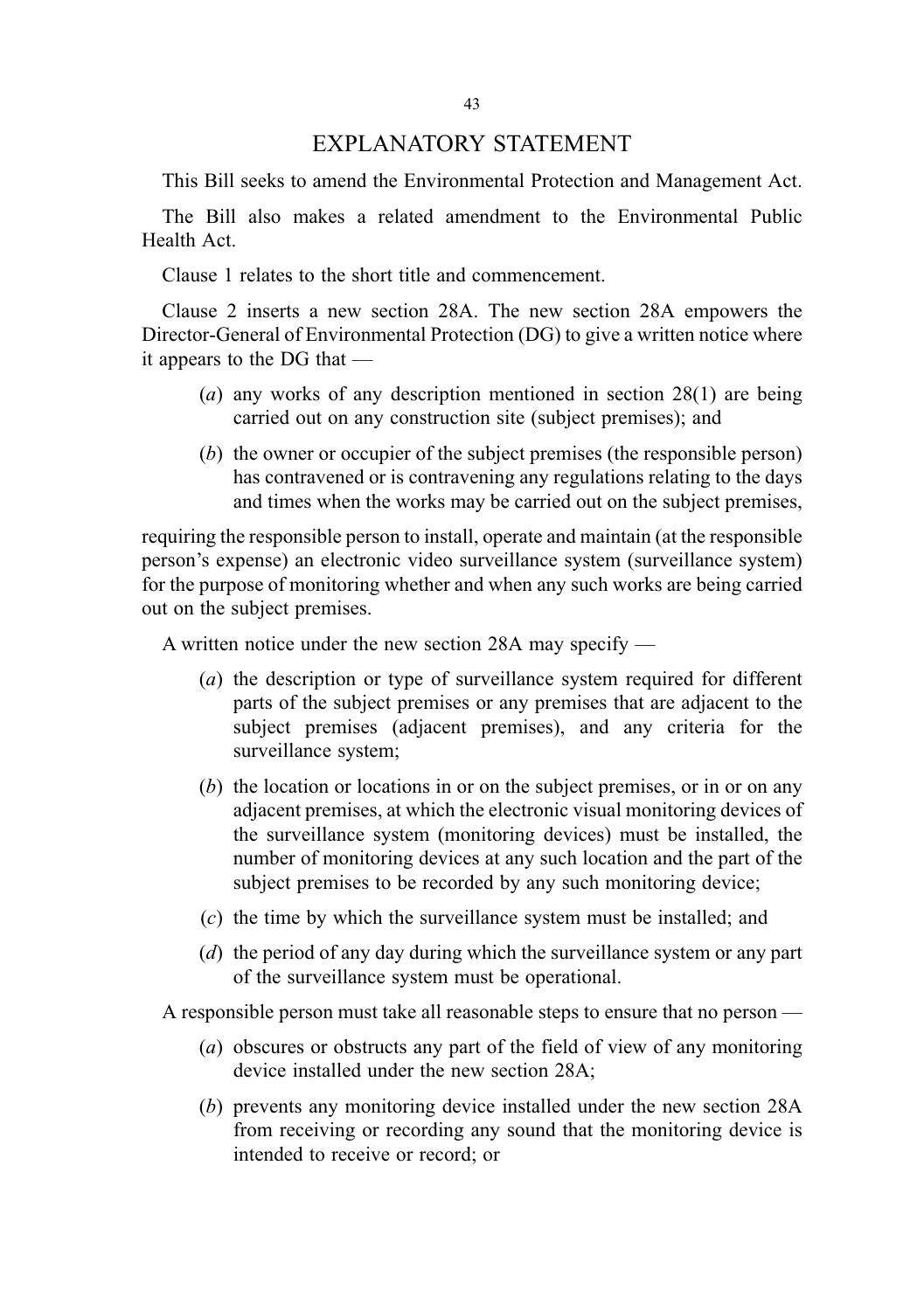(c) tampers with or does anything to compromise or adversely affect any image, sound or video recorded by, or the proper functioning of, any part of any surveillance system installed under the new section 28A.

Failure (without reasonable excuse) to comply with a written notice given to a responsible person, or contravention (without reasonable excuse) of the other obligations imposed on a responsible person, under the new section 28A is an offence. It is a reasonable excuse for a responsible person not to comply with a written notice if, and to the extent that —

- (a) the written notice requires the responsible person to install, operate or maintain any one or more monitoring devices at any location or locations in or on any adjacent premises of which the responsible person is not the owner or occupier; and
- (b) the responsible person is unable (despite having taken reasonable steps) to obtain the consent of the owner or occupier of the adjacent premises for the responsible person to install, operate or maintain the monitoring devices in the manner required by the written notice.

Clause 3 inserts a new Part 10A (comprising new sections 40A to 40Y) relating to the control of greenhouse gases.

The new section 40A defines certain expressions used in the new Part 10A.

The new section 40B empowers the Minister to prescribe (after consultation with the National Environment Agency (NEA)) any class, description or type of GHG goods to be regulated goods for the purposes of the new Part 10A, and to prescribe different classes, descriptions or types of GHG goods in different circumstances to be regulated goods for different provisions of that Part.

The new section 40C(1) provides that a person that imports or manufactures any GHG goods (an importer or a manufacturer, respectively) must not supply those GHG goods in Singapore on or after the effective date on which those GHG goods become regulated goods, unless the importer or manufacturer is a registered supplier for such regulated goods. Contravention of the new section  $40C(1)$  is an offence.

The new section 40D(1) prohibits the following:

- (a) any supply of GHG goods (that are regulated goods) in Singapore, if the GHG goods do not comply with any of the requirements prescribed as being applicable to such regulated goods, and the supply is made —
	- (i) by a person to another person in the course or furtherance of the firstmentioned person's trade or business; or
	- (ii) by a person to another person in furtherance of the second-mentioned person's trade or business;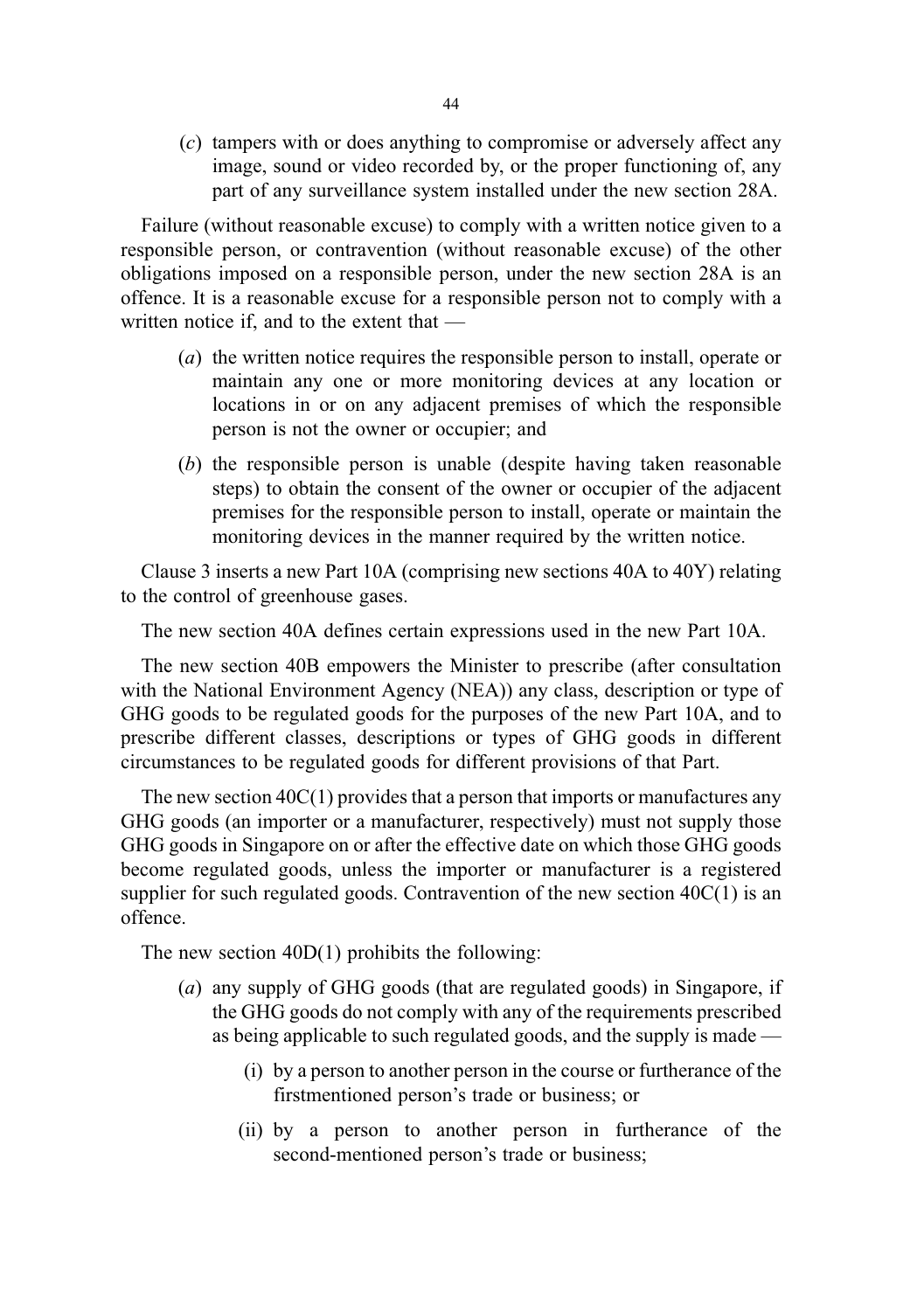(b) any import of GHG goods (that are regulated goods) for a person's own use, where the GHG goods do not comply with any of the requirements prescribed as being applicable to such regulated goods.

A person is regarded as making a supply of, or importing for the person's own use, GHG goods (but only to the extent of those goods), even where those GHG goods are combined with other goods or systems and supplied or imported (as the case may be) together with the other goods or systems as a whole. For example, a person that supplies a car with an air-conditioning system that has been prescribed as regulated goods is (to the extent of the air-conditioning system) regarded as supplying GHG goods that are regulated goods.

Contravention of the new section 40D(1) is an offence.

The requirements that may be prescribed as applicable to any regulated goods are set out in the new section 40D(4).

The new section 40D(5) and (6) provides for exceptions to the prohibition against prohibited supplies of GHG goods that are regulated goods.

The new sections 40E, 40F and 40G provide for matters relating to the registration of suppliers, and of regulated goods required to be registered under the new section 40D(4), including the validity of each such registration and the circumstances in which any such registration may be withdrawn or revoked.

The new section 40H provides for matters relating to the establishing and maintenance by the DG of a register of the registered suppliers and regulated goods that are registered under the new section 40E.

The new section 40I(1) and (2) obliges a registered supplier, and a person importing any GHG goods that are regulated goods for the person's own use, to keep and maintain complete and accurate records containing the prescribed information in accordance with the prescribed requirements, for at least the prescribed period. The registered supplier or the person mentioned in the new section 40I(1) must, among other things, submit those records to the DG or any authorised officer as required by the DG or authorised officer.

Contravention of the new section 40I(1) or (2) is an offence.

The new section 40J provides that a person aggrieved by a decision of the DG made under the new section  $40E(5)$  or (6),  $40F(4)$  or (5),  $40G(2)$ , (3) or (5) or  $40U$ , may apply to the DG to reconsider the decision. A person that remains aggrieved by the DG's reconsidered decision may appeal in writing to the Minister against the reconsidered decision.

The new section 40K empowers the Minister to prescribe (after consultation with the NEA) any class, description or type of GHG works to be regulated GHG works for the purposes of the new Part 10A.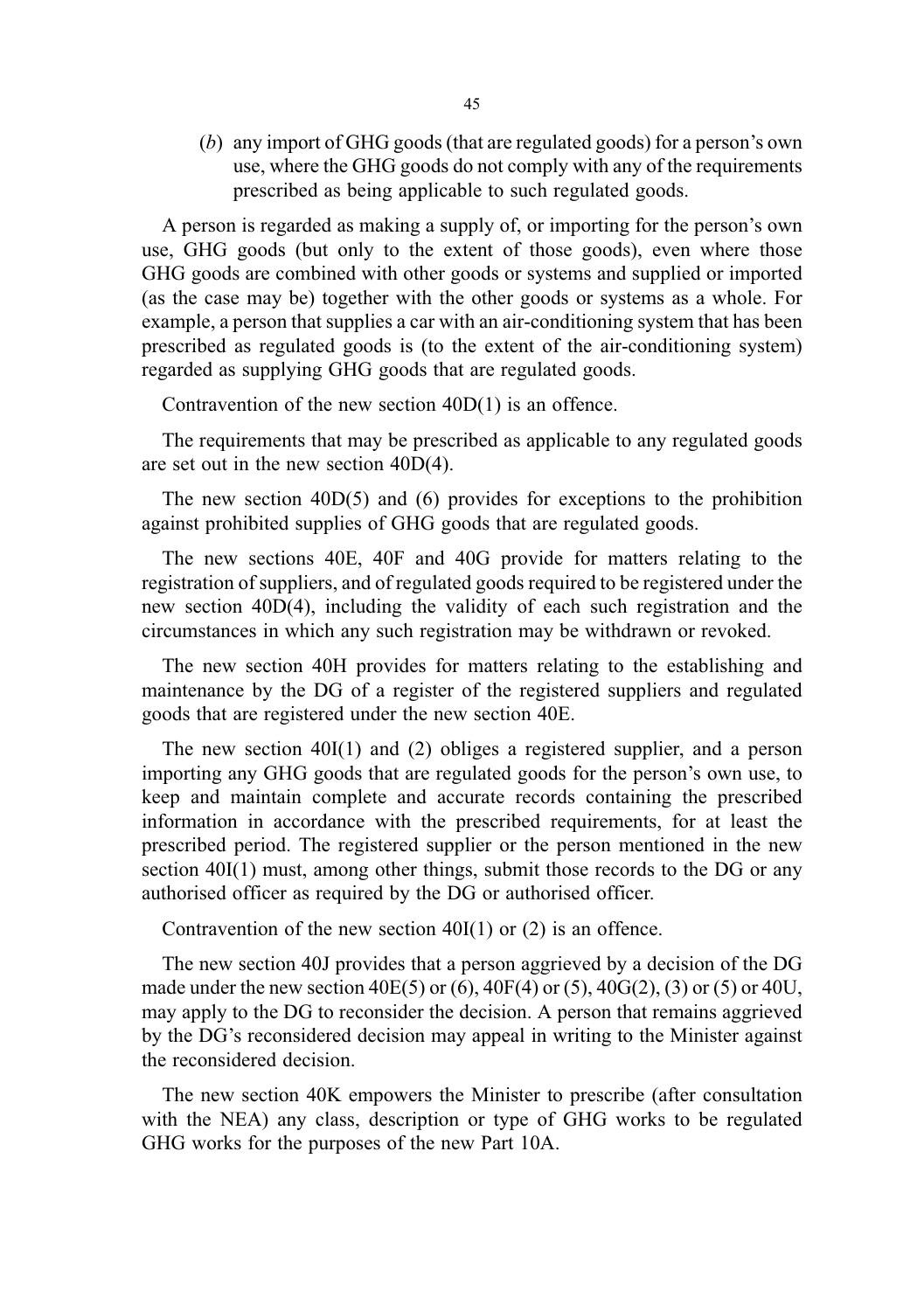Under the new section  $40L(1)$ , a person must not carry on the business of carrying out any regulated GHG works or hold itself out as authorised under the Act to carry out any regulated GHG works, unless the person —

- (a) is a registered GHG entity for such regulated GHG works; and
- (b) has no fewer than the number of competent persons prescribed for the carrying out of such regulated GHG works, or one or more individuals that are under the direct supervision of no fewer than the number of competent persons prescribed for the carrying out of such regulated GHG works.

Under the new section 40L(2), a person (including a competent person) that wishes to have any regulated GHG works carried out must only engage a registered GHG entity to carry out those works.

Contravention of the new section  $40L(1)$  or  $(2)$  is an offence.

The new section 40M empowers the DG to register suitable persons as registered GHG entities in relation to any regulated GHG works.

The new section 40N sets out the circumstances in which the registration of any registered GHG entity may be withdrawn or revoked.

Under the new section 40N(4), the DG may direct a person whose registration as a registered GHG entity has been withdrawn or revoked to notify every other person for whom the person is carrying out (or is intending to carry out) any regulated GHG works, of the withdrawal or revocation of the registration.

Failure (without reasonable excuse) to comply with such a direction is an offence.

The new section 40O provides for matters relating to the establishing and maintenance by the DG of a register of registered GHG entities.

The new section 40O(2) requires a registered GHG entity (within the prescribed period) to inform the DG of any individual listed in the register under the registered GHG entity as a competent person, who —

- (a) has ceased to be the sole proprietor, a partner or an employee (as the case may be) of the registered GHG entity; or
- (b) has ceased to satisfy the requirements mentioned in paragraph  $(a)$  of the definition of "competent person" in the new section 40A, or does not satisfy any requirement that has been changed or any new requirement included for the purpose of that paragraph of that definition.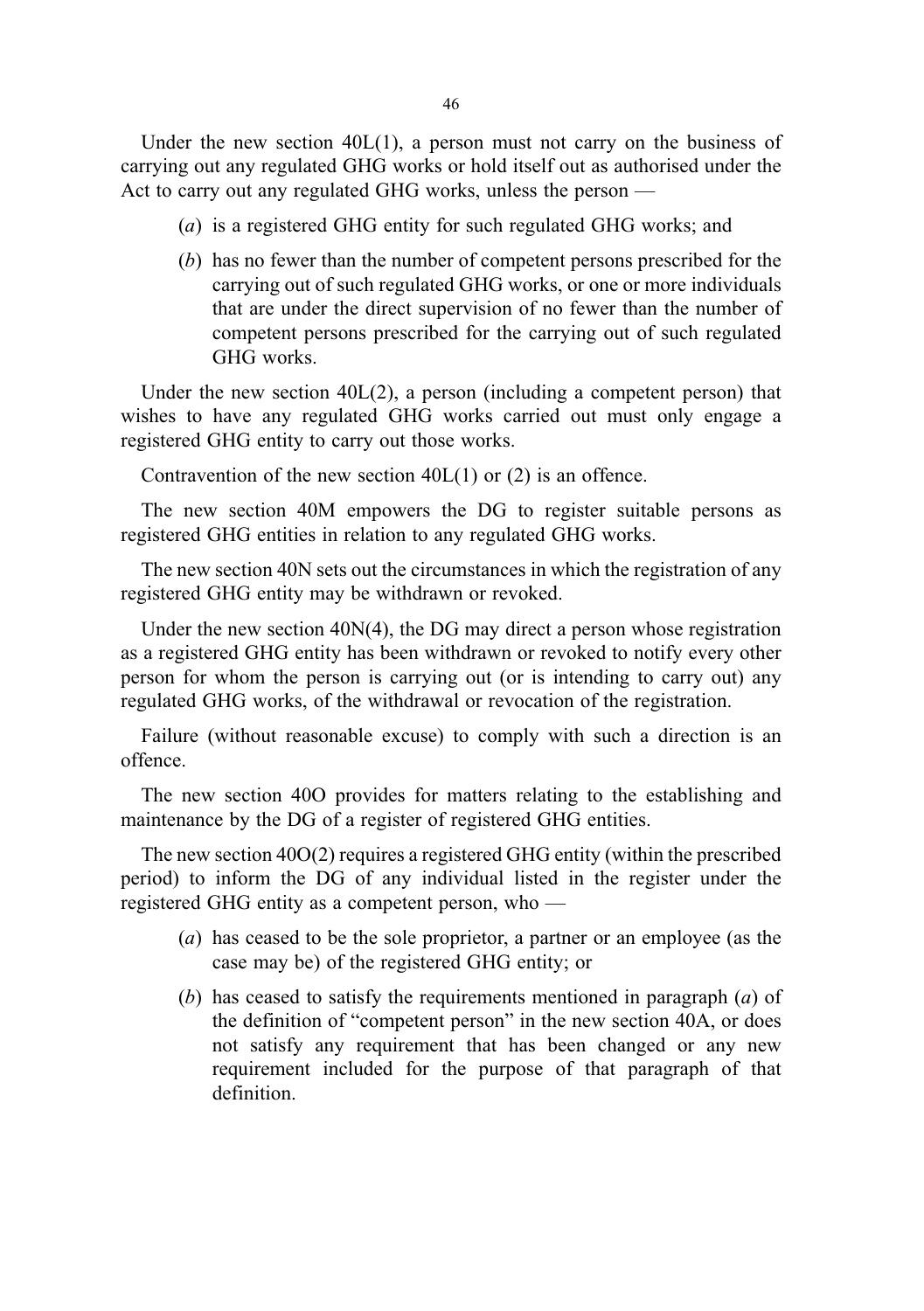Under the new section 40O(7), the DG may (where the DG considers it necessary or expedient in the interest of the public) publish a list of the names and addresses of registered GHG entities, and the names of the competent persons listed under any registered GHG entity, on the NEA's official website.

The new section  $40P(1)$  sets out the obligations of a registered GHG entity in relation to any regulated GHG works that it is registered to carry out. In particular, a registered GHG entity must, among other things —

- (a) carry out the regulated GHG works through no fewer than the number of competent persons prescribed for such regulated GHG works, or through one or more individuals that are under the direct supervision of no fewer than the number of competent persons prescribed for such regulated GHG works;
- (b) establish and maintain policies, procedures and processes for the regulated GHG works to be carried out safely and in the prescribed manner, and ensure that the regulated GHG works are carried out safely and in the prescribed manner;
- (c) ensure that any such competent persons and individuals are provided with adequate and properly maintained equipment for carrying out the regulated GHG works;
- (d) keep and maintain complete and accurate records containing prescribed information in accordance with prescribed requirements, for at least the prescribed period;
- (e) during the prescribed period, make the records mentioned in paragraph (d) available for inspection by the DG or any authorised officer upon request; and
- (*f*) submit the records mentioned in paragraph (*d*) to the DG or any authorised officer in the time specified by the DG or authorised officer.

Contravention of the new section 40P(1) is an offence.

The new section 40Q(1) provides that a competent person who is carrying out or supervising the carrying out of regulated GHG works, must —

- (a) comply with any policies, procedures and processes established and maintained by the registered GHG entity in relation to the regulated GHG works; and
- (b) ensure that the regulated GHG works are carried out safely and in the prescribed manner.

Contravention of the new section 40Q(1) is an offence.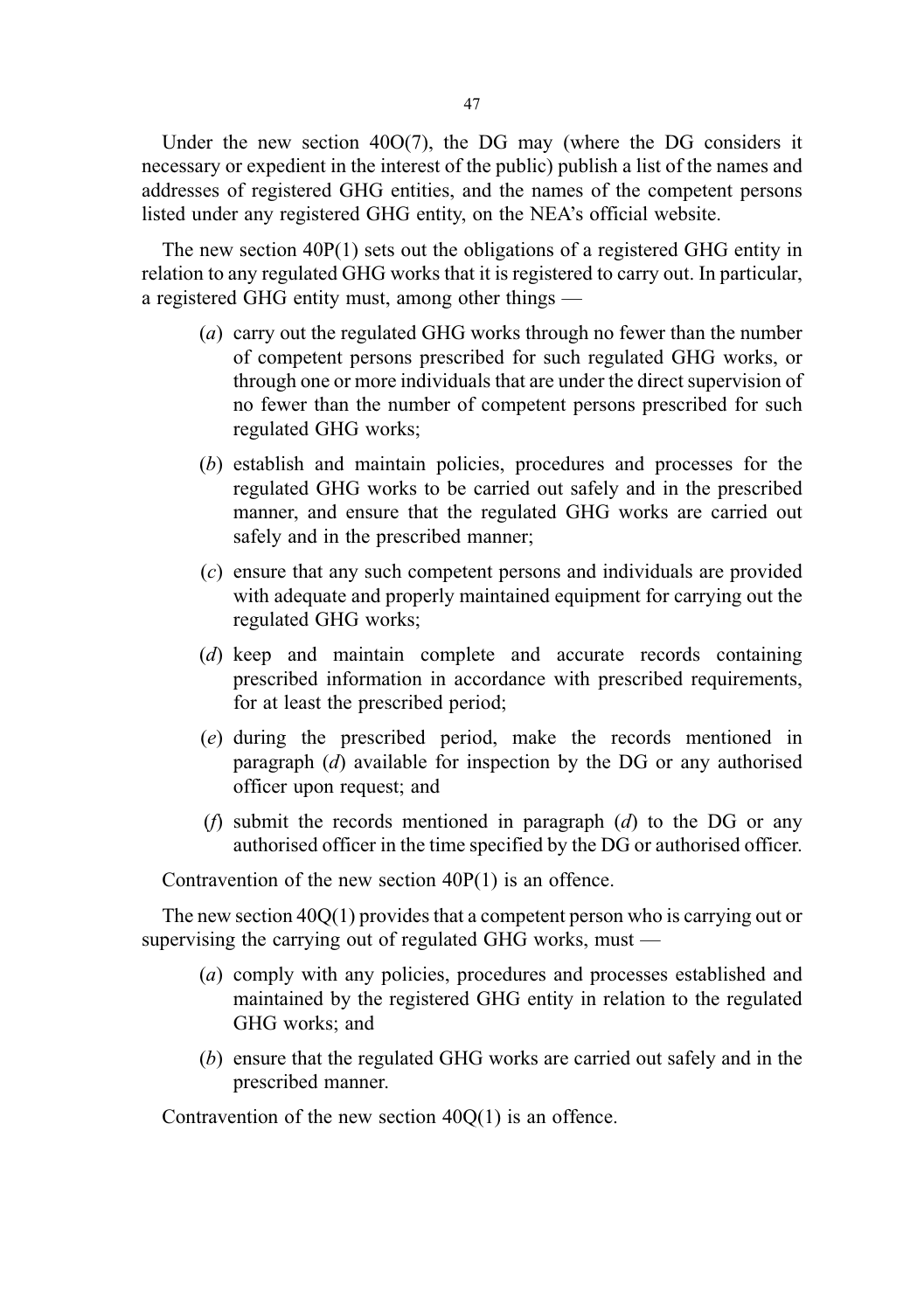The new section 40R provides that a person aggrieved by a decision of the DG made under the new section  $40M(4)(b)$  or (6) or  $40N(2)$  or (4) may apply to the DG to reconsider the decision. A person that remains aggrieved by the DG's reconsidered decision may appeal in writing to the Minister against the reconsidered decision.

The new section 40S empowers the DG to undertake investigations or surveys relating to the use of greenhouse gases and the levels of greenhouse gas emissions for certain purposes, and (for the purpose of any such investigation or survey) to require any person to provide information relating to the use of greenhouse gases by, and the greenhouse gas emissions of, that person.

The new section 40T empowers the DG and authorised officers to exercise certain monitoring powers for the purpose of administering or enforcing the new Part 10A.

The new section 40U empowers the DG to give directions in respect of any GHG goods (that are regulated goods) where such GHG goods are supplied, or imported for a person's own use, in contravention of the new section 40D.

Such a direction may be given to any person that supplied or so imported the GHG goods or any person that is the owner of the GHG goods, and may require the person to whom the direction is given to do all or any of the following (at the person's own expense) within the period specified in the direction:

- (a) cease the supply, import or use of any such GHG goods;
- (b) take specified steps (which may include the carrying out of works specified in the direction) to ensure that —
	- (i) the GHG goods conform to the global warming potential limit, or any other requirement prescribed (relating to environmental protection and management), for the class, description or type of regulated goods to which the GHG goods belong; or
	- (ii) the impact of the GHG goods on the environment is monitored or mitigated.

Failure (without reasonable excuse) to comply with a direction given under the new section 40U is an offence.

The new section 40V empowers the DG or any authorised officer to require the provision of samples of GHG goods, or of any greenhouse gas or blend or mixture of greenhouse gases used or contained in the GHG goods, for the purpose of testing or analysis.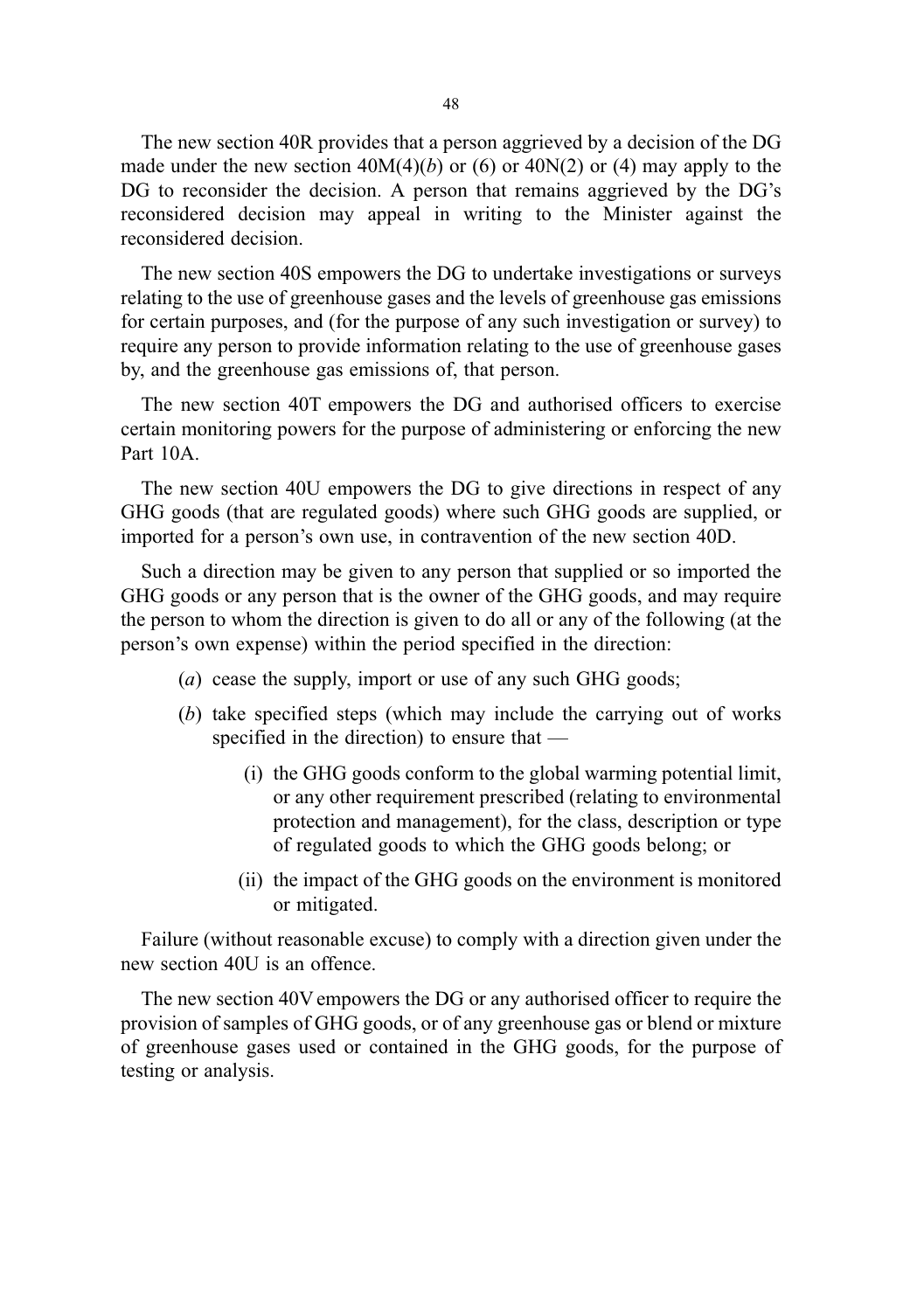The new section 40W empowers the DG or any authorised officer (for the purpose of ascertaining whether any person has complied with the new section 40D, 40P or 40Q) to require the person to carry out any specified test or examination or to provide any specified information concerning the test or examination.

Failure (without reasonable excuse) to comply with a written notice given under the new section  $40W(1)$  is an offence.

The new section 40X provides for offences relating to  $-$ 

- (a) making any statement or declaration, or providing any document or information, to the DG or an authorised officer under the new Part 10A, knowing it to be false or misleading;
- (b) falsifying any information or data required to be submitted to the DG or an authorised officer under the new Part 10A; and
- (c) making (or causing to be made) any entry or omission in any record, register or other document required to be kept under the new Part 10A, knowing it to be false or misleading, or making any record containing a statement knowing it to be false or misleading.

The new section 40Y empowers the DG to grant waivers from various requirements under the new sections  $40D$ ,  $40L(1)(d)$  and  $(2)$ ,  $40M(3)(b)$ ,  $40P(1)$ and 40Q(1).

Clause 4 makes a consequential amendment to section 42 (Appeal against notice or order) for the purposes of the new section 28A.

Clause 5 amends section 44A (Power to obtain information) to make it clear that the power to obtain documents and information under the section may be exercised for the purpose of administering, enforcing or monitoring compliance with any provision of the Act, and to make consequential amendments to section  $44A(2)$ , (5), (6) and (7).

Clause 6 amends section 47 (Power of entry) to make it clear that the power of entry under the section may be exercised for the purpose of exercising any power under the new section 40T.

Clause 7 amends section 66 (Service of documents, etc.). A notice, an order or other document that is required or authorised to be given or served under the Act may now be served on a person by email, if the person has given prior written consent to be served by email.

Clause 8 amends section 75 (Exemption) to make it clear that exemptions under the section are to be made by order in the Gazette.